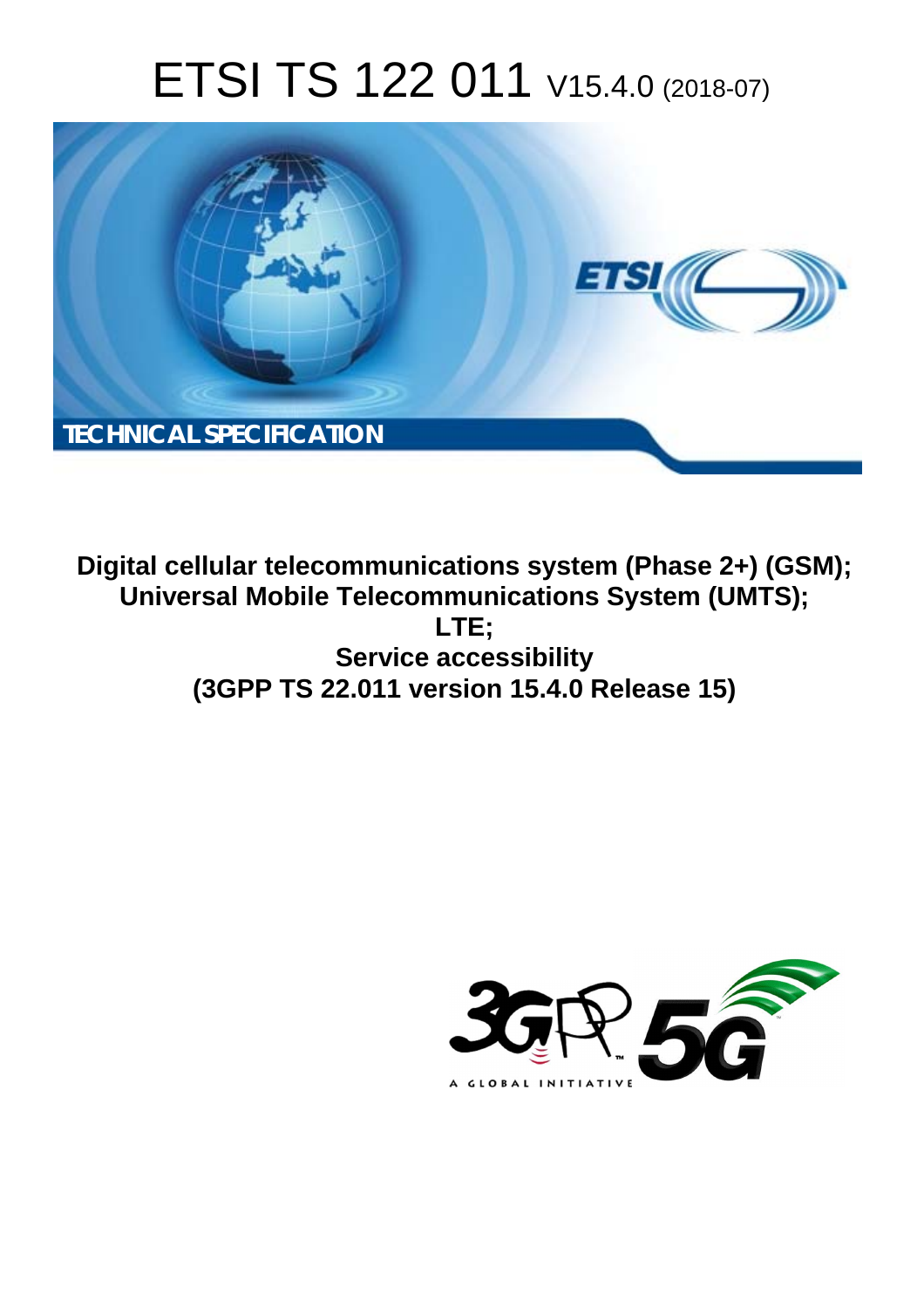Reference

RTS/TSGS-0122011vf40

Keywords GSM,LTE,UMTS

#### *ETSI*

#### 650 Route des Lucioles F-06921 Sophia Antipolis Cedex - FRANCE

Tel.: +33 4 92 94 42 00 Fax: +33 4 93 65 47 16

Siret N° 348 623 562 00017 - NAF 742 C Association à but non lucratif enregistrée à la Sous-Préfecture de Grasse (06) N° 7803/88

#### *Important notice*

The present document can be downloaded from: <http://www.etsi.org/standards-search>

The present document may be made available in electronic versions and/or in print. The content of any electronic and/or print versions of the present document shall not be modified without the prior written authorization of ETSI. In case of any existing or perceived difference in contents between such versions and/or in print, the only prevailing document is the print of the Portable Document Format (PDF) version kept on a specific network drive within ETSI Secretariat.

Users of the present document should be aware that the document may be subject to revision or change of status. Information on the current status of this and other ETSI documents is available at <https://portal.etsi.org/TB/ETSIDeliverableStatus.aspx>

If you find errors in the present document, please send your comment to one of the following services: <https://portal.etsi.org/People/CommiteeSupportStaff.aspx>

#### *Copyright Notification*

No part may be reproduced or utilized in any form or by any means, electronic or mechanical, including photocopying and microfilm except as authorized by written permission of ETSI. The content of the PDF version shall not be modified without the written authorization of ETSI. The copyright and the foregoing restriction extend to reproduction in all media.

> © ETSI 2018. All rights reserved.

**DECT**TM, **PLUGTESTS**TM, **UMTS**TM and the ETSI logo are trademarks of ETSI registered for the benefit of its Members. **3GPP**TM and **LTE**TM are trademarks of ETSI registered for the benefit of its Members and of the 3GPP Organizational Partners. **oneM2M** logo is protected for the benefit of its Members.

**GSM**® and the GSM logo are trademarks registered and owned by the GSM Association.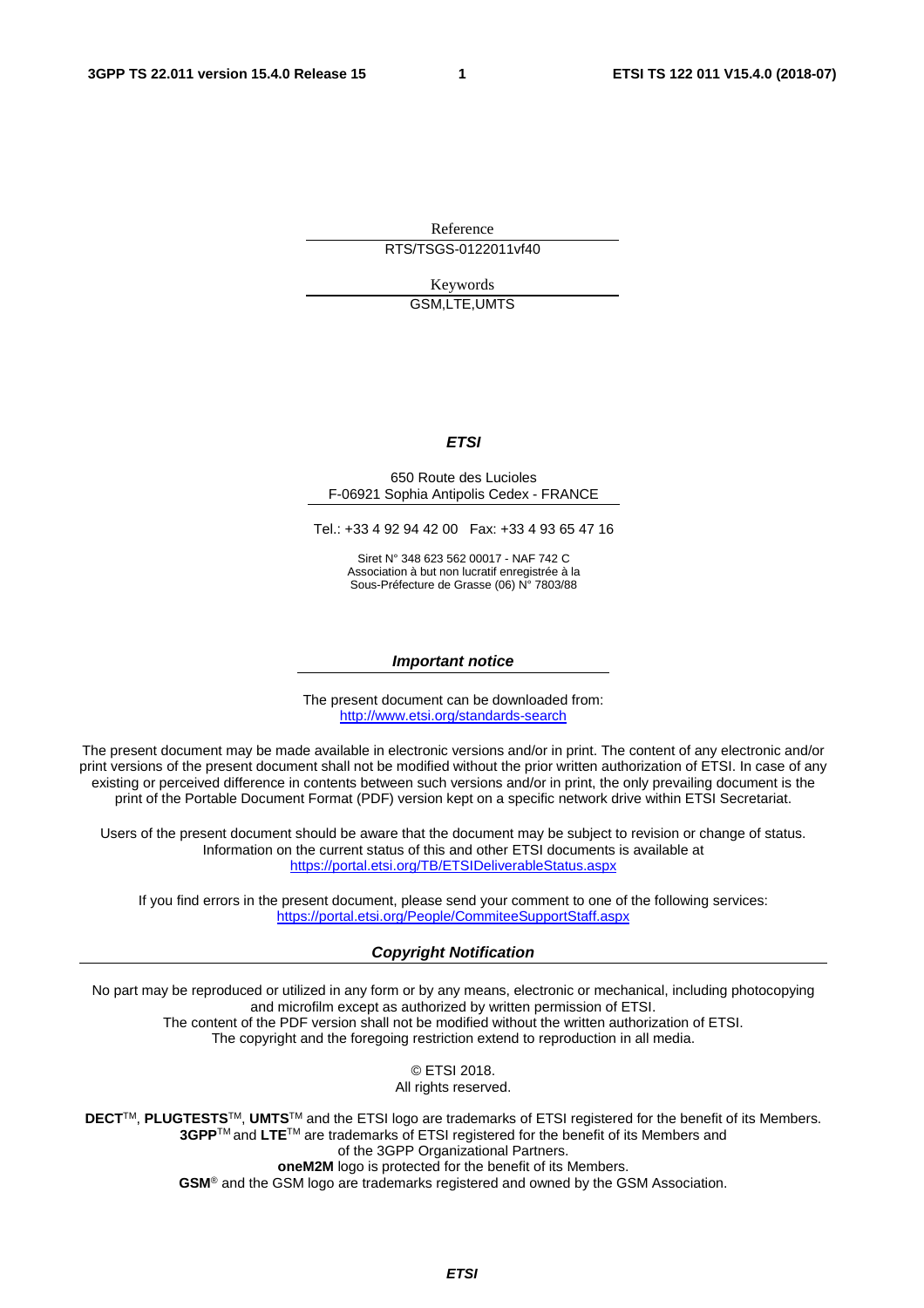## Intellectual Property Rights

#### Essential patents

IPRs essential or potentially essential to normative deliverables may have been declared to ETSI. The information pertaining to these essential IPRs, if any, is publicly available for **ETSI members and non-members**, and can be found in ETSI SR 000 314: *"Intellectual Property Rights (IPRs); Essential, or potentially Essential, IPRs notified to ETSI in respect of ETSI standards"*, which is available from the ETSI Secretariat. Latest updates are available on the ETSI Web server ([https://ipr.etsi.org/\)](https://ipr.etsi.org/).

Pursuant to the ETSI IPR Policy, no investigation, including IPR searches, has been carried out by ETSI. No guarantee can be given as to the existence of other IPRs not referenced in ETSI SR 000 314 (or the updates on the ETSI Web server) which are, or may be, or may become, essential to the present document.

#### **Trademarks**

The present document may include trademarks and/or tradenames which are asserted and/or registered by their owners. ETSI claims no ownership of these except for any which are indicated as being the property of ETSI, and conveys no right to use or reproduce any trademark and/or tradename. Mention of those trademarks in the present document does not constitute an endorsement by ETSI of products, services or organizations associated with those trademarks.

## Foreword

This Technical Specification (TS) has been produced by ETSI 3rd Generation Partnership Project (3GPP).

The present document may refer to technical specifications or reports using their 3GPP identities, UMTS identities or GSM identities. These should be interpreted as being references to the corresponding ETSI deliverables.

The cross reference between GSM, UMTS, 3GPP and ETSI identities can be found under [http://webapp.etsi.org/key/queryform.asp.](http://webapp.etsi.org/key/queryform.asp)

## Modal verbs terminology

In the present document "**shall**", "**shall not**", "**should**", "**should not**", "**may**", "**need not**", "**will**", "**will not**", "**can**" and "**cannot**" are to be interpreted as described in clause 3.2 of the [ETSI Drafting Rules](https://portal.etsi.org/Services/editHelp!/Howtostart/ETSIDraftingRules.aspx) (Verbal forms for the expression of provisions).

"**must**" and "**must not**" are **NOT** allowed in ETSI deliverables except when used in direct citation.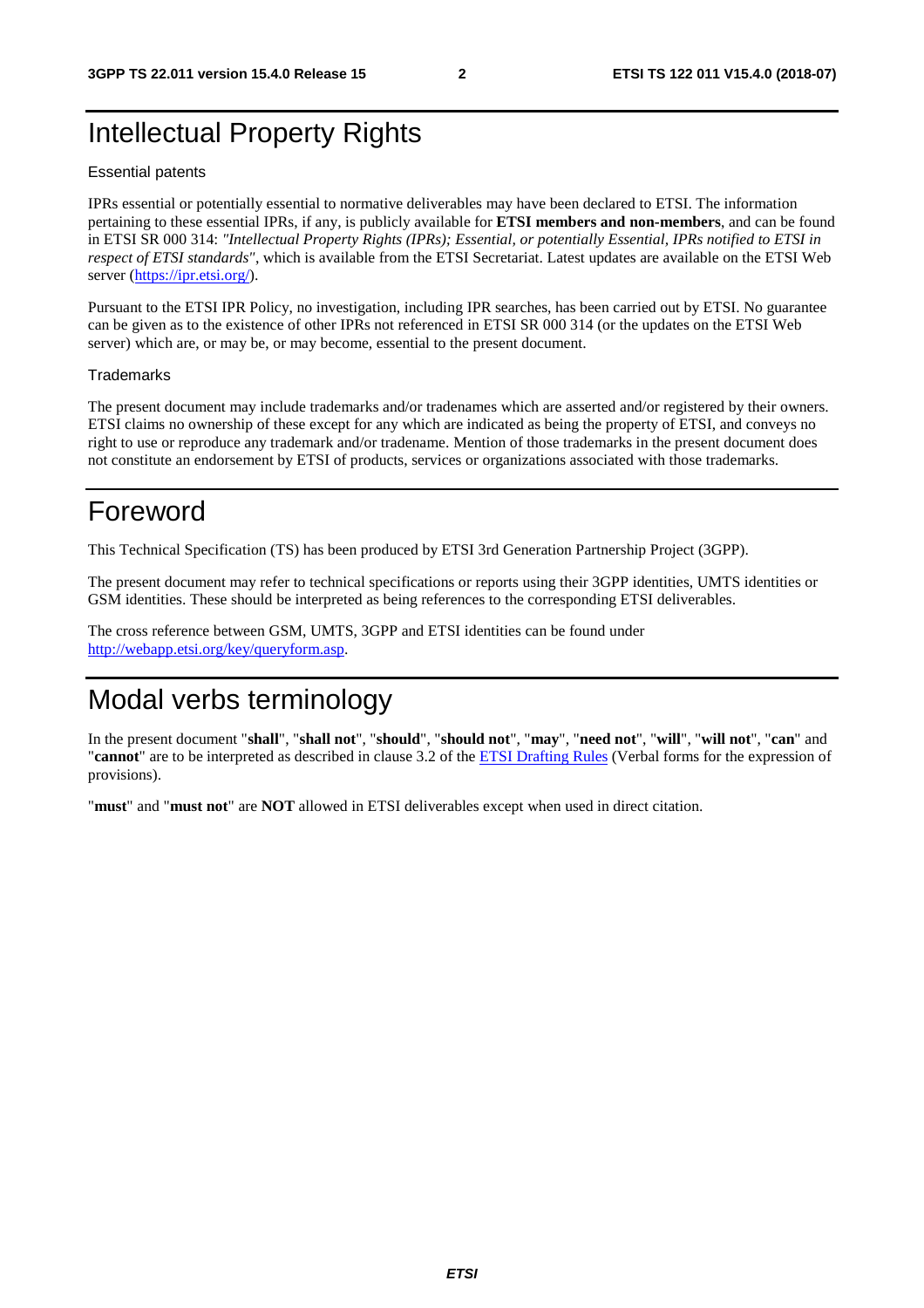$\mathbf{3}$ 

## Contents

| 1                    |                                                                                   |  |  |  |  |  |  |
|----------------------|-----------------------------------------------------------------------------------|--|--|--|--|--|--|
| 1.1                  |                                                                                   |  |  |  |  |  |  |
| 1.2                  |                                                                                   |  |  |  |  |  |  |
| 1.2.1                |                                                                                   |  |  |  |  |  |  |
| 1.2.2                |                                                                                   |  |  |  |  |  |  |
| 2                    |                                                                                   |  |  |  |  |  |  |
| 2.1                  |                                                                                   |  |  |  |  |  |  |
| 2.2                  |                                                                                   |  |  |  |  |  |  |
| 2.3                  |                                                                                   |  |  |  |  |  |  |
| 2.4                  |                                                                                   |  |  |  |  |  |  |
| 3                    |                                                                                   |  |  |  |  |  |  |
| 3.1                  |                                                                                   |  |  |  |  |  |  |
| 3.2                  |                                                                                   |  |  |  |  |  |  |
| 3.2.1                |                                                                                   |  |  |  |  |  |  |
| 3.2.2                |                                                                                   |  |  |  |  |  |  |
| 3.2.2.1              |                                                                                   |  |  |  |  |  |  |
| 3.2.2.2              |                                                                                   |  |  |  |  |  |  |
| 3.2.2.3              |                                                                                   |  |  |  |  |  |  |
| 3.2.2.4              | Mobile Station reactions to indications of service restriction from the network13 |  |  |  |  |  |  |
| 3.2.2.4.1            |                                                                                   |  |  |  |  |  |  |
| 3.2.2.4.2            |                                                                                   |  |  |  |  |  |  |
| 3.2.2.4.3<br>3.2.2.5 |                                                                                   |  |  |  |  |  |  |
| 3.2.2.6              |                                                                                   |  |  |  |  |  |  |
| 3.2.2.7              |                                                                                   |  |  |  |  |  |  |
| 3.2.2.8              |                                                                                   |  |  |  |  |  |  |
| 3.2.3                |                                                                                   |  |  |  |  |  |  |
| 4                    |                                                                                   |  |  |  |  |  |  |
| 4.1                  |                                                                                   |  |  |  |  |  |  |
| 4.2                  |                                                                                   |  |  |  |  |  |  |
| 4.3                  |                                                                                   |  |  |  |  |  |  |
| 4.3.1                |                                                                                   |  |  |  |  |  |  |
| 4.3.2                |                                                                                   |  |  |  |  |  |  |
| 4.3.3                |                                                                                   |  |  |  |  |  |  |
| 4.3.4                |                                                                                   |  |  |  |  |  |  |
| 4.3.4.1              |                                                                                   |  |  |  |  |  |  |
| 4.3.4.2<br>4.3.5     |                                                                                   |  |  |  |  |  |  |
| 4.3.5.1              |                                                                                   |  |  |  |  |  |  |
| 4.3.5.2              |                                                                                   |  |  |  |  |  |  |
| 4.3.5.2.1            |                                                                                   |  |  |  |  |  |  |
| 4.3.5.2.2            |                                                                                   |  |  |  |  |  |  |
| 4.3.6                |                                                                                   |  |  |  |  |  |  |
| 4.4                  |                                                                                   |  |  |  |  |  |  |
| 4.4a                 |                                                                                   |  |  |  |  |  |  |
| 4.5                  |                                                                                   |  |  |  |  |  |  |
| 4.6                  |                                                                                   |  |  |  |  |  |  |
| 5                    |                                                                                   |  |  |  |  |  |  |
| 5.1                  |                                                                                   |  |  |  |  |  |  |
| 5.2                  |                                                                                   |  |  |  |  |  |  |
|                      |                                                                                   |  |  |  |  |  |  |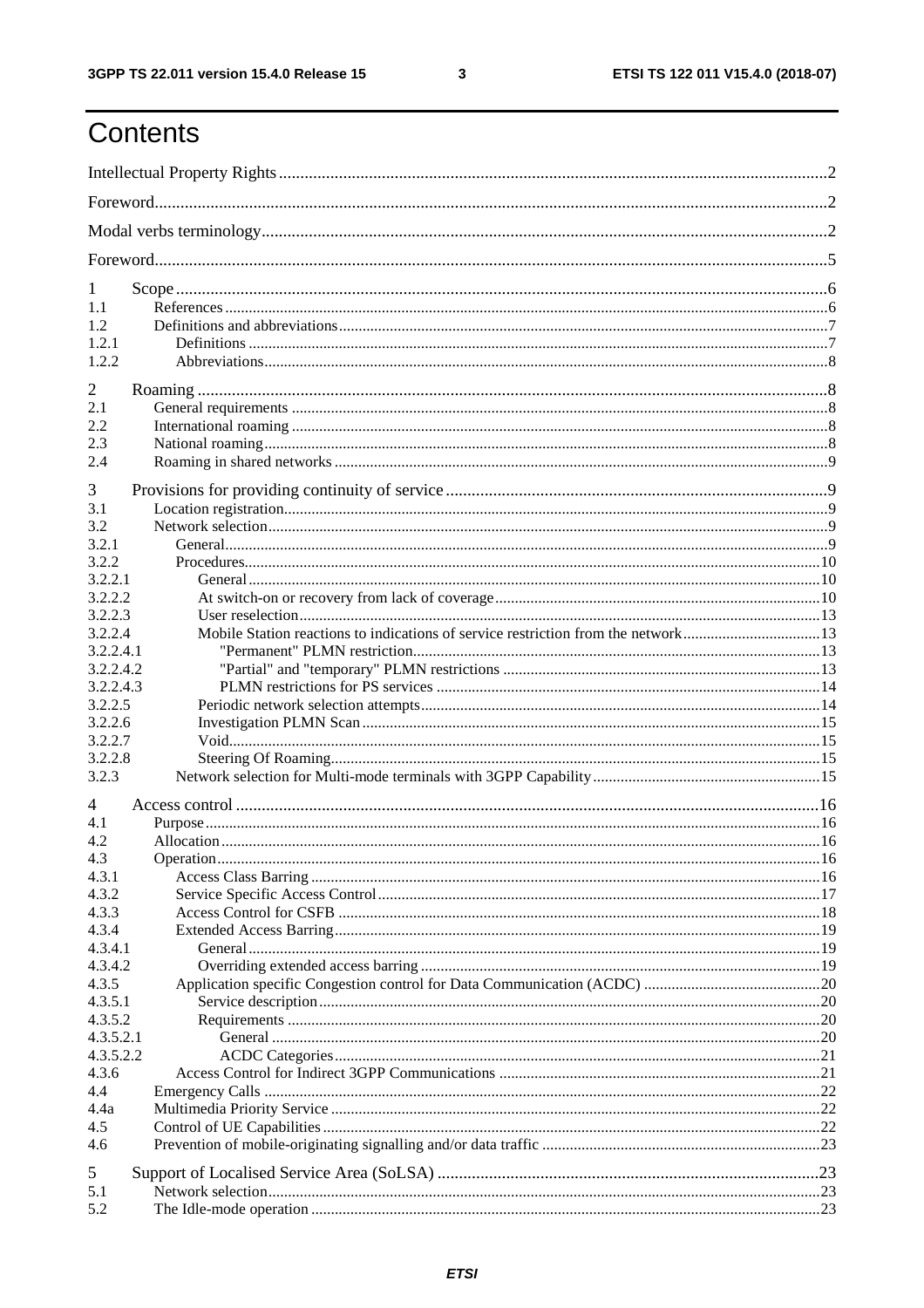| <b>Annex A (informative):</b>                                                                                                      |  |
|------------------------------------------------------------------------------------------------------------------------------------|--|
| 10<br>10.1<br>10.2                                                                                                                 |  |
| 9<br>9.1<br>9.2                                                                                                                    |  |
| 8                                                                                                                                  |  |
| $\overline{7}$<br>7.1<br>7.2                                                                                                       |  |
| 6<br>6.1<br>6.2<br>6.3                                                                                                             |  |
| 5.2.1<br>Subscriber moving away from his localised service area to a normal environment. 23<br>5.2.2<br>5.2.3<br>5.3<br>5.4<br>5.5 |  |
|                                                                                                                                    |  |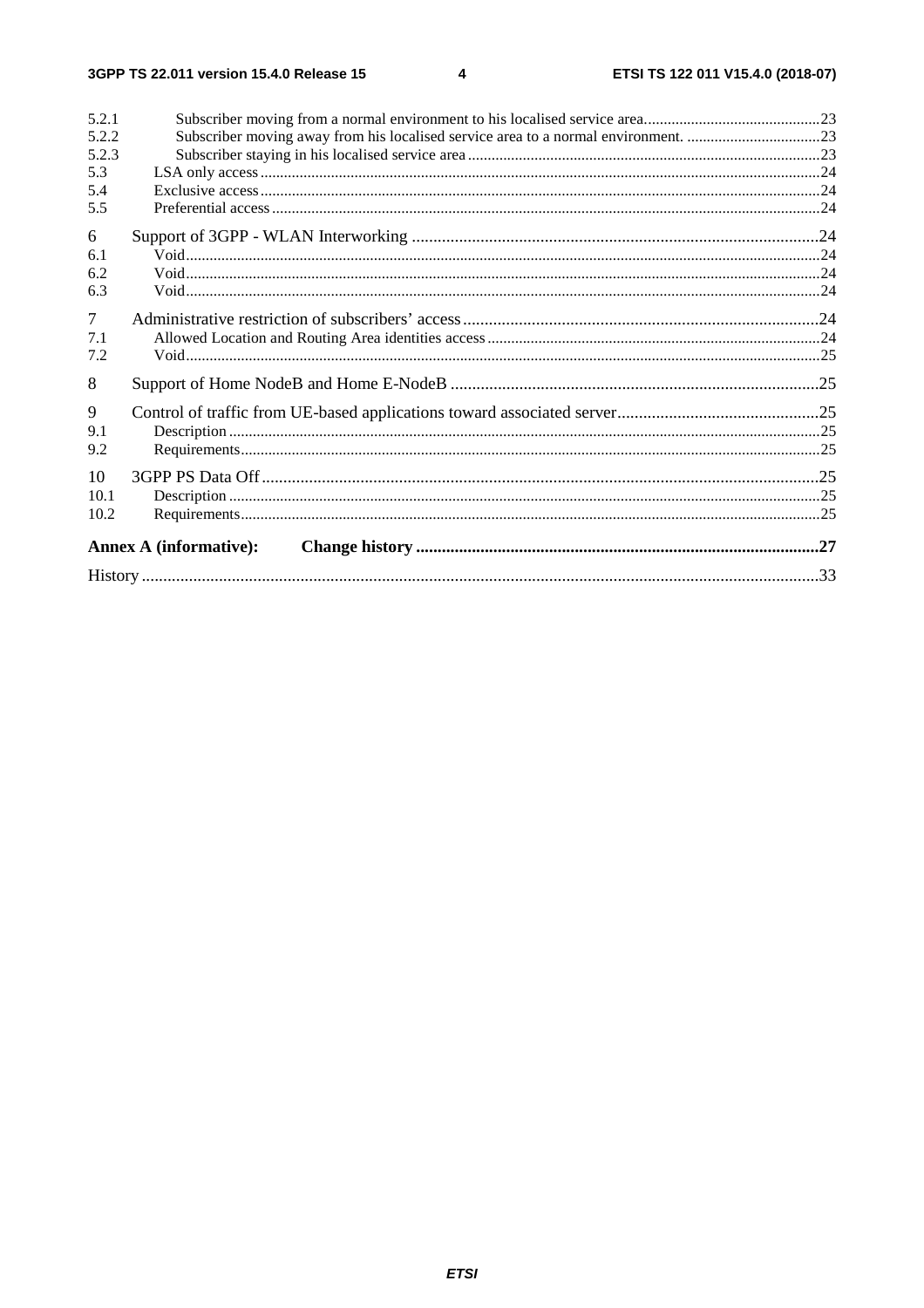## Foreword

This Technical Specification has been produced by the 3GPP.

The contents of the present document are subject to continuing work within the TSG and may change following formal TSG approval. Should the TSG modify the contents of the present document, it will be re-released by the TSG with an identifying change of release date and an increase in version number as follows:

Version x.y.z

where:

- x the first digit:
	- 1 presented to TSG for information;
	- 2 presented to TSG for approval;
	- 3 or greater indicates TSG approved document under change control.
- y the second digit is incremented for all changes of substance, i.e. technical enhancements, corrections, updates, etc.
- z the third digit is incremented when editorial only changes have been incorporated in the document.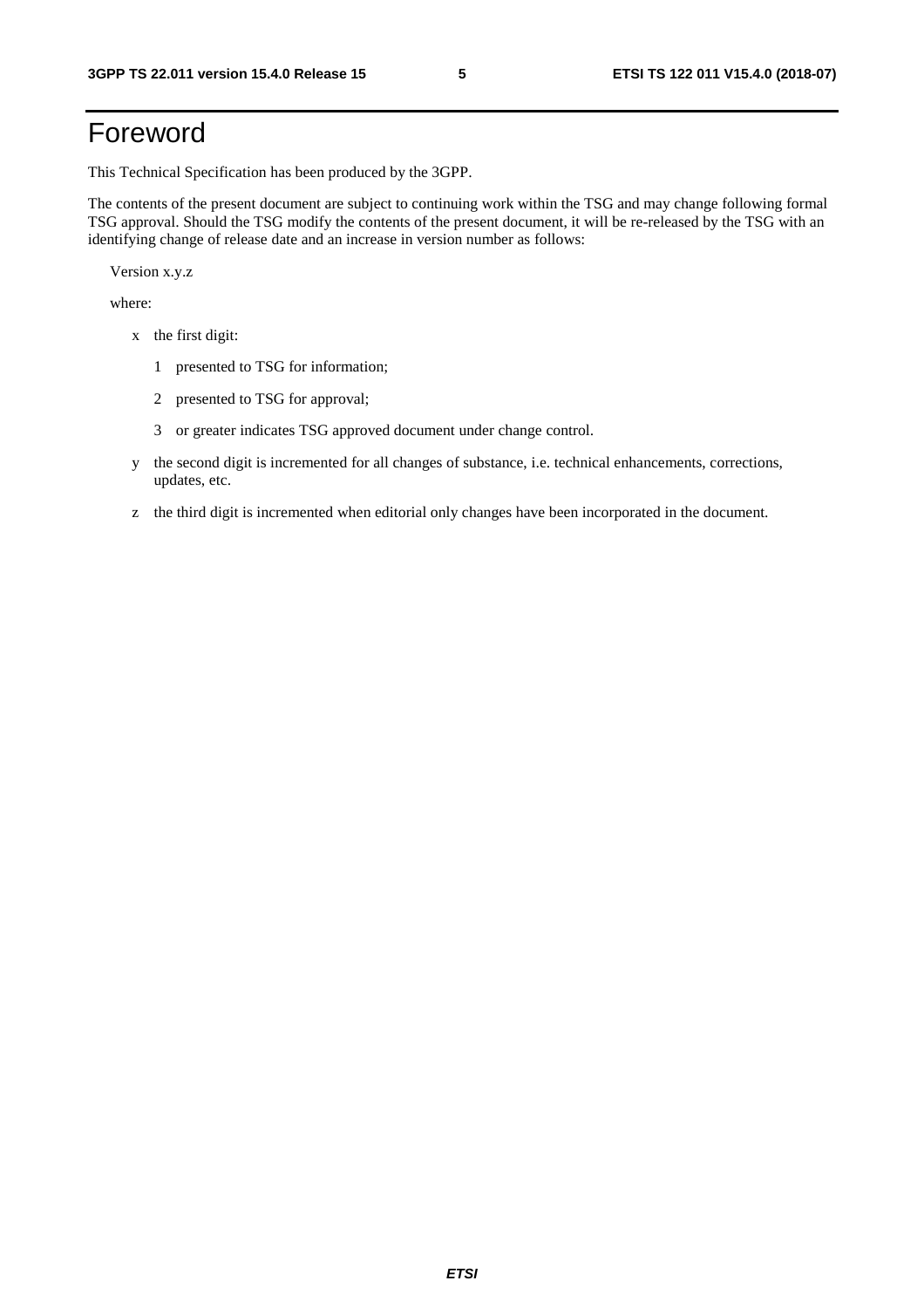## 1 Scope

The purpose of this TS is to describe the service access procedures as presented to the user.

Definitions and procedures are provided in this TS for international roaming, national roaming and regionally provided service. These are mandatory in relation to the technical realization of the Mobile Station (UE).

## 1.1 References

The following documents contain provisions which, through reference in this text, constitute provisions of the present document.

- References are either specific (identified by date of publication, edition number, version number, etc.) or non-specific.
- For a specific reference, subsequent revisions do not apply.
- For a non-specific reference, the latest version applies. In the case of a reference to a 3GPP document (including a GSM document), a non-specific reference implicitly refers to the latest version of that document *in the same Release as the present document*.
- [1] Void
- [2] 3GPP TR 21.905: "Vocabulary for 3GPP Specifications".
- [3] 3GPP TS 23.122: "Non Access Stratum functions related to Mobile Station (MS) in idle mode".
- [4] ITU-T Recommendation Q.1001: "General aspects of Public Land Mobile Networks".
- [5] 3GPP TS 22.043: "Support of Localised Service Area (SoLSA). Stage 1".
- [6] 3GPP TS 22.234: "Requirements on 3GPP system to wireless local area network (WLAN) interworking".
- [7] 3GPP TS 22.101: "Service aspects; Service principles".
- [8] 3GPP TS 22.278: "Service requirements for the Evolved Packet System (EPS)".
- [9] 3GPP TS 36.304: "User Equipment (UE) procedures in idle mode"
- [10] 3GPP TS25.304: "User Equipment (UE) procedures in idle mode and procedures for cell reselection in connected mode".
- [11] 3GPP TS 25.304: "User Equipment (UE) procedures in idle mode and procedures for cell reselection in connected mode".
- [12] 3GPP TS 36.304: "Evolved Universal Terrestrial Radio Access (E-UTRA); User Equipment (UE) procedures in idle mode".
- [13] 3GPP TS 36.331: "E-UTRA Radio Resource Control (RRC)".
- [14] 3GPP TS 22.220: "Service requirements for Home NodeBs and Home eNodeBs".
- [15] 3GPP2 C.S0004-A v6.0: "Signaling Link Access Control (LAC) Standard for cdma2000 Spread Spectrum Systems – Addendum 2"
- [16] 3GPP TS 22.153: "Multimedia priority service".
- [17] 3GPP TS 36.306: "Evolved Universal Terrestrial Radio Access (E-UTRA); User Equipment (UE) radio access capabilities"
- [18] 3GPP TS 43.064: " General Packet Radio Service (GPRS); Overall description of the GPRS radio interface; Stage 2"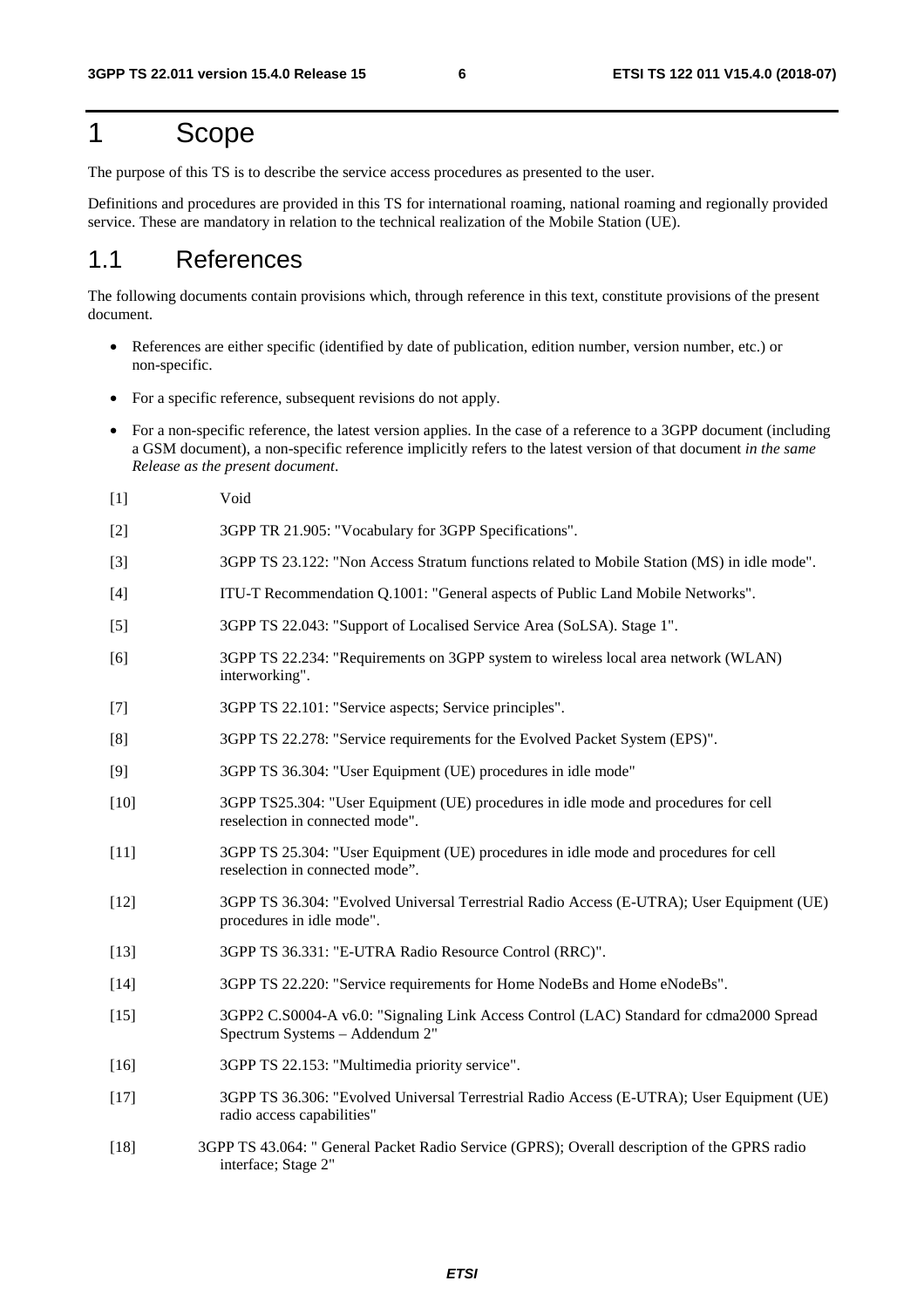## 1.2 Definitions and abbreviations

### 1.2.1 Definitions

In addition to those below, abbreviations used in this 3GPP TS are listed in 3GPP TR 21.905 [2].

#### **3GPP PS Data Off**

A feature which when configured by the HPLMN and activated by the user prevents transport via PDN connections in 3GPP access of all IP packets except IP packets required by 3GPP PS Data Off Exempt Services.

#### **3GPP PS Data Off Exempt Services**

A set of operator services that are allowed even if the 3GPP PS Data Off feature has been activated in the UE by the user.

#### **PLMN**

 A Public Land Mobile Network (PLMN) is a network established and operated by an Administration or RPOA for the specific purpose of providing land mobile communication services to the public. It provides communication possibilities for mobile users. For communications between mobile and fixed users, interworking with a fixed network is necessary.

A PLMN may provide service in one, or a combination, of frequency bands.

 As a rule, a PLMN is limited by the borders of a country. Depending on national regulations there may be more than one PLMN per country.

 A relationship exists between each subscriber and his home PLMN (HPLMN). If communications are handled over another PLMN, this PLMN is referred to as the visited PLMN (VPLMN).

#### **PLMN Area**

 The PLMN area is the geographical area in which a PLMN provides communication services according to the specifications to mobile users. In the PLMN area, the mobile user can set up calls to a user of a terminating network. The terminating network may be a fixed network, the same PLMN, another PLMN or other types of PLMN.

Terminating network users can also set up calls to the PLMN.

 The PLMN area is allocated to a PLMN. It is determined by the service and network provider in accordance with any provisions laid down under national law. In general the PLMN area is restricted to one country. It can also be determined differently, depending on the different telecommunication services, or type of UE.

 If there are several PLMNs in one country, their PLMN areas may overlap. In border areas, the PLMN areas of different countries may overlap. Administrations will have to take precautions to ensure that cross border coverage is minimized in adjacent countries unless otherwise agreed.

Note 1: ITU-T Recommendation Q.1001 [4] does not contain a definition of the PLMN area.

#### **System Area**

The System Area is defined as the group of PLMN areas accessible by UEs.

 Interworking of several PLMNs and interworking between PLMNs and fixed network(s) permit public land mobile communication services at international level.

Note 2: The System Area according to [4] Recommendation Q.1001 corresponds to the System Area.

#### **Service Area**

 The Service Area is defined in the same way as the Service Area according to ITU-T Recommendation Q.1001 [4]. In contrast to the PLMN area it is not based on the coverage of a PLMN. Instead it is based on the area in which a fixed network user can call a mobile user without knowing his location. The Service Area can therefore change when the signalling system is being extended, for example.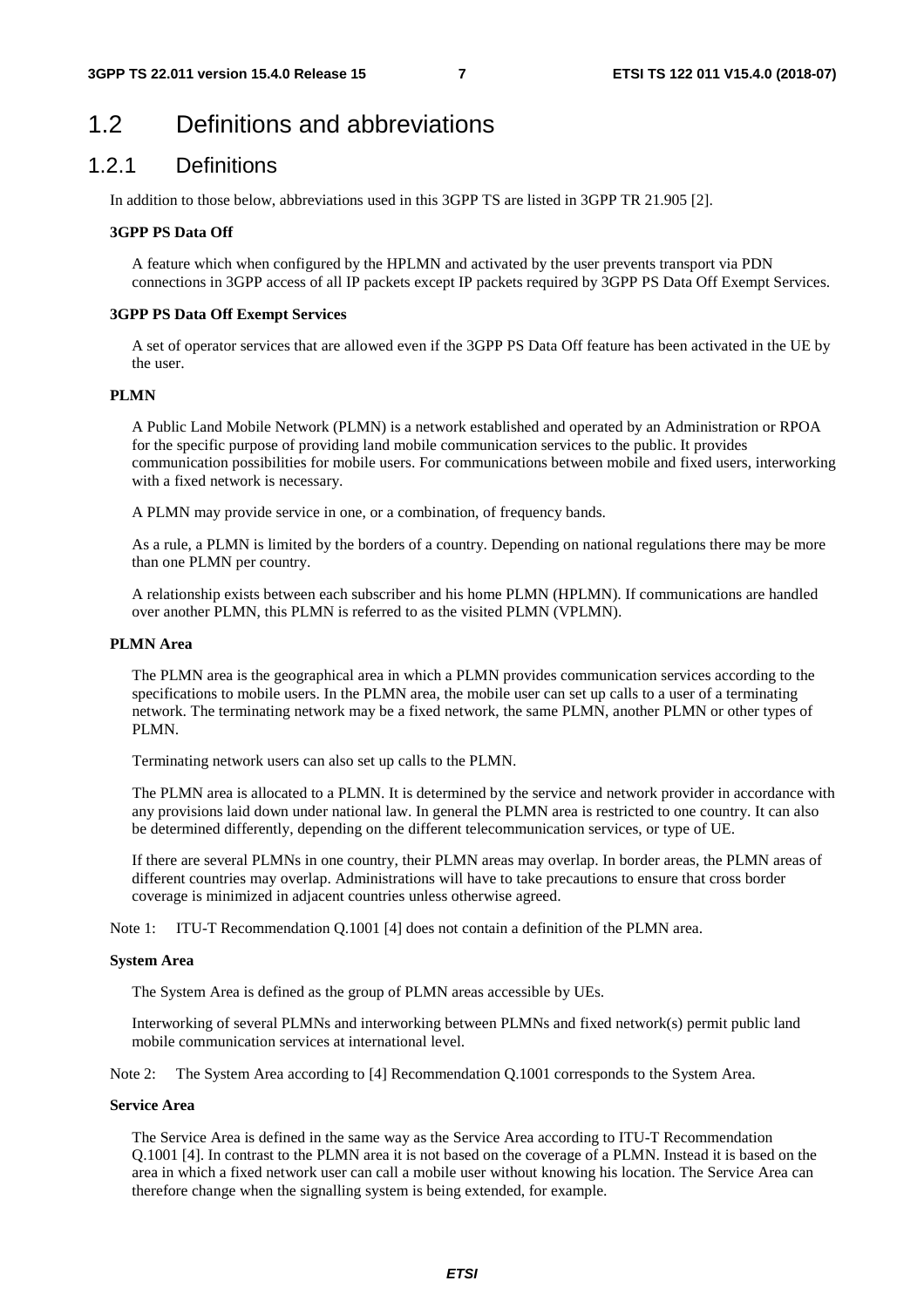#### **Regionally Provided Service**

 Regionally Provided Service is defined as a service entitlement to only certain geographical part(s) of a PLMN, as controlled by the network operator.

#### **Localised Service Area (LSA)**

 The localised service area concept shall give the operator a basis to offer subscribers different services (e.g. tariffs or access rights) depending on the location of the subscriber. A LSA consists of a cell or a number of cells within a PLMN. (3GPP TS 22.043 [5]).

#### **Tracking Area:**

E-UTRAN utilises Tracking Areas (TA) for UE access control, location registration, paging and mobility management. The TA is independent of Location Areas (LA) and Routing Areas (RA). A TA comprises one or more E-UTRA cells Service requirements for E-UTRAN are specified in 3GPP TS 22.278 [8].

#### 1.2.2 Abbreviations

For the purposes of the present document, the abbreviations given in 3GPP TR 21.905 [2] and the following apply. An abbreviation defined in the present document takes precedence over the definition of the same abbreviation, if any, in 3GPP TR 21.905 [2].

| ACDC        | Application specific Congestion control for Data Communication |
|-------------|----------------------------------------------------------------|
| EAB         | <b>Extended Access Barring</b>                                 |
| <b>SSAC</b> | Service Specific Access Control                                |

## 2 Roaming

## 2.1 General requirements

A UE with a valid IMSI may roam and access service in the area authorized by the entitlement of the subscription.

If a communication has been established, the UE will in principle not suffer an interruption within the PLMN area (provided the entitlement of the subscription allows it). Exceptions are possible if no network resources or radio coverage are available locally.

However, if the UE leaves the PLMN area, an established communication may terminate. If the user then wants to continue, another network providing service has to be selected and a new communication has to be established (see clause 3).

Subject to roaming agreements, a visited network shall be able to prevent incoming roamers from using a particular radio access technology (e.g. when the home network has not implemented this radio access technology).

## 2.2 International roaming

International roaming is a service whereby an UE of a given PLMN is able to obtain service from a PLMN of another country.

The availability of International Roaming is subject to inter-PLMN agreements.

## 2.3 National roaming

National Roaming is a service whereby an UE of a given PLMN is able to obtain service from another PLMN of the same country, anywhere, or on a regional basis.

The availability of National Roaming depends on the home PLMN of the requesting UE and the visited PLMN; it does not depend on subscription arrangements.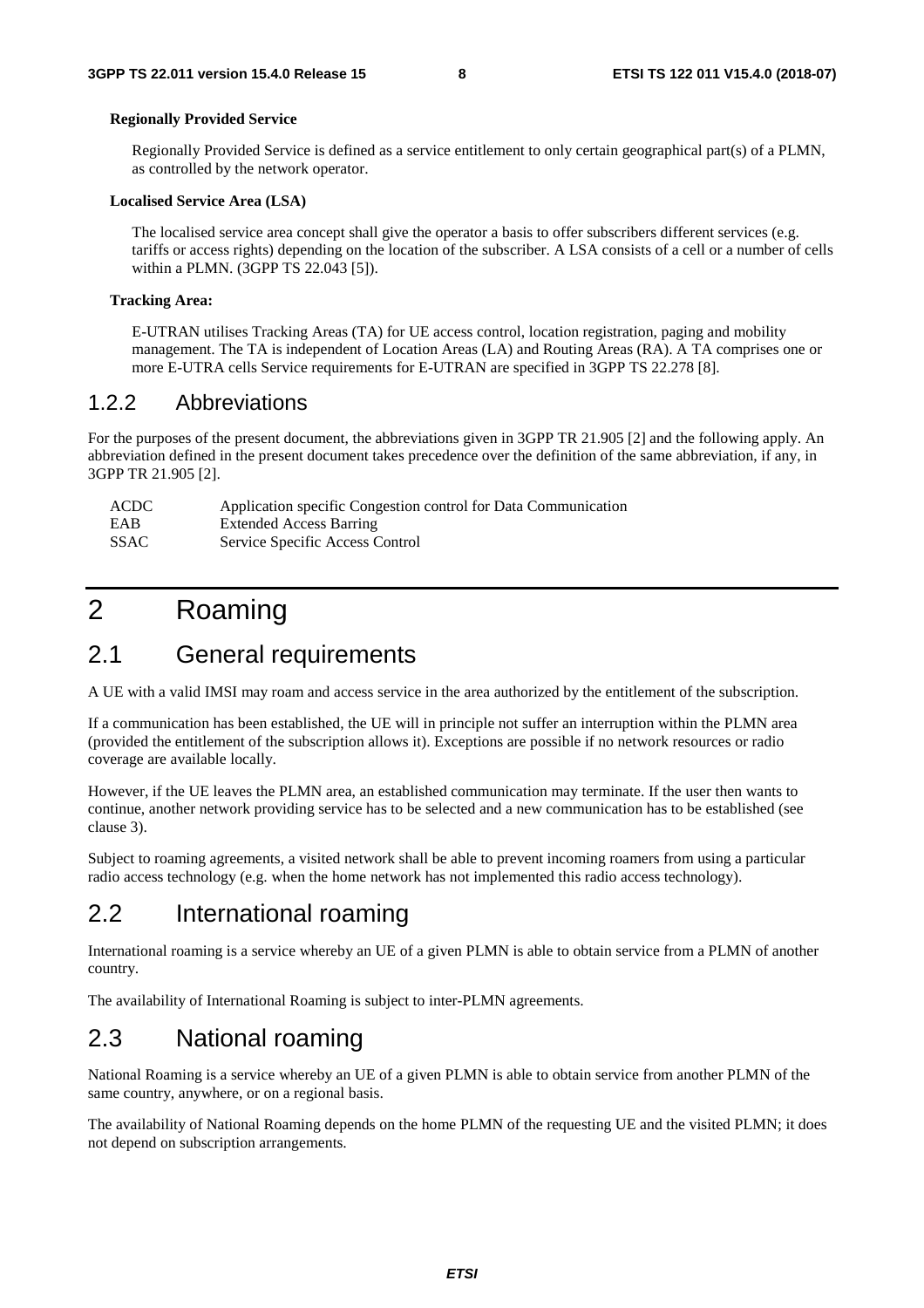## 2.4 Roaming in shared networks

The following requirements are applicable to GERAN, UTRAN and E-UTRAN sharing scenarios:

- Mechanisms shall be specified to enable flexible allocation of visiting roamers among core network operators that have roaming agreements with the same roaming partners. The core network operators shall be able to predefine their relative share of visiting roamers and distribute the visiting roamers that apply automatic network selection to different core networks connected to the radio access network accordingly.
- When network sharing exists between different operators and a user roams into the shared network it shall be possible for that user to register with a core network operator (among the network sharing partners) that the user's home operator has a roaming agreement with, even if the operator is not operating a radio access network in that area.
- The selection of a core network operator among those connected to the shared radio access network can either be manual (i.e. performed by the user after obtaining a list of available core network operators) or automatic (i.e. performed by the UE according to user and operator preferred settings). For further information see clause 3.2.

## 3 Provisions for providing continuity of service

## 3.1 Location registration

 PLMNs shall provide a location registration function with the main purpose of providing continuity of service to UEs over the whole system area. The location registration function shall be such as to allow:

- Fixed subscribers to call a UE by only using the directory number of the UE irrespective of where the UE is located in the system area at the time of the call.
- UEs to access the system irrespective of the location of the UE.
- UEs to identify when a change in location area has taken place in order to initiate automatic location updating procedures.

## 3.2 Network selection

### 3.2.1 General

The UE shall support both manual and automatic network selection mechanisms (modes). The UE shall select the last mode used, as the default mode, at every switch-on.

As an optional feature of the ME, the user shall be able to set a preference in the ME for the mode that shall be used at switch on. If set then the ME shall select this preference rather than the default mode.

Note: By defaulting to the last mode used, e.g. manual network selection, the undesired automatic selection of an adjacent PLMN instead of the desired HPLMN in border areas, can be avoided at switch-on.

The user shall be given the opportunity to change mode at any time.

Except as defined below, the MMI shall be at the discretion of the UE manufacturer.

The UE shall contain display functions by which Available PLMNs and the Selected PLMN can be indicated.

In order not to confuse the user, the same definitions of PLMN names shall be applied consistently both in registered mode and in the list presented to the user when in manual mode.

In shared networks a radio access network can be part of more than one PLMN. This shall be transparent to the user, i.e. the UE shall be able to indicate those PLMNs to the user, and the UE shall support network selection among those PLMNs, as in non-shared networks.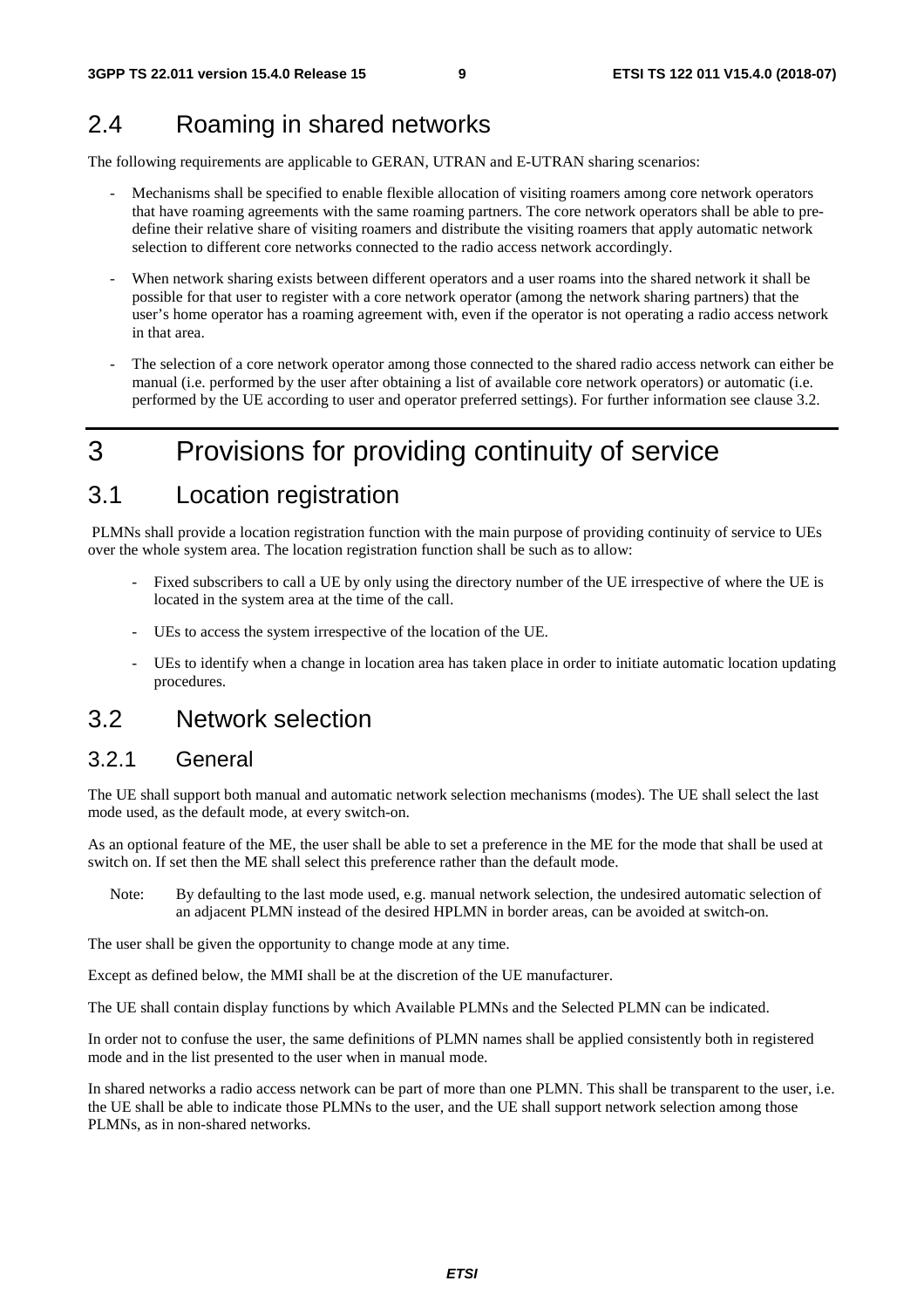## 3.2.2 Procedures

#### 3.2.2.1 General

In the following procedures the UE selects and attempts registration on PLMNs.

In this TS, the term "PLMN Selection" defines a UE based procedure, whereby candidate PLMNs are chosen, one at a time, for attempted registration.

A User Controlled PLMN Selector data field exists on the USIM to allow the user to indicate a preference for network selection. It shall be possible for the user to update the User Controlled PLMN Selector data field, but it shall not be possible to update this data field over the radio interface, e.g. using SIM Application Toolkit.

It shall be possible to have an Operator Controlled PLMN Selector list and a User Controlled PLMN Selector list stored on the SIM/USIM card. Both PLMN Selector lists may contain a list of preferred PLMNs in priority order. It shall be possible to have an associated Access Technology identifier e.g., N G-RAN, E-UTRAN (WB-S1 mode), E-UTRAN(NB-S1 mode), UTRAN, GERAN or GERAN EC-GSM-IoT associated with each entry in the PLMN Selector **lists**.

The UE shall utilise all the information stored in the USIM related to network selection, e.g. HPLMN, Operator controlled PLMN Selector list, User Controlled PLMN Selector list, Forbidden PLMN list.

Note 1: A PLMN in a Selector list, including HPLMN, may have multiple occurrences, with different access technology identifiers.

The UE shall ignore those PLMN + access technology entries in the User Controlled PLMN selector and Operator Controlled PLMN selector lists where the associated Access Technology is not supported by the UE. In the case that there are multiple associated Access Technology identifiers in an entry the UE shall not ignore the entry if it includes any associated Access Technology that is supported by the UE.

It shall be possible to handle cases where one network operator accepts access from access networks with different network IDs. It shall also be possible to indicate to the UE that a group of PLMNs are equivalent to the registered PLMN regarding PLMN selection, cell selection/re-selection and handover.

It shall be possible for the home network operator to identify alternative Network IDs as the HPLMN. It shall be possible for the home network operator to store in the USIM an indication to the UE that a group of PLMNs are treated as the HPLMN regarding PLMN selection. Any PLMN to be declared as an equivalent to the HPLMN shall be present within the EHPLMN list and is called an EHPLMN. The EHPLMN list replaces the HPLMN derived from the IMSI. When the EHPLMN list is present, any PLMN in this list shall be treated as the HPLMN in all the network and cell selection procedures.

If registration on a PLMN is successful, the UE shall indicate this PLMN (the "registered PLMN") and be capable of making and receiving calls on it. The identity of the registered PLMN shall be stored on the SIM/USIM. However, if registration is unsuccessful, the UE shall ensure that there is no registered PLMN stored in the SIM/USIM.

If a registration is unsuccessful because the IMSI is unknown in the home network, or the UE is illegal, then the UE shall not allow any further registration attempts on any network, until the UE is next powered-up or a SIM/USIM is inserted.

If the registration is unsuccessful due to the lack to service entitlement, specific behaviour by the UE may be required, see clause 3.2.2.4.

To avoid unnecessary registration attempts, lists of forbidden PLMNs, TAs and LAs are maintained in the UE, see clause 3.2.2.4 and 3GPP TS 23.122 [3].

Registration attempts shall not be made by UEs without a SIM/USIM inserted.

An UE/ME which has not successfully registered shall nevertheless be able to make emergency call attempts on an available PLMN (which supports the emergency call teleservice), without the need for the user to select a PLMN. An available PLMN is determined by radio characteristics (3GPP TS 23.122 [3]).

#### 3.2.2.2 At switch-on or recovery from lack of coverage

At switch on, when in coverage of the last registered PLMN as stored in the SIM/USIM, the UE will attach to that network.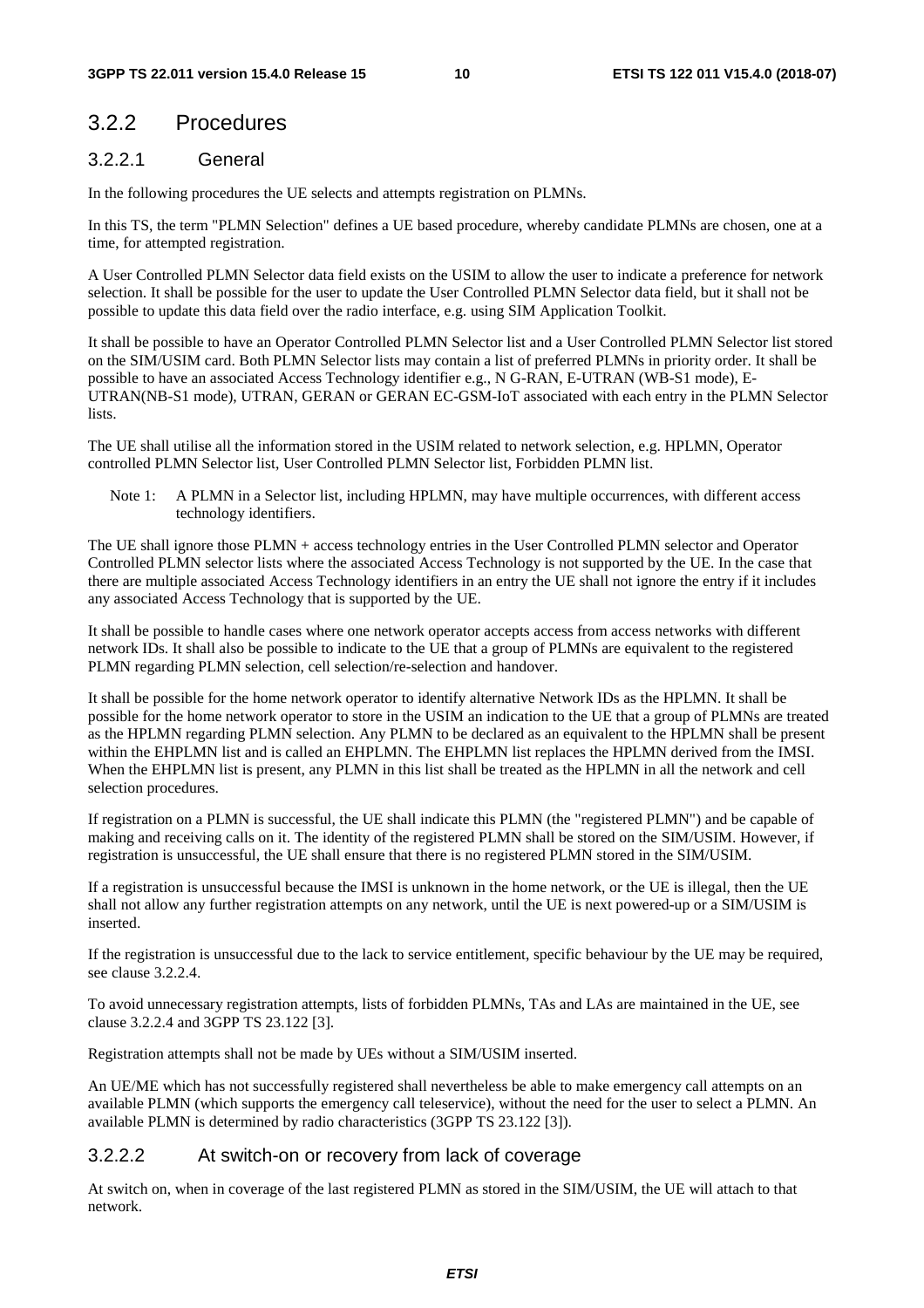As an option, in automatic selection mode, when no EHPLMN list is present, the UE may select the HPLMN. When the EHPLMN list is present, the UE may select the highest priority EHPLMN among the available EHPLMNs. The operator shall be able to control the UE behaviour by USIM configuration.

As an option, if the UE is in manual network selection mode at switch-on

- if the last registered PLMN is unavailable and no equivalent PLMN is available,
- and the UE finds it is in coverage of either the HPLMN or an EHPLMN

then the UE should register on the corresponding HPLMN or EHPLMN. The UE remains in manual mode.

If the UE returns to coverage of the PLMN on which it is already registered (as indicated by the registered PLMN stored in the SIM/USIM), the UE shall perform a location update to a new location area if necessary. As an alternative option to this, if the UE is in automatic network selection mode and it finds coverage of the HPLMN or any EHPLMN, the UE may register on the HPLMN (if the EHPLMN list is not present) or the highest priority EHPLMN of the available EHPLMNs (if the EHPLMN list is present) and not return to the last registered PLMN. If the EHPLMN list is present and not empty, it shall be used. The operator shall be able to control by USIM configuration whether an UE that supports this option shall follow this alternative behaviour.

NOTE: At switch-on and at recovery from lack of coverage, a UE in automatic network selection mode can attempt registration once the RPLMN or, if the above option is applicable, the HPLMN or EHPLMN is found on an access technology.

The default behaviour for a UE is to select the last registered PLMN.

If there is no registered PLMN stored in the SIM/USIM, or if this PLMN is unavailable and no equivalent PLMN is available, or the attempted registration fails, the UE shall follow one of the following procedures for network selection:

#### **A) Automatic network selection mode**

The UE shall select and attempt registration on other PLMNs, if available and allowable,if the location area is not in the list of "forbidden LAs for roaming" and the tracking area is not in the list of "forbidden TAs for roaming" (see 3GPP TS 23.122 [3]), in the following order:

- i) An EHPLMN if the EHPLMN list is present or the HPLMN (derived from the IMSI) if the EHPLMN list is not present for preferred access technologies in the order specified. In the case that there are multiple EHPLMNs present then the highest priority EHPLMN shall be selected. It shall be possible to configure a voice capable UE so that it shall not attempt registration on a PLMN if all cells identified as belonging to the PLMN do not support the corresponding voice service;
- ii) each entry in the "User Controlled PLMN Selector with Access Technology" data field in the SIM/USIM (in priority order). It shall be possible to configure a voice capable UE so that it shall not attempt registration on a PLMN if all cells identified as belonging to the PLMN do not support the corresponding voice service;
- iii) each entry in the "Operator Controlled PLMN Selector with Access Technology" data field in the SIM/USIM (in priority order). It shall be possible to configure a voice capable UE so that it shall not attempt registration on a PLMN if all cells identified as belonging to the PLMN do not support the corresponding voice service;
- iv) other PLMN/access technology combinations with sufficient received signal quality (see 3GPP TS 23.122 [3]) in random order. It shall be possible to configure a voice capable UE so that it shall not attempt registration on a PLMN if all cells identified as belonging to the PLMN do not support the corresponding voice service;
- v) all other PLMN/access technology combinations in order of decreasing signal quality. It shall be possible to configure a voice capable UE so that it shall not attempt registration on a PLMN if all cells identified as belonging to the PLMN do not support the corresponding voice service.

In the case of a UE operating in UE operation mode A or B, an allowable PLMN is one which is not in the "Forbidden PLMN" data field in the SIM/USIM. This data field may be extended in the ME memory.(see clause 3.2.2.4). In the case of a UE operating in UE operation mode C, an allowable PLMN is one which is not in the "Forbidden PLMN" data field in the SIM/USIM or in the list of "forbidden PLMNs for GPRS service" in the ME.

If successful registration is achieved, the UE shall indicate the selected PLMN.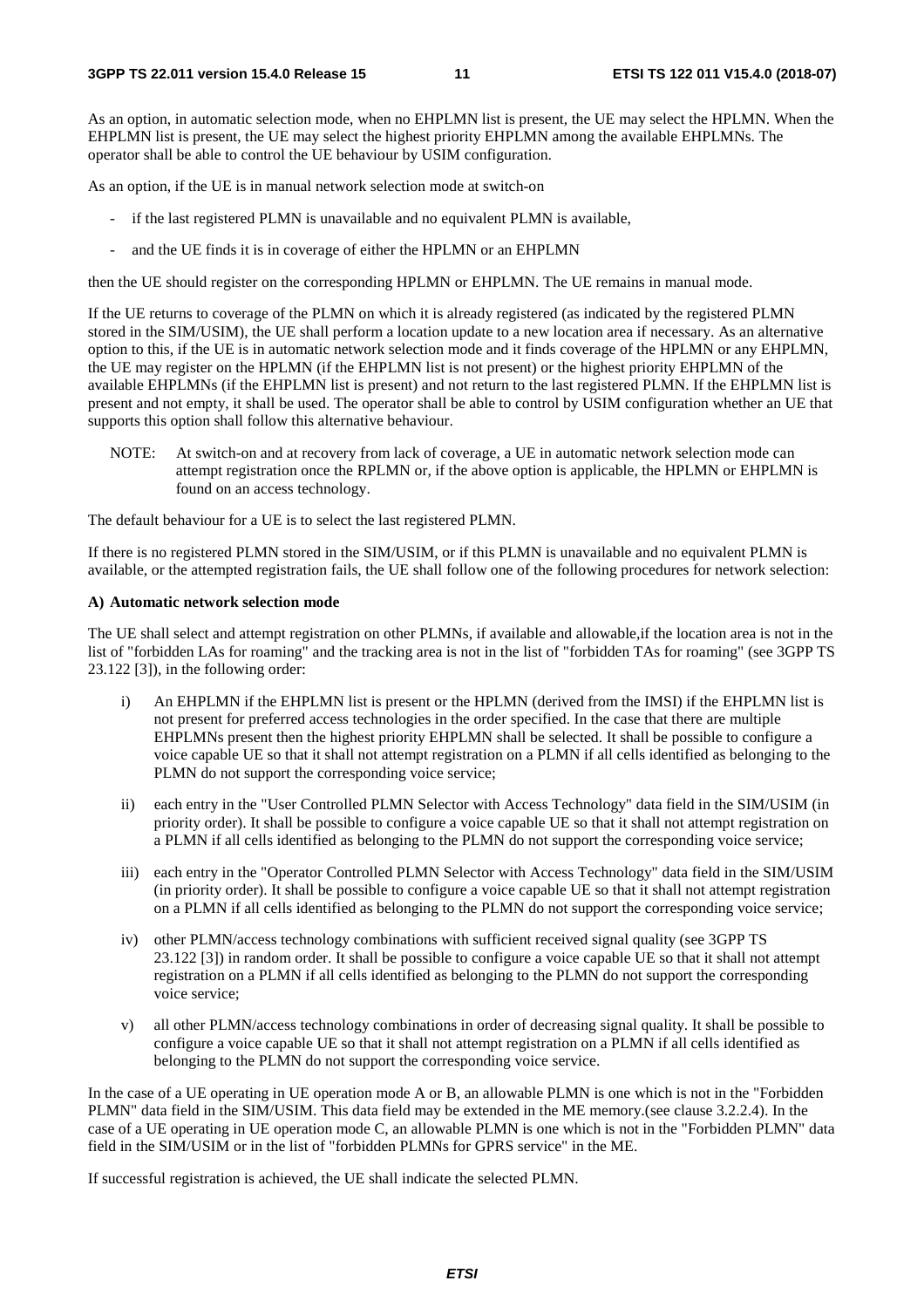If registration cannot be achieved on any PLMN, the UE shall indicate "no service" to the user, wait until a new PLMN is detected, or new location areas or tracking areas of an allowed PLMN are found which are not in the forbidden LA or TA list(s), and then repeat the procedure. When registration cannot be achieved, different (discontinuous) PLMN search schemes may be used in order to minimize the access time while maintaining battery life, e.g. by prioritising the search in favour of BCCH carriers which have a high probability of belonging to an available and allowable PLMN.

#### **B) Manual network selection mode**

The UE shall indicate PLMNs, including "Forbidden PLMNs", which are available. If there are none, this shall also be indicated. The HPLMN of the user may provide on the USIM additional information about the available PLMNs, if this is provided then the UE shall indicate that information to the user. This information, provided as free text may include:

- Preferred partner,
- roaming agreement status,
- supported services

Furthermore, the UE may indicate whether the available PLMNs are present on one of the PLMN selector lists (e.g. EHPLMN, User Controlled, Operator Controlled or Forbidden) as well as not being present on any of the lists.

For the purpose of presenting the names of the available PLMNs to the user, the ME shall use the USIM defined names if available or other PLMN naming rules in priority order as defined in 3GPP TS 22.101 [7] (Country/PLMN indication).

Any available PLMNs shall be presented in the following order:

- i) HPLMN (if the EHPLMN list is not present); or if one or more of the EHPLMNs are available then based on an optional data field on the USIM either the highest priority available EHPLMN is to be presented to the user or all available EHPLMNs are presented to the user in priority order; if the data field is not present, then only the highest priority available EHPLMN is presented;
- ii) PLMNs contained in the "User Controlled PLMN Selector" data field in the SIM/USIM (in priority order);
- iii) PLMNs contained in the "Operator Controlled PLMN Selector" data field in the SIM/USIM (in priority order);
- iv) other PLMN/access technology combinations with sufficient received signal level (see 3GPP TS 23.122 [3]) in random order;
- v) all other PLMN/access technology combinations in order of decreasing signal strength.

If a PLMN does not support voice services then this shall be indicated to the user.

The user may select the desired PLMN and the UE shall attempt registration on this PLMN. (This may take place at any time during the presentation of PLMNs.)

If the registration cannot be achieved on the selected PLMN, the UE shall indicate "No Service". The user may then select and attempt to register on another or the same PLMN following the above procedure. The UE shall not attempt to register on a PLMN which has not been selected by the user.

Once the UE has registered on a PLMN selected by the user, the UE shall not automatically register on a different PLMN unless:

i) The new PLMN is declared as an equivalent PLMN by the registered PLMN;

or,

ii) The user selects automatic mode.

If a PLMN is selected but the UE cannot register on it because registration is rejected with the cause "PLMN not allowed", the UE shall add the PLMN to the "Forbidden PLMN" list (clause 3.2.2.4.1). The UE shall not re-attempt to register on that network unless the same PLMN is selected again by the user.

If a PLMN is selected but the UE cannot register for PS services on it because registration is rejected with the cause "GPRS services not allowed in this PLMN", the UE shall not re-attempt to register for E-UTRAN or UTRAN PS or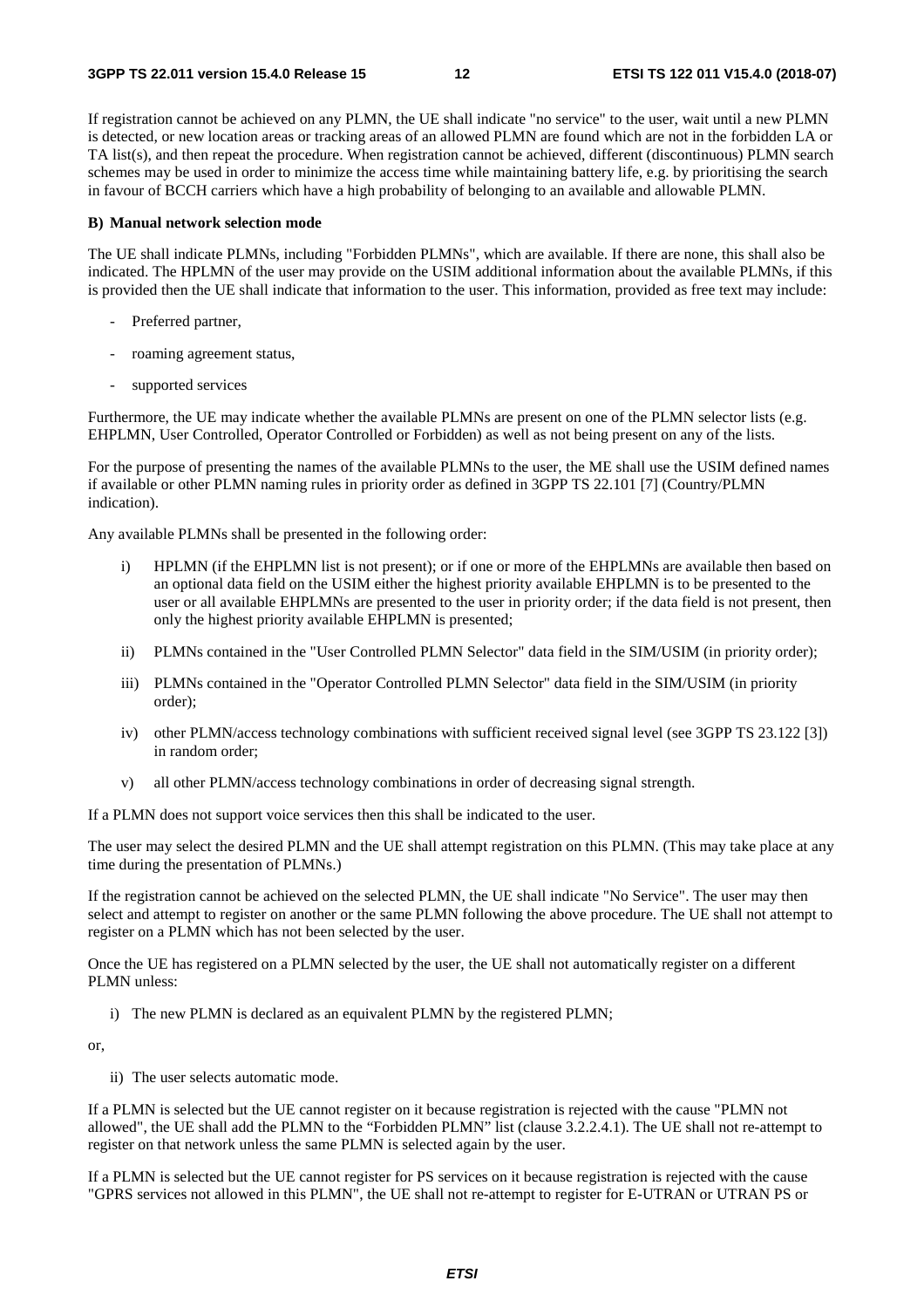GERAN PS on that network. The PLMN is added to the list "Forbidden PLMN's for GPRS services". The UE shall not re-attempt to register for E-UTRAN or UTRAN PS or GERAN PS on that network unless the same PLMN is selected again by the user. The reception of the cause "GPRS services not allowed in this PLMN", does not affect the CS service.

For requirements to restrict the access of a UE to one or several specific RATs see section 7.1.

If a PLMN is selected but the UE cannot register on it for other reasons, the UE shall, upon detection of a new LA (not in a forbidden LA list) of the selected PLMN, attempt to register on the PLMN.

If the UE is registered on a PLMN but loses coverage, different (discontinuous) carrier search schemes may be used to minimize the time to find a new valid BCCH carrier and maintain battery life, e.g. by prioritizing the search in favour of BCCH carriers of the registered PLMN.

#### 3.2.2.3 User reselection

At any time, the user may request the UE to initiate reselection and registration onto an alternative available PLMN, according to the following procedures, dependent upon the operating mode.

#### **A) Automatic Network Selection Mode**

The UE shall follow the procedure defined in clause 3.2.2.2.A) above.

#### **B) Manual Network Selection Mode**

The procedure of 3.2.2.2 B) is followed.

#### 3.2.2.4 Mobile Station reactions to indications of service restriction from the network

Different types of UE behaviour is required to support, for example, national roaming, regionally provided service and temporary international roaming restrictions. The behaviour to be followed by the UE is indicated by the network.

#### 3.2.2.4.1 "Permanent" PLMN restriction

When a registration attempt by the UE is rejected by a network with an indication of "permanent" PLMN restriction, the PLMN identity shall be written to a list of "Forbidden PLMNs" stored in a data field in the SIM/USIM.

If a successful registration is achieved on a PLMN in the "Forbidden PLMN" list, the PLMN shall be deleted from the list.

When in automatic mode, the UE may indicate any PLMNs which will not be selected due to their presence in the "Forbidden PLMN" list.

If a UE receives an equivalent PLMN list containing a PLMN which is included in the "Forbidden PLMN" list, this PLMN shall be removed from the equivalent PLMN list before this is stored by the UE.

#### 3.2.2.4.2 "Partial" and "temporary" PLMN restrictions

When a registration attempt by the UE is rejected by a network due to a "partial" or a "temporary" PLMN restriction, the UE shall perform one of the following procedures determined by the indication in the location update reject cause sent by the network (see 3GPP TS 23.122 [3]):

- i) The UE shall store the tracking area identity or location area identity in the list of "5GS forbidden TA, forbidden TAs or forbidden LAs for regional provision of service" respectively and shall enter the limited service state. The UE shall remain in that state until it moves to a cell in a location area where service is allowed.
- ii) The UE shall store the tracking area identity or the location area identity in the list of "5GS forbidden TA, forbidden TAs or forbidden LAs for roaming" respectively and shall use one of the following procedures according to the PLMN selection Mode:
	- A) Automatic network selection mode:

The procedure of 3.2.2.2. A).

B) Manual network selection mode: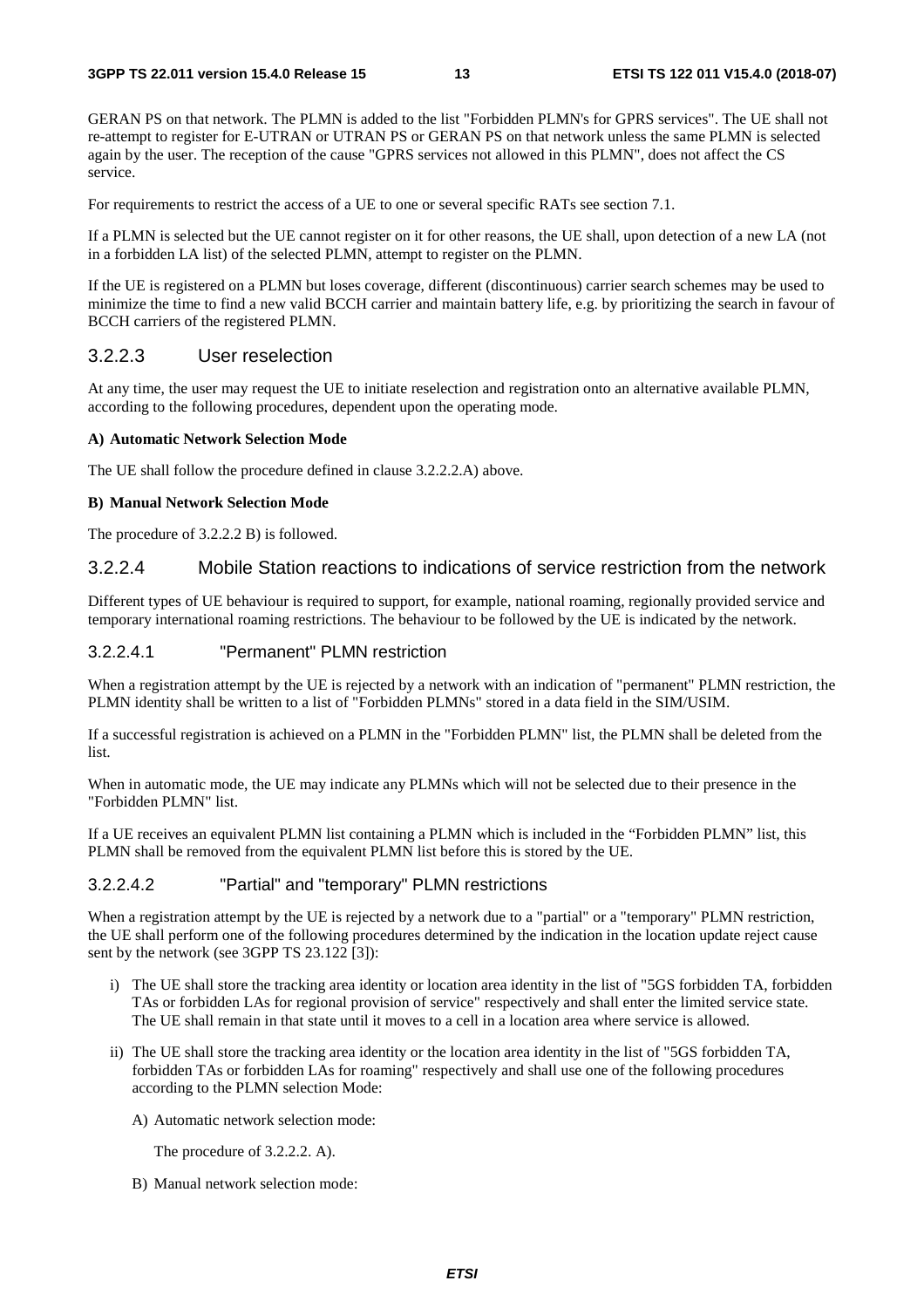.

The procedure of 3.2.2.2.B).

iii) The UE shall store the tracking area identity or location area identity in the list of "5GS forbidden TA, forbidden TAs or forbidden LAs for roaming" respectively and shall search for a suitable cell in the same PLMN. NOTE: A suitable cell will belong to a different TA or LA which is not in the "forbidden TAs or LAs for roaming" When a TA supports multiple systems (e.g. 5GS and EPS), a cell of the TA may be a suitable cell for one system while the cell is not a suitable cell for other systems.

#### 3.2.2.4.3 PLMN restrictions for PS services

When a registration attempt for PS services by the UE is rejected by the network with the cause "GPRS services not allowed in this PLMN", the PLMN identity shall be written to a list of "forbidden PLMNs for GPRS service" in the ME. This list is deleted when the UE is switched off or when the SIM/USIM is removed; the maximum number of possible entries in this list is implementation dependent, but must be at least one entry (see 3GPP TS 23.122 [3]).

If a successful registration is achieved on a PLMN in the "forbidden PLMNs for GPRS service" list, the PLMN shall be deleted from the list.

#### 3.2.2.5 Periodic network selection attempts

A UE in Automatic Mode shall make periodic attempts to look for a higher priority PLMN including associated Access Technology of the same country as the currently received PLMN including associated Access Technology. For the ranking of PLMNs the UE shall use the order used in clause 3.2.2.2. In the case that there is no associated Access Technology identifier, the mobile shall assume that all Access Technologies provided by a PLMN are of equal priority. Moreover, periodic network selection shall not lead to change of access technology within the registered PLMN.

In the case that the UE has stored a list of equivalent PLMNs, the UE shall only select a PLMN if it has a higher priority than all the PLMNs, in the list of equivalent PLMNs, which are of the same country as the currently registered PLMN.

Note: In the context of this 3GPP TS, the term country is to be interpreted not as a political entity but as a single Mobile Country Code (MCC). For example the USA and India have multiple MCC. Such cases are in fact treated as exceptions in the 3GPP specifications. For all other countries, multiple MCCs may be used, however the specifications have not taken this into account and there could be adverse effects such as the UE being unable to detect that multiple MCCs are within the same country.

In the case that there are multiple EHPLMNs available, the UE shall not attempt to select a higher priority EHPLMN when an EHPLMN has already been selected. The priorities of EHPLMNs are only applicable when the UE is on a VPLMN and multiple EHPLMNs are available.

The UE shall only make reselection attempts while in idle mode for circuit services. In case of GPRS terminals, the UE shall only make reselection attempts while in Idle or Stand-by mode.

The interval between attempts shall be stored in the SIM/USIM.

Only the service provider shall be able to select for which of the previous situations, periodic network selection shall be attempted and to set the interval value.

For UEs supporting only Access Technologies other than the following: NB-IoT, GERAN EC-GSM-IoT and Category M1 [17] of E-UTRAN enhanced-MTC the UE shall interpret the interval value to be between 6 minutes and 8 hours, with a step size of 6 minutes.

For UEs only supporting any of the following, or a combination of, NB-IoT, GERAN EC-GSM-IoT [18], and Category M1[13] of E-UTRAN enhanced-MTC, the UE shall interpret the interval value to be between 2 and 240 hours, with a step size of 2 hours between 2 and 80 hours and a step size of 4 hours between 80 and 240 hours.

For UEs supporting a combination of IoT and non-IoT Access Technologies the UE shall interpret the interval value to determine the timer value as above based on the Access Technology currently in use by the UE.

One interval value shall be designated to indicate that no periodic attempts shall be made.

In the absence of a permitted value in the SIM/USIM, or the SIM/USIM is phase 1 and therefore does not contain the datafield, then a default value of 60 minutes, shall be used by the UE except for those UEs only supporting any of the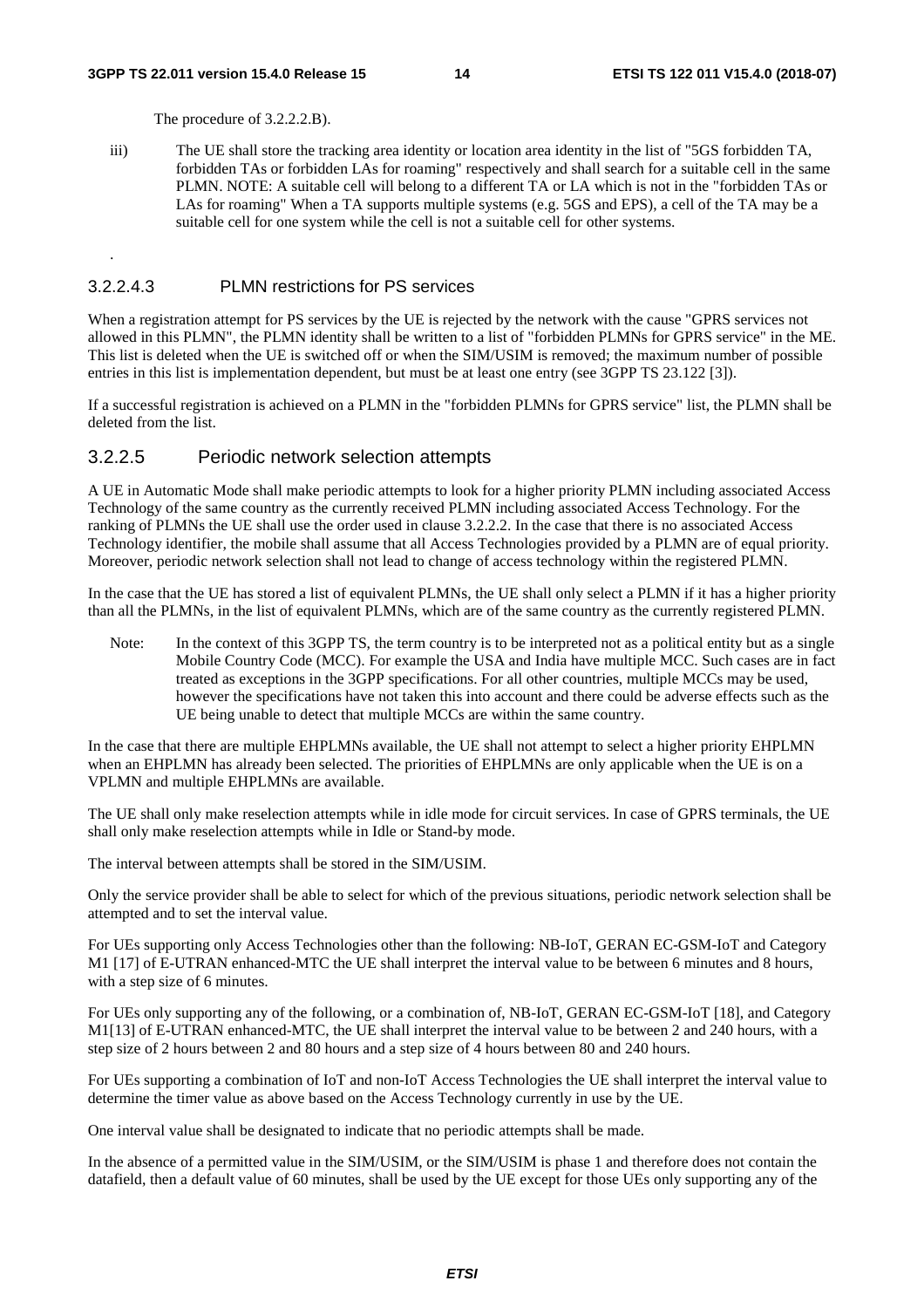following, or a combination of: NB-IoT, GERAN EC-GSM-IoT [18], and Category M1 [17] of E-UTRAN enhanced-MTC. For those UEs a default value of 72 hours shall be used.

Note: Use of values less than 60 minutes may result in excessive ME battery drain.

#### 3.2.2.6 Investigation PLMN Scan

The operator shall be able to control by SIM/USIM configuration whether an UE that is capable shall perform an investigation scan. This investigation scan shall be performed after each successful PLMN selection as well as during limited service state. The investigation scan shall search for a higher prioritised PLMN that does not offer CS voice service. If such a PLMN is available, the user shall be informed. This enables the user to switch to such a PLMN using manual selection if the user so prefers. The investigation scan shall not be performed when no SIM/USIM is inserted.

3.2.2.7 Void

#### 3.2.2.8 Steering Of Roaming

#### **Steering to a specific VPLMN**

It shall be possible for the HPLMN at any time to direct a UE, that is in automatic mode, to search for a specific VPLMN and, if it is available, move to that VPLMN as soon as possible. This VPLMN shall then be regarded as the highest priority VPLMN as defined by the operator, though any EHPLMN or PLMN on the User Controlled PLMN list shall have higher priority. This process shall be done transparently and without inconvenience to the user.

If the UE is in manual mode, the steering request shall be ignored.

If the UE is registered on a VPLMN that is present on the User Controlled PLMN List, the steering request shall be ignored. PLMNs contained on the User Controlled PLMN List shall have priority over the steered-to-PLMN.

The UE shall attempt to register on the specified VPLMN even if the specified VPLMN is present on a Forbidden List.

This mechanism shall be available to the HPLMN even if the VPLMN the UE is registered on is compliant to an earlier release of the 3GPP specifications.

#### **VPLMN Redirection**

It shall be possible for the HPLMN to request a UE, that is in automatic mode, to find and register on a different VPLMN from the one it is currently using or trying to register on, if another VPLMN, that is not in a Forbidden List, is available. The original VPLMN shall then be treated as the lowest priority VPLMN and would not be selected by the UE unless it is the only one available to the UE or has been selected in manual mode. This process shall be done transparently and without inconvenience to the user.

If the UE is in manual mode, the redirection request shall be ignored.

If the UE is registered on a VPLMN that is present on the User Controlled PLMN List, the redirection request shall be ignored.

This mechanism shall be available to the HPLMN even if the VPLMN the UE is registered on is compliant to an earlier release of the 3GPP specifications.

## 3.2.3 Network selection for Multi-mode terminals with 3GPP Capability

Different type's of Multi-mode terminals combining different technologies and systems in one terminal can be produced. It is not possible to foresee all possible configurations and provide a detailed technical specification for network and system selection for all possible multi-mode terminal configurations. The following provides the generic requirements for network and system selection for Multi-mode terminals with 3GPP Capability. These requirements are mandatory for a 3GPP capable multi-mode terminal, unless otherwise is explicitly specified elsewhere in the 3GPP Technical Specifications.

- a multi-mode terminal, when in 3GPP mode of operation shall be compliant to the 3GPP specifications, including PLMN selection, cell selection and re-selection, paging reception etc.,
	- As consequence, the multi-mode terminal when entering 3GPP mode of operation shall act as if it were a 3GPP only UE which had just been switched-on. Similarly, when leaving the 3GPP mode of operation the multimode terminal shall act as if it were a 3GPP only UE which had just been switched-off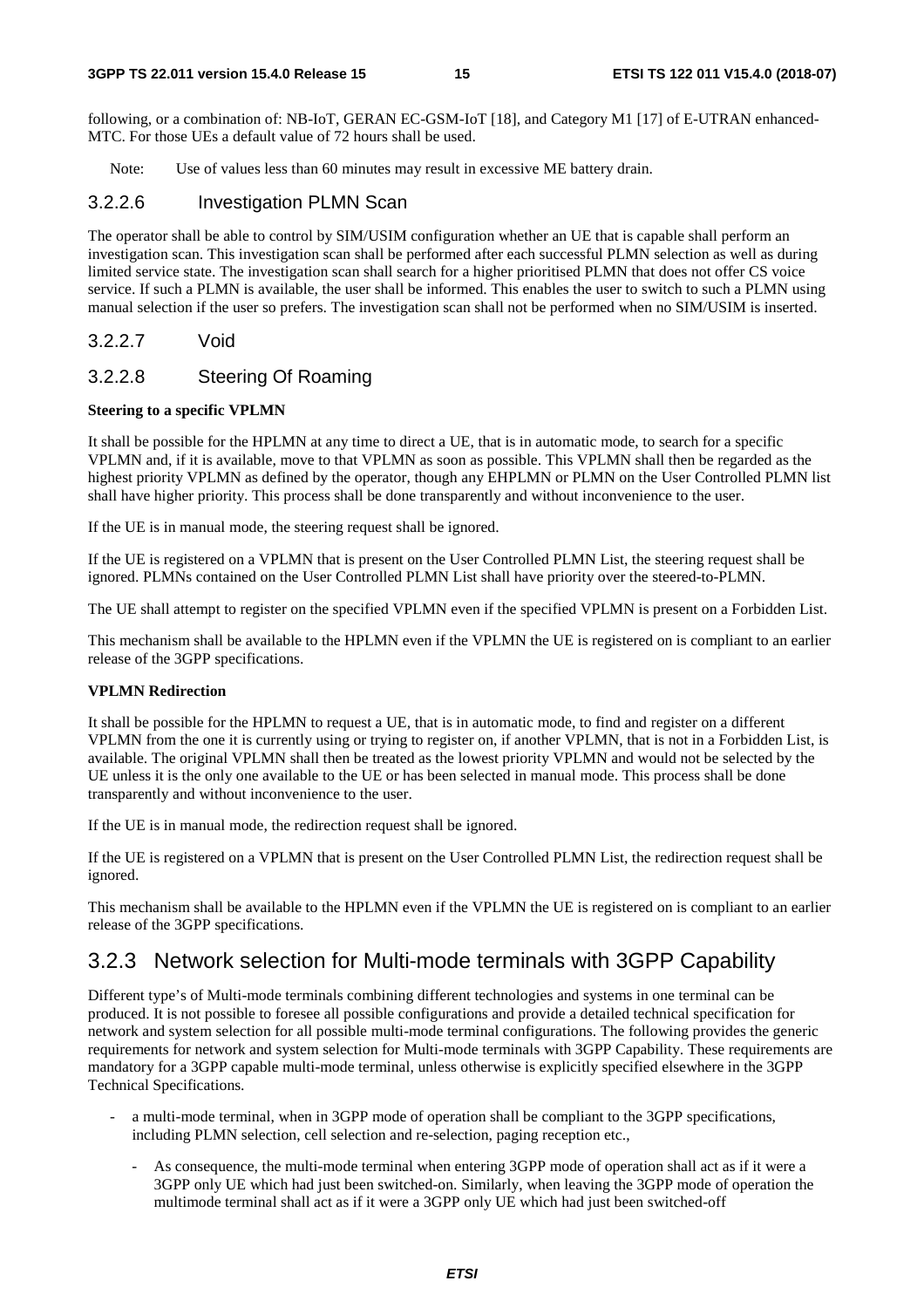When the multimode terminal is in 3GPP mode, the switching between modes in the multi-mode terminal is considered an overlay functionality selecting mode of operation. For the design of the overlay functionality the following requirements shall be fulfilled:

- The overlay functionality shall include a mechanism to avoid ping-pong between systems, e.g., a timer or hysteresis function
- The overlay functionality shall not include network priority mechanisms, which conflict with the network priority mechanisms specified in 3GPP specifications, e.g., the Periodic network selection attempts scanning within 3GPP based systems for PLMNs of higher priority than the current serving PLMN.
- Any functionality in the overlay system, such as background scan of other systems, shall not impact the fulfilment of 3GPP protocol requirements (in particular in regards to paging, cell selection, cell re-selection and PLMN selection)
- As specified in this technical specification, the 3GPP technical specification provides the capability for the user to set their own 3GPP PLMN selection preferences; as well as the user can manually select any 3GPP PLMN. This has been done to ensure a fair competition environment. These principles shall be maintained in the design of the overlay functionality.

## 4 Access control

## 4.1 Purpose

Under certain circumstances, it will be desirable to prevent UE users from making access attempts (including emergency call attempts) or responding to pages in specified areas of a PLMN. Such situations may arise during states of emergency, or where 1 of 2 or more co-located PLMNs has failed.

Broadcast messages should be available on a cell by cell basis indicating the class(es) or categories of subscribers barred from network access.

The use of these facilities allows the network operator to prevent overload of the access channel under critical conditions.

It is not intended that access control be used under normal operating conditions.

It should be possible to differentiate access control between CS and PS domains. Details are specified in TS23.122[3] and TS25.304 [10]. Not all RATs need to support this functionality.

## 4.2 Allocation

All UEs are members of one out of ten randomly allocated mobile populations, defined as Access Classes 0 to 9. The population number is stored in the SIM/USIM. In addition, UEs may be members of one or more out of 5 special categories (Access Classes 11 to 15), also held in the SIM/USIM. These are allocated to specific high priority users as follows. (The enumeration is not meant as a priority sequence):

Class 15 - PLMN Staff;

- -"- 14 Emergency Services;
- -"- 13 Public Utilities (e.g. water/gas suppliers);
- -"- 12 Security Services;
- -"-11 For PLMN Use.

## 4.3 Operation

### 4.3.1 Access Class Barring

If the UE is a member of at least one Access Class which corresponds to the permitted classes as signalled over the air interface, and the Access Class is applicable in the serving network, access attempts are allowed. Additionally, in the case of the access network being UTRAN the serving network can indicate that UEs are allowed to respond to paging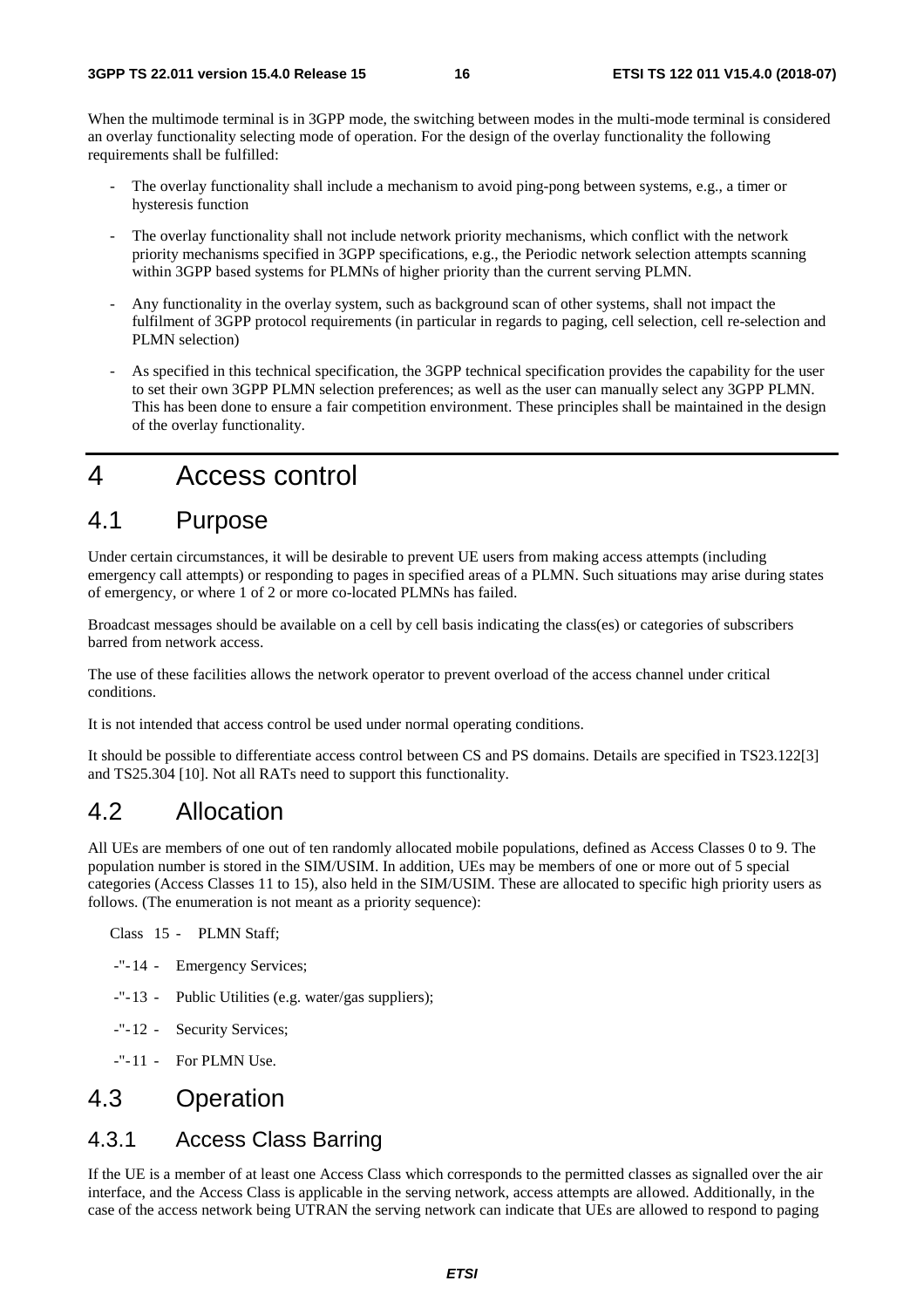and perform location registration (see, sec 3.1), even if their access class is not permitted. Otherwise access attempts are not allowed. Also, the serving network can indicate that UEs are restricted to perform location registration, although common access is permitted. If the UE responded to paging it shall follow the normal defined procedures and react as specified to any network command.

Note: The network operator can take the network load into account when allowing UEs access to the network.

Access Classes are applicable as follows:

| Classes 0 - 9 | - Home and Visited PLMNs;                                                                                                                                          |
|---------------|--------------------------------------------------------------------------------------------------------------------------------------------------------------------|
|               | Classes 11 and 15 $\blacksquare$ - Home PLMN only if the EHPLMN list is not present or any EHPLMN;                                                                 |
|               | Classes 12, 13, 14 - Home PLMN and visited PLMNs of home country only. For this purpose the home country<br>is defined as the country of the MCC part of the IMSI. |

Any number of these classes may be barred at any one time.

In the case of multiple core networks sharing the same access network, the access network shall be able to apply Access Class Barring for the different core networks individually.

The following is the requirements for enhanced Access control on E-UTRAN.

- The serving network shall be able to broadcast mean durations of access control and barring rates (e.g. percentage value) that commonly applied to Access Classes 0-9 to the UE. The same principle as in UMTS is applied for Access Classes 11-15.
- E-UTRAN shall be able to support access control based on the type of access attempt (i.e. mobile originating data or mobile originating signalling), in which indications to the UEs are broadcasted to guide the behaviour of UE. E-UTRAN shall be able to form combinations of access control based on the type of access attempt e.g. mobile originating and mobile terminating, mobile originating, or location registration. The 'mean duration of access control' and the barring rate are broadcasted for each type of access attempt (i.e. mobile originating data or mobile originating signalling).
- The UE determines the barring status with the information provided from the serving network, and perform the access attempt accordingly. The UE draws a uniform random number between 0 and 1 when initiating connection establishment and compares with the current barring rate to determine whether it is barred or not. When the uniform random number is less than the current barring rate and the type of access attempt is indicated allowed, then the access attempt is allowed; otherwise, the access attempt is not allowed. If the access attempt is not allowed, further access attempts of the same type are then barred for a time period that is calculated based on the 'mean duration of access control' provided by the network and the random number drawn by the UE.
- The serving network shall be able to indicate whether or not a UE shall apply Access Class Barring for SMS access attempts in SMS over SGs, SMS over IMS (SMS over IP), and SMS over S102. This indication is valid for Access Classes 0-9 and 11-15.
- The serving network shall be able to indicate whether or not a UE shall apply Access Class Barring for MMTEL voice access attempts. This indication is valid for Access Classes 0-9 and 11-15.
- The serving network shall be able to indicate whether or not a UE shall apply Access Class Barring for MMTEL video access attempts. This indication is valid for Access Classes 0-9 and 11-15.

### 4.3.2 Service Specific Access Control

Additionally to the above requirements in 4.3.1;

- In E-UTRAN it shall be possible to support a capability called Service Specific Access Control (SSAC) to apply independent access control for telephony services (MMTEL) for mobile originating session requests from idlemode and connected-mode as following:
	- The serving network shall be able to indicate (as specified in sub-clause 4.3.1) whether or not a UE subject to SSAC shall also apply Access Class Barring.
	- EPS shall provide a capability to assign a service probability factor [13] and mean duration of access control for each of MMTEL voice and MMTEL video: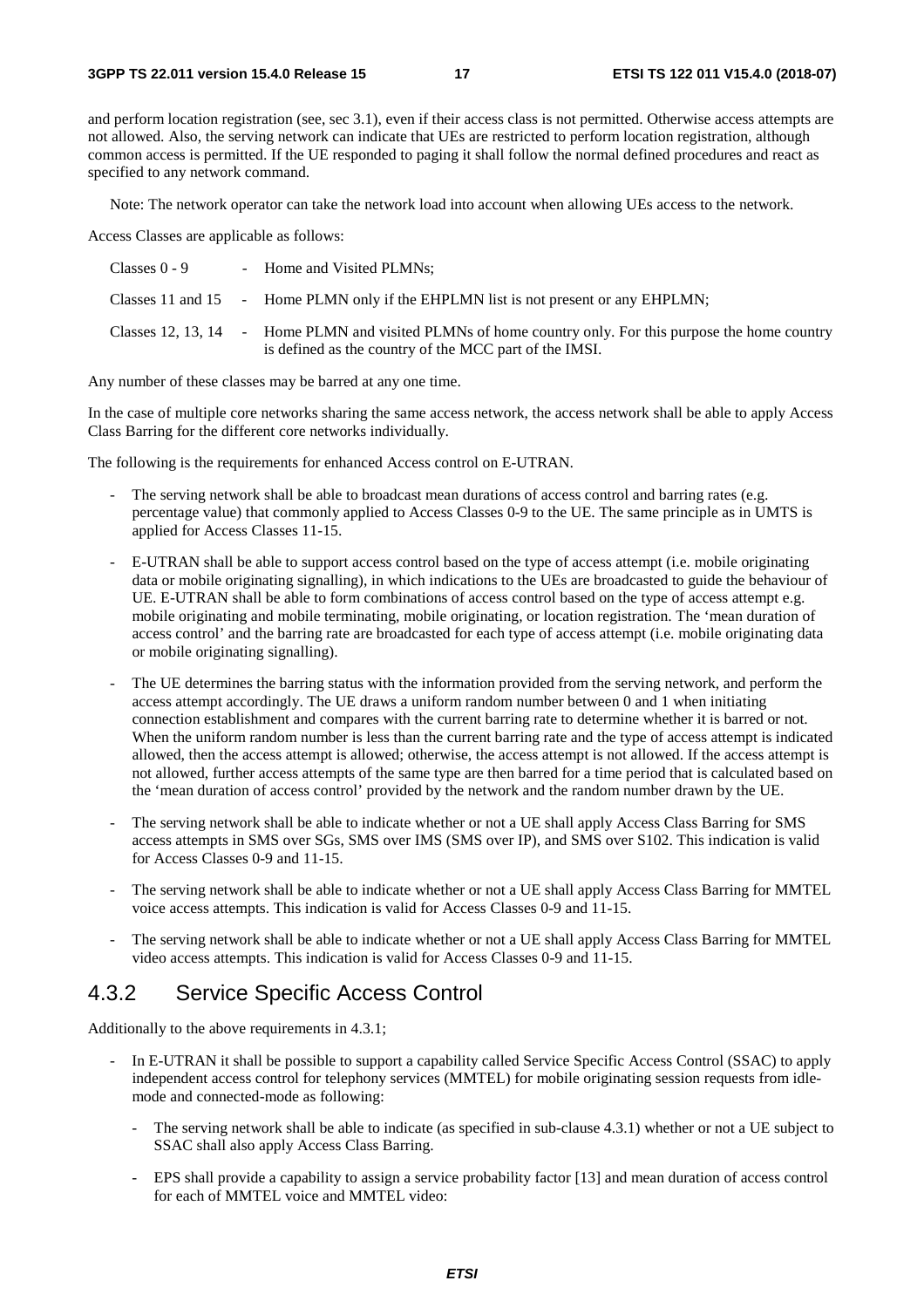- assign a barring rate (percentage) commonly applicable for Access Classes 0-9
- assign a flag barring status (barred /unbarred) for each Access Class in the range 11-15.
- SSAC shall not apply to Access Class 10.
- SSAC can be provided by the VPLMN based on operator policy without accessing the HPLMN.
- SSAC shall provide mechanisms to minimize service availability degradation (i.e. radio resource shortage) due to the mass simultaneous mobile originating session requests and maximize the availability of the wireless access resources for non-barred services.
- The serving network shall be able to broadcast mean durations of access control, barring rates for Access Classes 0-9, barring status for Access class in the range 11-15 to the UE.
- The UE determines the barring status with the information provided from the serving network, and perform the access attempt accordingly. The UE draws a uniform random number between 0 and 1 when initiating connection establishment and compares with the current barring rate to determine whether it is barred or not. When the uniform random number is less than the current barring rate and the type of access attempt is indicated allowed, then the access attempt is allowed; otherwise, the access attempt is not allowed. If the access attempt is not allowed, further access attempts of the same type are then barred for a time period that is calculated based on the 'mean duration of access control' provided by the network and the random number drawn by the UE.

### 4.3.3 Access Control for CSFB

Access control for CSFB provides a mechanism to prohibit UEs to access E-UTRAN to perform CSFB. It minimizes service availability degradation (i.e. radio resource shortage, congestion of fallback network) caused by mass simultaneous mobile originating requests for CSFB and increases the availability of the E-UTRAN resources for UEs accessing other services.

When an operator determines that it is appropriate to apply access control for CSFB, the network may broadcast necessary information to provide access control for CSFB for each class to UEs in a specific area. The network shall be able to separately apply access control for CSFB, SSAC and enhanced Access control on E-UTRAN.

The following requirements apply for CSFB to 1xRTT:

In E-UTRAN, the network may apply access control for mobile originating session requests on CSFB from 1xRTT/E-UTRAN UE, The parameters received by the UE are dealt with in accordance with CDMA2000 procedures in 3GPP2 C.S0004-A: "Signaling Link Access Control (LAC) Standard for cdma2000 Spread Spectrum Systems – Addendum 2" [15].

For CSFB to UTRAN or GERAN, the necessary information in the broadcast to provide access control for CSFB is the same as that specified in Clause 4.3.1. In addition to those requirements the following apply:

- Access control for CSFB shall apply for Access Class 0-9 and Access Class 11-15.It shall not apply for Access Class 10.
- Access control for CSFB shall be applied for idle mode UE.
- Access control for CSFB shall apply to all CSFB services.
- Access control for CSFB may be provided by the VPLMN based on operator policy without accessing the HPLMN.
- If Access control for CSFB, according to the UE's access class, disallows originating session requests for CSFB then a UE shall not send mobile originating session requests for CSFB.
- If Access control for CSFB is applied by the UE for a mobile originating session request for CSFB, the UE shall bypass enhanced Access control on E-UTRAN for that session.
- The criteria on which a UE determines whether Access control for CSFB allows or disallows originating session requests for CSFB are equivalent to those for enhanced Access control on E-UTRAN, as described in clause 4.3.1.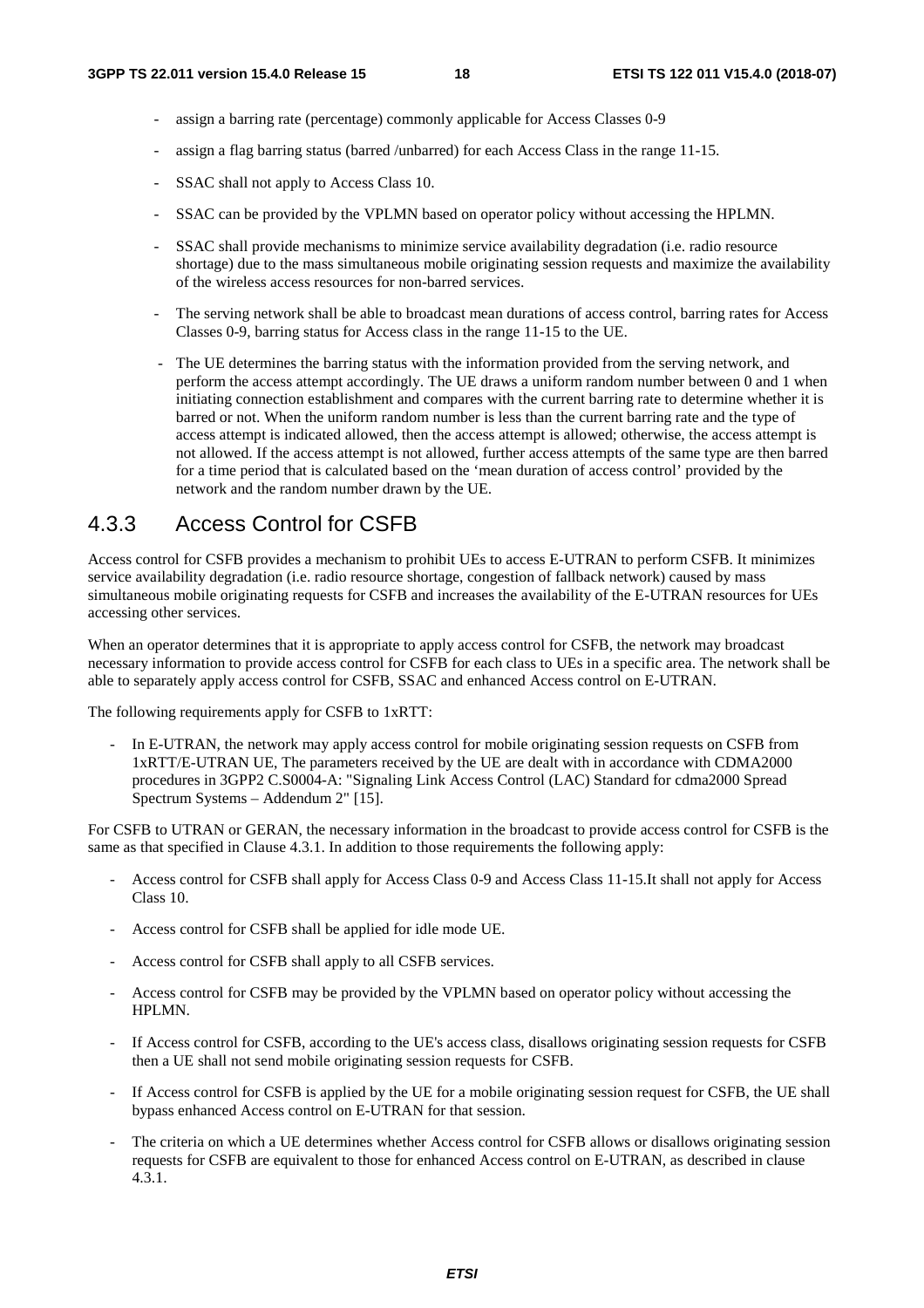- If access is not granted for the UE, mobile originating session requests for CSFB shall be restricted for a certain period of time to avoid overload of E-UTRAN due to continuous mobile originating session requests from the same UE. The duration of the period shall be determined using the same operation specified in Clause 4.3.1.
- In case the network does not provide the Access control for CSFB information, the UE shall be subject to access class barring for Access Classes 0-9 and 11-15 as described in Clause 4.3.1.

#### 4.3.4 Extended Access Barring

#### 4.3.4.1 General

Extended Access Barring (EAB) is a mechanism for the operator(s) to control Mobile Originating access attempts from UEs that are configured for EAB in order to prevent overload of the access network and/or the core network. In congestion situations, the operator can restrict access from UEs configured for EAB while permitting access from other UEs. UEs configured for EAB are considered more tolerant to access restrictions than other UEs. When an operator determines that it is appropriate to apply EAB, the network broadcasts necessary information to provide EAB control for UEs in a specific area. The following requirements apply for EAB:

- The UE is configured for EAB by the HPLMN
- EAB shall be applicable to all 3GPP Radio Access Technologies.
- EAB shall be applicable regardless of whether the UE is in a Home or a Visited PLMN.
- A network may broadcast EAB information.
- EAB information shall define whether EAB applies to UEs within one of the following categories:
	- a) UEs that are configured for EAB;
	- b) UEs that are configured for EAB and are neither in their HPLMN nor in a PLMN that is equivalent to it;
	- c) UEs that are configured for EAB and are neither in the PLMN listed as most preferred PLMN of the country where the UE is roaming in the operator-defined PLMN selector list on the SIM/USIM, nor in their HPLMN nor in a PLMN that is equivalent to their HPLMN
- EAB information shall also include extended barring information for Access Classes 0-9.
- A UE configured for EAB shall use its allocated Access Class(es), as defined in sub-clause 4.2, when evaluating the EAB information that is broadcast by the network, in order to determine if its access to the network is barred.
- If a UE that is configured for EAB initiates an emergency call or is a member of an Access Class in the range 11- 15 and according to clause 4.3.1 that Access Class is permitted by the network, then the UE shall ignore any EAB information that is broadcast by the network.
- If the network is not broadcasting the EAB information, the UE shall be subject to access barring as described in clause 4.3.1
- If the EAB information that is broadcast by the network does not bar the UE, the UE shall be subject to access barring as described in clause 4.3.1.
- In the case of multiple core networks sharing the same access network, the access network shall be able to apply the EAB for the different core networks individually.

#### 4.3.4.2 Overriding extended access barring

Overriding Extended Access Barring is a mechanism for the operator to allow UEs that are configured for EAB to access the network under EAB conditions. The following requirements apply:

- The UE configured with EAB may be configured by the HPLMN with a permission to override EAB.
- For a UE configured with the permission to override EAB, the user or application (upper layers in UE) may request the UE to activate PDN connection(s) for which EAB does not apply.
- The UE shall override any EAB restriction information that is broadcast by the network as long as it has an active PDN connection for which EAB does not apply.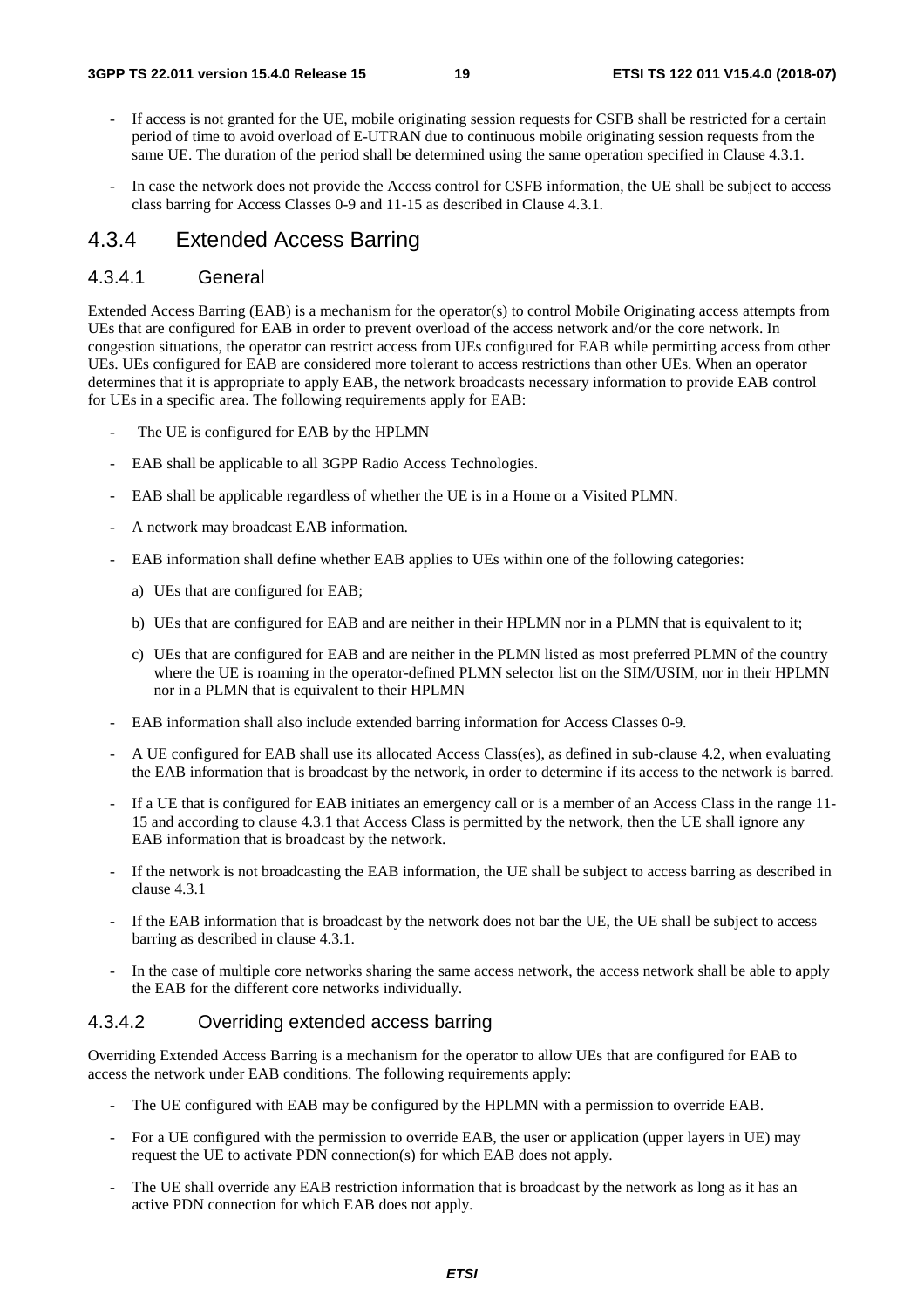## 4.3.5 Application specific Congestion control for Data Communication (ACDC)

#### 4.3.5.1 Service description

Application specific Congestion control for Data Communication (ACDC) is an access control mechanism for the operator to allow/prevent new access attempts from particular, operator-identified applications in the UE in idle mode. ACDC does not apply to UEs in connected mode. The network can prevent/mitigate overload of the access network and/or the core network. This feature is optional.

#### 4.3.5.2 Requirements

#### 4.3.5.2.1 General

The following requirements apply:

- This feature shall be applicable to UTRAN PS Domain and E-UTRAN.
- This feature shall be applicable to UEs in idle mode only that are not a member of one or more of Access Classes 11 to 15.
- ACDC shall not apply to MMTEL voice, MMTEL video, SMS over IMS (SMS over IP) emergency call and paging response.
- NOTE: Even if any of the above services are initiated by application, ACDC does not apply, but they are subject to other applicable access control methods.
- The home network shall be able to configure a UE with at least four and a maximum of sixteen ACDC categories to each of which particular, operator-identified applications are associated. The categories shall be ordered as specified in sub-clause 4.3.5.2.2.
- Note: Provisioning of the ACDC categories in the UE is the responsibility of the home network, and the categorization is outside the scope of 3GPP.
- Note: A mechanism needs to be provided that enables the UE to verify that the provisioning of the configuration originates from a trusted source.
- The serving network shall be able to broadcast, in one or more areas of the RAN, control information, indicating barring information per each ACDC category, and whether a roaming UE shall be subject to ACDC control.
- Note: The barring information may be similar to ACB information, and include mean durations of access control (i.e., barring timer) and barring rates (i.e., percentage value). If the barring timer is running due to a previous access attempt from an application in a certain given matched ACDC category, the UE may only allow access attempts from applications in higher ACDC categories (according to the corresponding barring information for those higher categories). If the barring timer is running due to a previous access attempt from an application in a certain given unmatched ACDC category or a uncategorised application, the UE may only allow access attempts from applications in higher ACDC categories than the lowest ACDC category broadcast (according to the corresponding barring information for those higher categories).
- The UE shall be able to control whether or not an access attempt for a certain application is allowed, based on this broadcast barring information and the configuration of ACDC categories in the UE.
- The serving network shall be able to simultaneously indicate ACDC with other forms of access control.
	- When both ACDC and ACB controls are indicated, ACDC shall override ACB.
	- If a UE is configured for both EAB and ACDC, and the serving network simultaneously broadcasts EAB information and ACDC barring information:
		- If the UE determines as specified in sub-clause 4.3.4.1 that access to the network is not barred or as specified in sub-clause 4.3.4.2 that it is permitted to override an EAB restriction, then access to the network is subject to ACDC.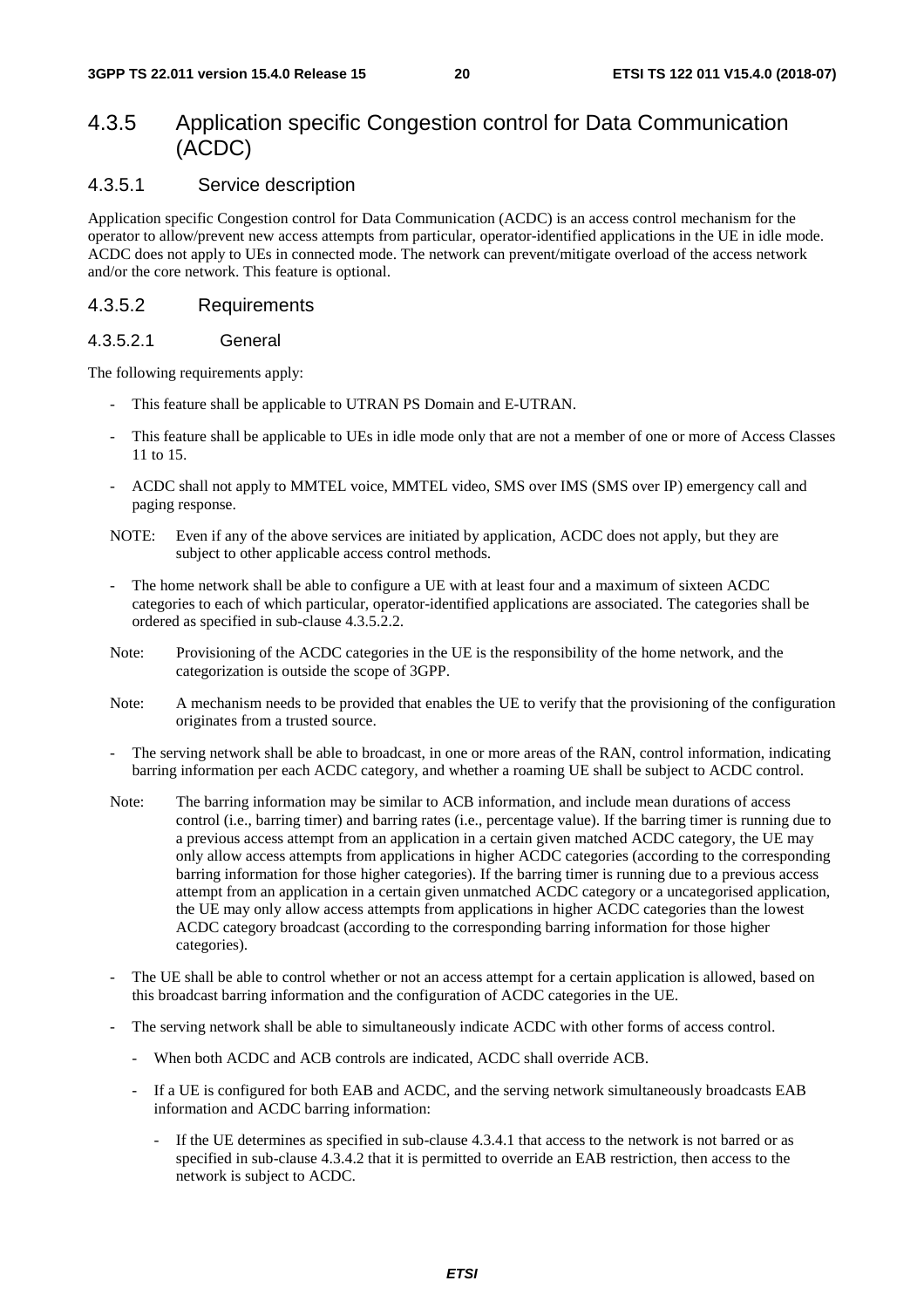- If the UE determines as specified in sub-clause 4.3.4.1 that access to the network is barred and as specified in sub-clause 4.3.4.2 that it is not permitted to override the EAB restriction, then access to the network is barred.
- In the case of multiple core networks sharing the same access network, the access network shall be able to apply ACDC for the different core networks individually. For the mitigation of congestion in a shared RAN, barring rates should be set equal for all Participating Operators.

#### 4.3.5.2.2 ACDC Categories

When configuring the UE with categories of applications, the home network shall proceed as follows:

- Applications whose use is expected to be restricted the least shall be assigned the highest ACDC category; and
- Applications whose use is expected to be restricted more than applications in the highest category shall be assigned the second-to-highest ACDC category, and so on; and
- Applications whose use is expected to be restricted the most shall either be assigned the lowest ACDC category, or not be categorised at all.

For a UE with ACDC categories configured, the applications on the UE that are not assigned to any ACDC category shall be treated by the UE as part of the lowest ACDC category broadcast by the serving network. If the operator requires differentiation with respect to these uncategorized applications, the operator should avoid assigning applications to the lowest ACDC category. When applying ACDC, the serving network broadcasts barring information starting from the highest to the lowest ACDC category. The home network and the serving network may use different categorisation. The serving network decides if ACDC applies to roaming UEs.

The number of ACDC categories in the UE may not be the same as the number of ACDC categories broadcast by the serving network. This may happen, e.g. when the UE is roaming and the number of categories broadcast by the serving network is different from the home network. Therefore the following rules shall apply:

- If the serving network broadcasts more ACDC categories than the UE's configuration, the UE shall use barring information for the matching ACDC category, and shall bar uncategorised applications using the barring information for the lowest category broadcast by the serving network, and shall ignore barring information for unmatched categories.
- If the serving network broadcasts barring information for fewer ACDC categories than the UE's configuration, the UE shall use barring information for the matching ACDC category and shall bar other applications using the barring information for the lowest category broadcast by the serving network.
- NOTE: A matching ACDC category is an ACDC category for which barring information is broadcast by the serving network and that has the same rank as the rank of a configured ACDC category in the UE. An unmatched ACDC category is either an ACDC category for which barring information is broadcast by the serving network but with no corresponding ACDC category configured in the UE, or an ACDC category configured in the UE but with no corresponding barring information broadcast by the serving network.

## 4.3.6 Access Control for Indirect 3GPP Communications

For the case where an Evolved ProSe Remote UE is trying to access the network via an Evolved ProSe UE-to-Network Relay, the following requirements apply:

- Access control for CSFB shall not apply to an Indirect 3GPP Communication.
- ACB, EAB and ACDC shall apply when the Evolved ProSe UE-to-Network Relay is in IDLE mode and when the access control information for the respective access control is broadcast by the network.
- SSAC shall apply when the Evolved ProSe UE-to-Network Relay is either in IDLE or CONNECTED mode and when the access control information for SSAC is broadcast by the network.
- The interaction between ACDC, EAB and ACB (defined in paragraph 4.3.5.2.1) shall be based on the Evolved ProSe Remote UE's configuration.
- During the access control procedure, the requirements in subsections of 4.3.1, 4.3.2, 4.3.4 and 4.3.5 shall be performed by Evolved Prose Remote UE using the following parameters: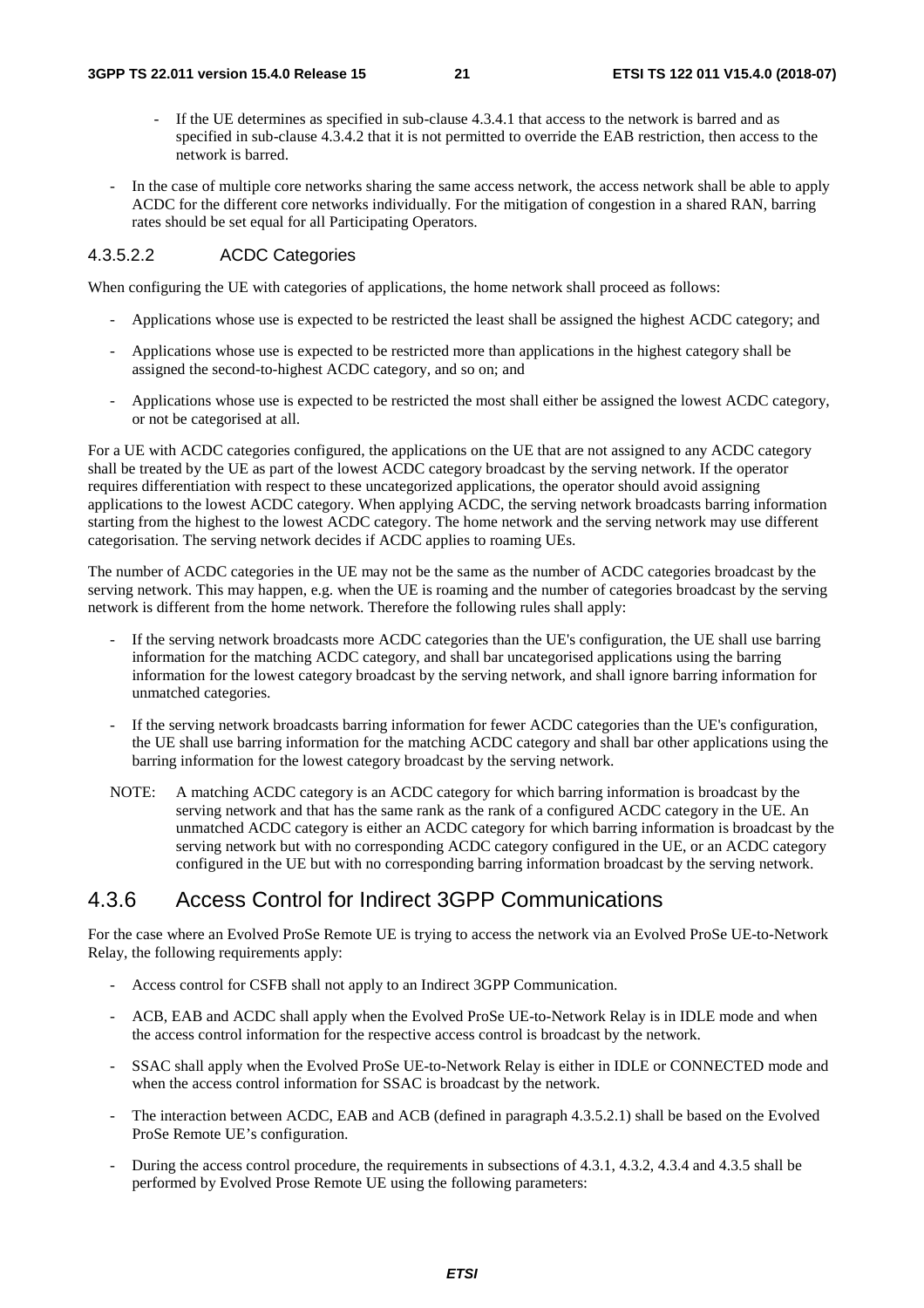- Access control parameters broadcast by the cell where the Evolved ProSe UE-to-Network Relay is camped on or connected to shall be used in all access control procedures.
- Access Class of the Evolved ProSe Remote UE shall be used.
- For ACB, the type of access attempt (i.e. mobile originating data, mobile originating signalling, response to paging or emergency call) of the Evolved ProSe Remote UE shall be used.
- For EAB, the following information shall be used:
	- Whether or not the Evolved ProSe Remote UE is configured with EAB,
	- Whether or not the Evolved ProSe Remote UE is configured with a permission to override EAB,
	- Whether the PLMN is the Evolved ProSe Remote UE's Home PLMN, equivalent PLMN or preferred PLMN. The PLMN where the Evolved ProSe UE-to-Network Relay is camped/connected shall be used to make this determination.
- For SSAC, the type of access attempt (MMTEL voice or MMTEL video) of the Evolved ProSe Remote UE shall be used.
- For ACDC, the ACDC category of the application that triggered the access attempt in the Evolved ProSe Remote UE shall be used.

## 4.4 Emergency Calls

An additional control bit known as "Access Class 10" is also signalled over the air interface to the UE. This indicates whether or not network access for Emergency Calls is allowed for UEs with access classes 0 to 9 or without an IMSI. For UEs with access classes 11 to 15, Emergency Calls are not allowed if both "Access class 10" and the relevant Access Class (11 to 15) are barred. Otherwise, Emergency Calls are allowed.

## 4.4a Multimedia Priority Service

Multimedia Priority Service (TS 22.153 [16]) shall be assigned its own unique access class value (i.e., one of the special access classes 11 to 15). The assigned access class value for Multimedia Priority Service is based on regional/national regulatory requirements and operator policy.

## 4.5 Control of UE Capabilities

To protect the user from the effects of a misbehaving UE (e.g. causing additional charges, degraded performance) and to protect the network operator's network capacity, including radio resources and network signalling and processing, means shall be provided for the HPLMN/EHPLMN and the VPLMN to provide an indication to the UE as to which network provided services or functions it is not allowed to use.

The Selective UE Capabilities list, shall be maintained in the UE and the UE shall not request any services indicated as disabled. At registration the HPLMN/EHPLMN or VPLMN may interrogate the status of the list and provide a new list.

The Selective UE Capabilities list shall not be deleted at switch off and will remain valid until a new list is provided by the network. The Selective UE Capabilities list relates to the ME and not to the subscription.

It should be ensured that UEs are not maliciously disabled, including malicious disabling by a VPLMN, or accidentally disabled, or kept disabled, and there shall be a mechanism for restoring disabled UEs in all situations (e.g. in the case that the serving network does not support the control of UE Capabilities).

The UE should use the indications given in the Selective UE Capabilities list to inform the user of the non-availability of services or functions.

There shall be a means for the network to provide an optional customer service number(s) which can be used, by the user, to assist in determining the cause of non-availability of specific services. The specifications should also provide the capability for the network to include an optional text string that will be displayed by the UE.

The UE Capabilities list shall take precedence over subscribed services.

The services to be included in the list are: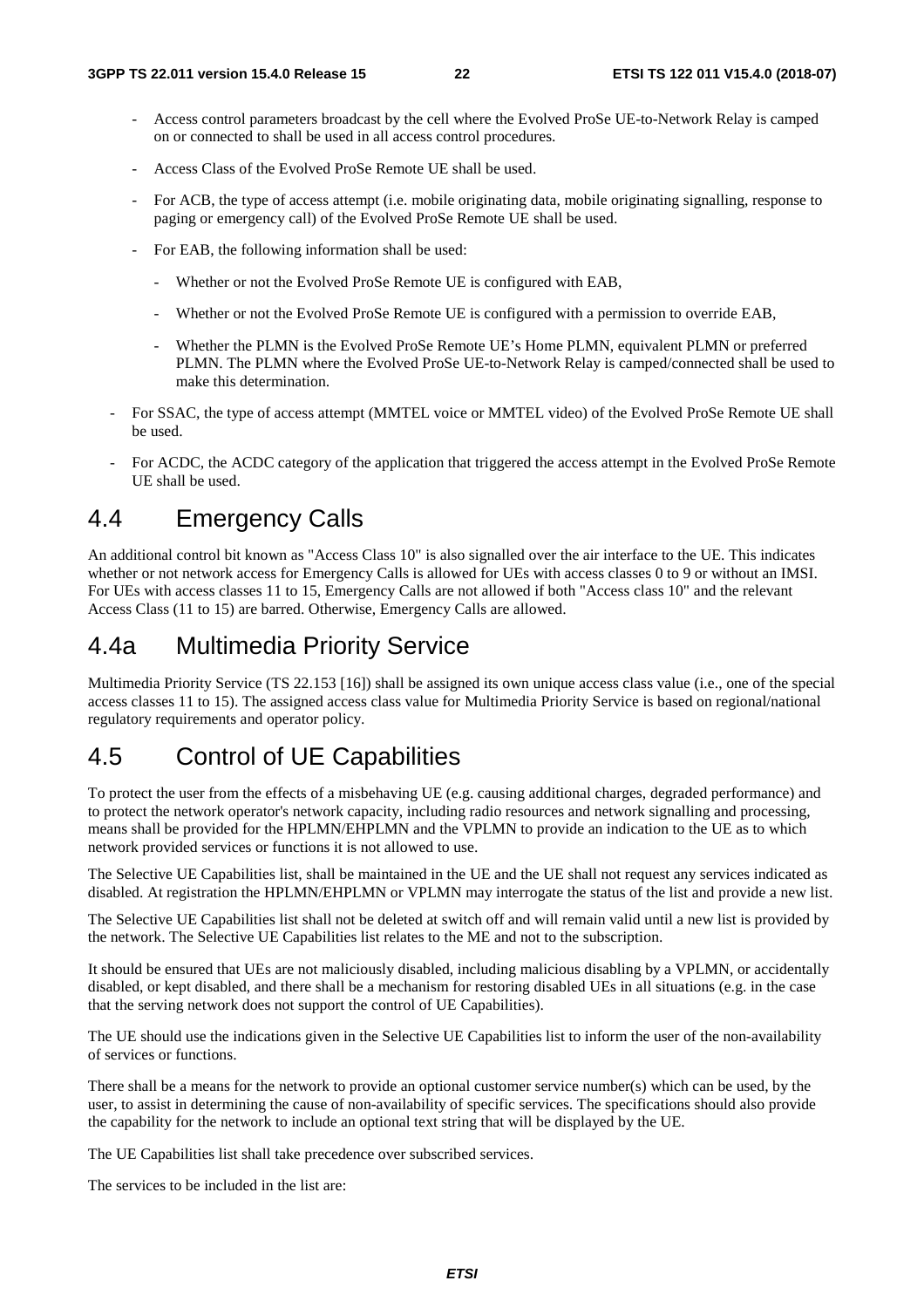- Call Control functions
- Supplementary Services
- Emergency Calls (including the (U)SIM-less case and subject to regional regulatory requirements, i.e. emergency calls shall not be disabled in regions where support of them is required)
- SMS, via CS and PS
- LCS, via CS and PS
- GPRS based services
- MBMS
- IMS

## 4.6 Prevention of mobile-originating signalling and/or data traffic

The network shall be able to control the behavior of UEs in E-UTRAN in connected mode to prevent mobile originating signalling and/or data traffic, while the access barring mechanisms specified under Clause 4.3 are being applied to UEs in idle mode.

## 5 Support of Localised Service Area (SoLSA)

SoLSA consists of a set of service features that give the operator a basis to offer subscribers different services (e.g. tariffs or access rights) depending on the location of the subscriber. (3GPP TS 22.043 [5]). The following section is only applicable to the support of SoLSA functionality in GERAN.

## 5.1 Network selection

The standard automatic and manual network selection procedures will be used.

Manual network selection may be required when the PLMN providing the users SoLSA service is not the one on which the user is currently registered.

At manual network selection the UE shall provide the means to present the subscribers LSA(s) for each PLMN presented.

## 5.2 The Idle-mode operation

The UE shall always select a valid LSA with the highest priority.

## 5.2.1 Subscriber moving from a normal environment to his localised service area.

The UE shall have the ability to prioritise allowed LSA cells in reselection, making it possible to camp on a LSA cell earlier (the function shall be network controlled).

## 5.2.2 Subscriber moving away from his localised service area to a normal environment.

The UE shall have the ability to prioritise allowed LSA cells in reselection, making it possible to camp on a LSA cell longer (the function shall be network controlled).

## 5.2.3 Subscriber staying in his localised service area

The UE shall have the ability to prioritise allowed LSA cells in reselection by being more persistent (the function shall be network controlled).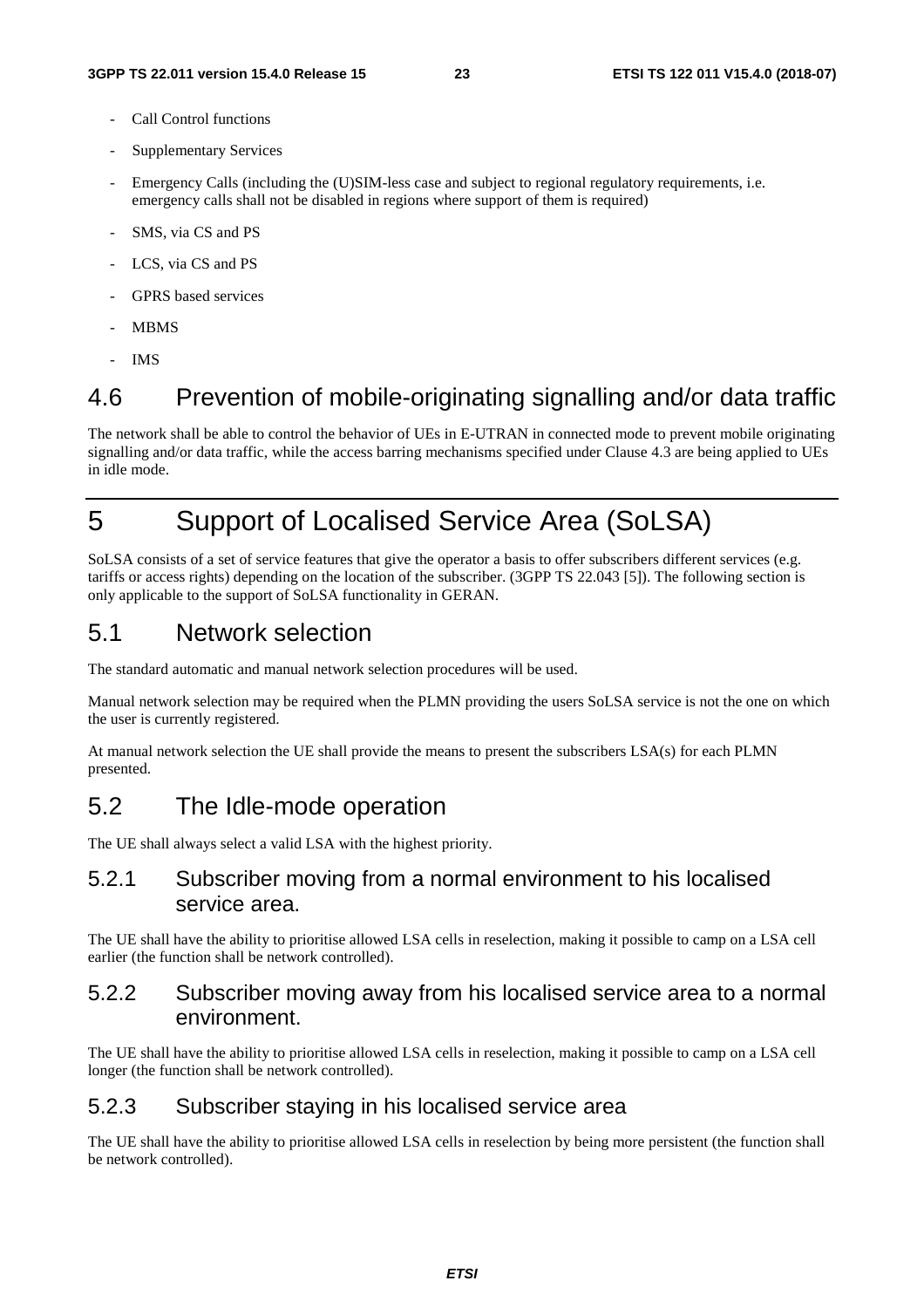Note: Typically in indoor environments there are occasional reflections and "disturbances" due to macro cells, e.g. near the windows. In such a case LSA cells should be favoured even though there is higher field strength available from the outdoor cells.

## 5.3 LSA only access

It shall be possible to allow LSA user to access PLMN only within his LSAs. A LSA user is not allowed to receive and/or originate a call outside the allowed LSA area.

When UE is out of the allowed LSA area it shall be registered in PLMN but indicate subscriber/service specific "out of LSA area" notification. It shall be a network controlled function to prevent terminated or/and originated calls. Emergency calls are however always allowed.

## 5.4 Exclusive access

Access to exclusive access cells is restricted to defined LSA subscribers.

Non-LSA subscriber shall consider exclusive access cells as not suitable, only allowing to camp for emergency calls (limited service state 3GPP TS 23.122 [3]).

## 5.5 Preferential access

As a network controlled function it shall be possible in LSA to allocate resources at call setup and during the active mode to LSA users compared to non-LSA users.

## 6 Support of 3GPP - WLAN Interworking

Support of 3GPP-WLAN interworking and network selection is captured in TS 22.234 [6]

NOTE: The requirement specification 22.234 is no longer maintained from Release 12 onwards.

- 6.1 Void
- 6.2 Void
- 6.3 Void

## 7 Administrative restriction of subscribers' access

## 7.1 Allowed Location and Routing Area identities access

Means shall be standardised for an administrative restriction of subscribers' access without the need of having explicit Tracking/Location/Routing Area identities in the individual subscription profiles.

To achieve this it shall be possible to indicate per subscriber, in subscription data, allowed categories of Tracking/ Location/Routing Areas. It shall be possible to use this subscription information to restrict subscribers' access to categories of Tracking/Location/Routing Areas in serving networks accordingly.

As a minimum, at least one of the following categories shall be available:

- a) GERAN
- b) UTRAN
- c) E-UTRAN
- d) N G-RAN

There might be cases where the visited network has not separated the Location/Routing area categories, in which case the administrative restriction of subscribers' access to only GERAN or UTRAN will not be possible.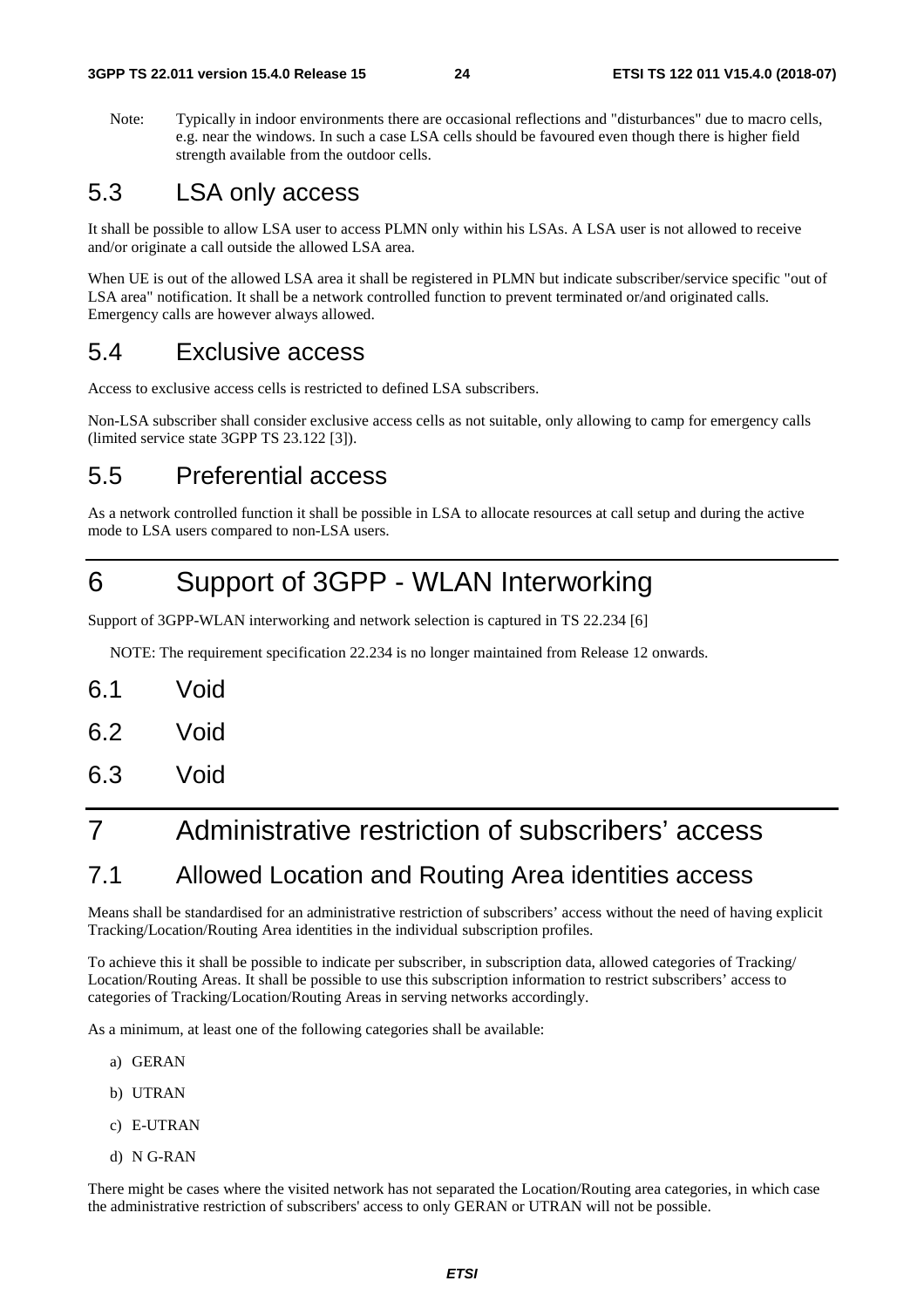In EPS, an operator may introduce subscriptions supporting the 5G NR Dual Connectivity in E-UTRAN. It shall be possible to indicate in subscription data that a subscriber´s access to the 5G NR Dual Connectivity in E-UTRAN service is restricted.

This administrative restriction of subscribers' access shall be an optional feature.

## 7.2 Void

## 8 Support of Home NodeB and Home E-NodeB

The service requirements for Home NodeB and Home eNodeB can be found in [14].

## 9 Control of traffic from UE-based applications toward associated server

## 9.1 Description

This feature allows operators to control traffic from UEs to an application on a third party server or the third party server itself. When an application on a third party server or the third party server itself becomes congested or fails the traffic towards that server need to be controlled to avoid/mitigate potential issues caused by resulting unproductive use of 3GPP network resource. This will also make it possible to allow 3GPP network to help third party servers to handle overload and recover from failures (see [7]).

## 9.2 Requirements

Under network control, the UE shall be able to control (i.e. block and/or prioritize) traffic from UEs to an application on a third party server or the third party server itself without affecting traffic to other applications on the third party server or to other third party servers.

For this purpose, the UE shall be able to identify the traffic towards the third party server or the application on the third party server.

When congestion or failure of the application on the third party server or the third party server abates, the control shall be applied in a phased manner to gradually restore traffic according to operator policy.

This feature and other forms of access control shall be able to be applied simultaneously.

In case of simultaneous application of ACDC and this feature, this feature shall take precedence over ACDC to control traffic from applications in the UE, only when such traffic is allowed by ACDC.

This feature shall be applicable both to new connections being set up and to existing connections from the UE towards an application on a third party server or the third party server.

## 10 3GPP PS Data Off

## 10.1 Description

3GPP PS Data Off is a feature which, when configured by the HPLMN and activated by the user, prevents transport via PDN connections in 3GPP access networks of all IP packets except IP packets required by 3GPP PS Data Off Exempt Services.

## 10.2 Requirements

The 3GPP system shall provide a mechanism by which an operator can configure which operator services are defined as 3GPP PS Data Off Exempt Services for their own subscribers.

When 3GPP PS Data Off is activated in the UE, in order to preserve charging consistency: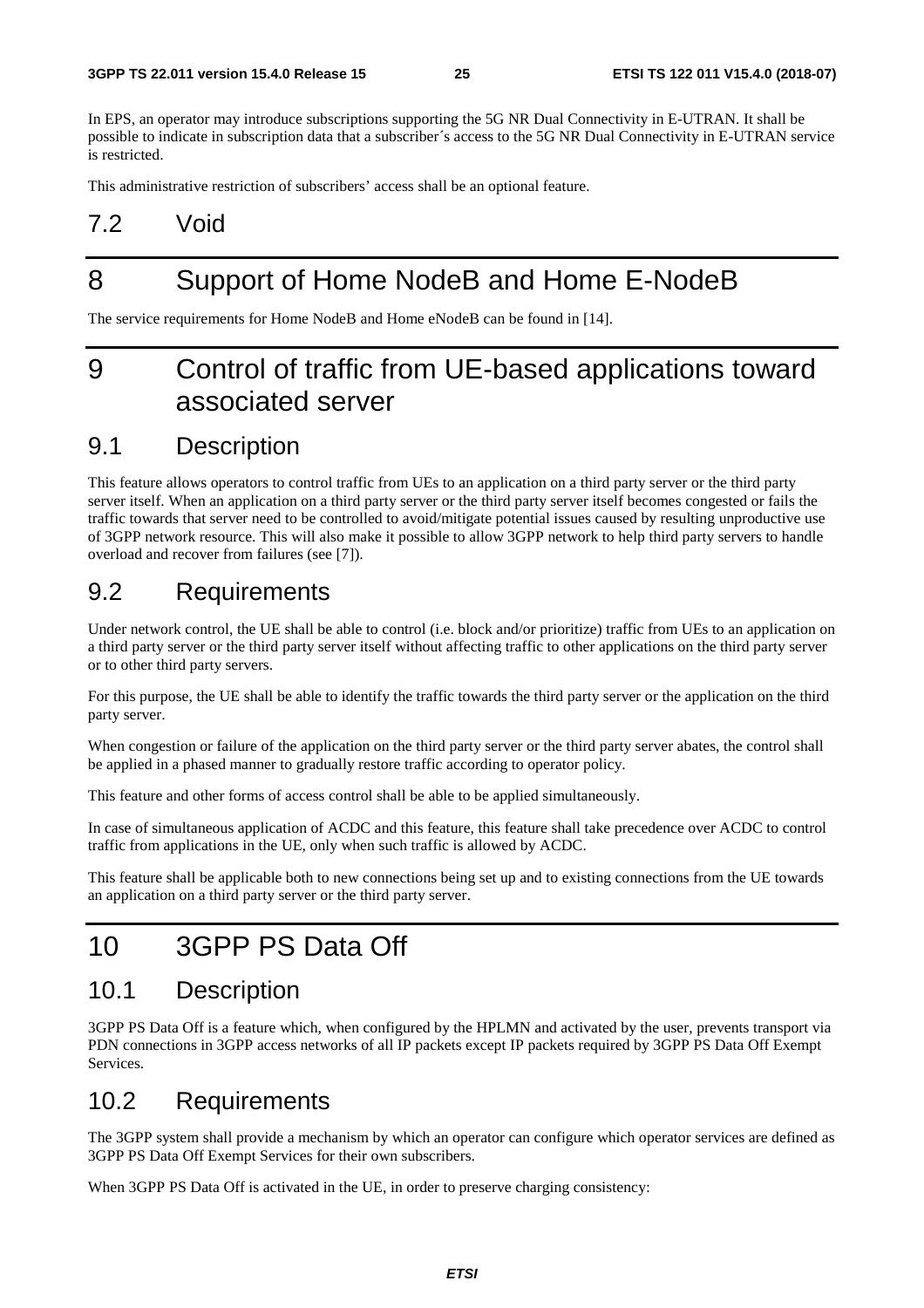- the UE shall inform the network that 3GPP PS Data Off is activated.
- the UE shall cease the sending of uplink IP Packets of all services that are not 3GPP PS Data Off Exempt Services, and
- the network shall cease the sending of downlink IP Packets to the UE for all services that are not 3GPP PS Data Off Exempt Services.
- NOTE 1: Disabling of IP Packets on both the uplink and downlink is needed in order to provide consistency of charging between HPLMN and VPLMN, as well as consistency between what the user expects and what the user may be billed for.

Each of the following operator services shall be configurable by the HPLMN operator to be part of the 3GPP PS Data Off Exempt Services:

- MMTel Voice:
- SMS over IMS:
- USSD over IMS (USSI);
- MMTel Video:
- Particular IMS services not defined by 3GPP, where each such IMS service is identified by an IMS communication service identifier;
- Device Management over PS
- Management of USIM files over PS (e.g. via Bearer Independent Protocol); and
- IMS Supplementary Service configuration via the Ut interface using XCAP.

3GPP PS Data Off may be activated based on roaming status, and the HPLMN may configure up to two sets of 3GPP PS Data Off Exempt Services for its subscribers: one is used when in HPLMN and another when roaming.

NOTE 2: The updating to the sets of configured 3GPP Data Off Exempt Services in the VPLMNs and HPLMN is not guaranteed to take effect in real time. The updating to the sets of configured 3GPP Data Off Exempt Services in the UEs is not guaranteed take effect in real time.

The user should be made aware of the operator services that are 3GPP PS Data Off Exempt Services.

NOTE 3: The system can support falling back to operate over the CS domain in case an operator service is not configured to be a 3GPP PS Data Off Exempt Service and an equivalent CS domain operator service exists for the operator service.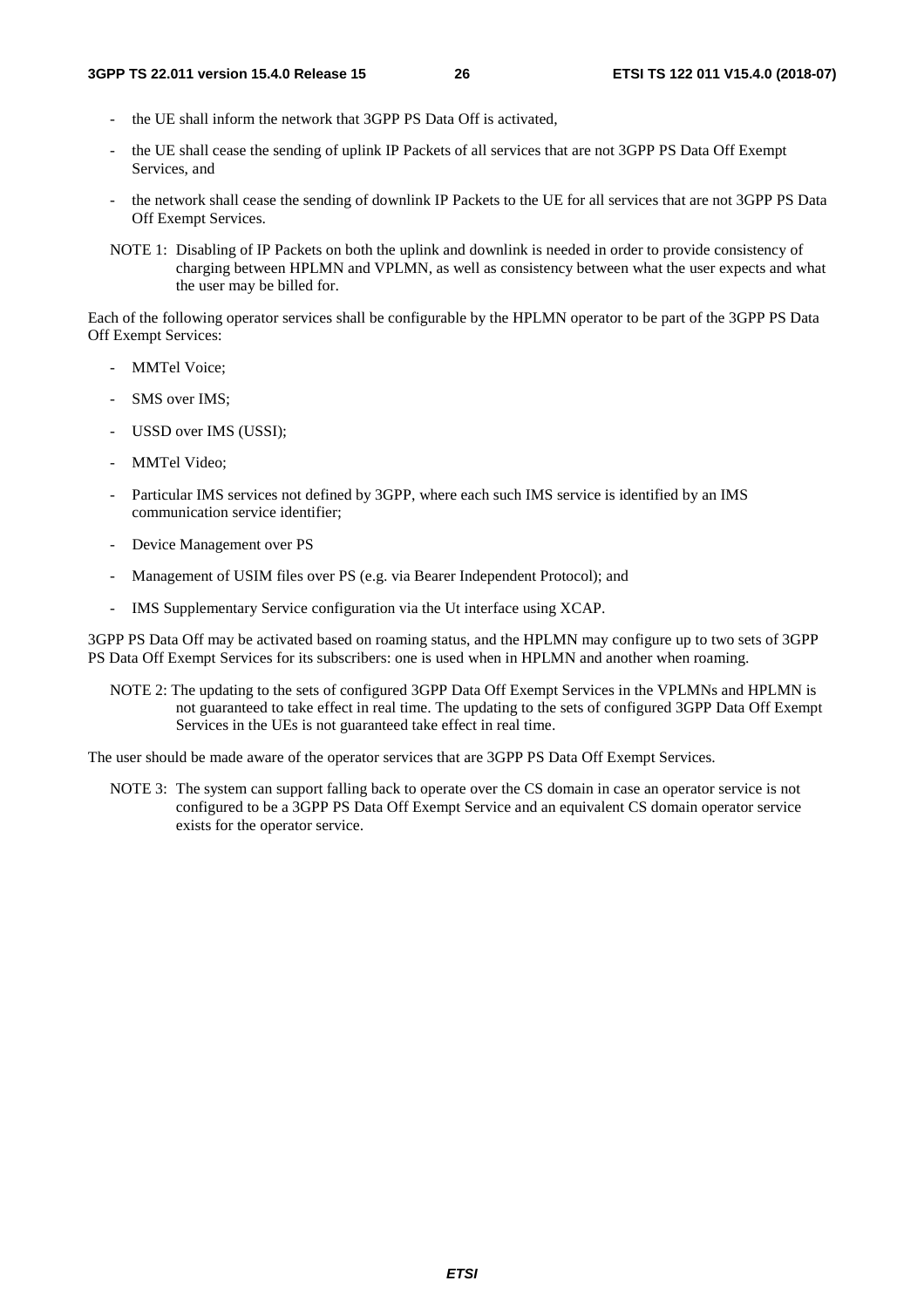Annex A (informative): Change history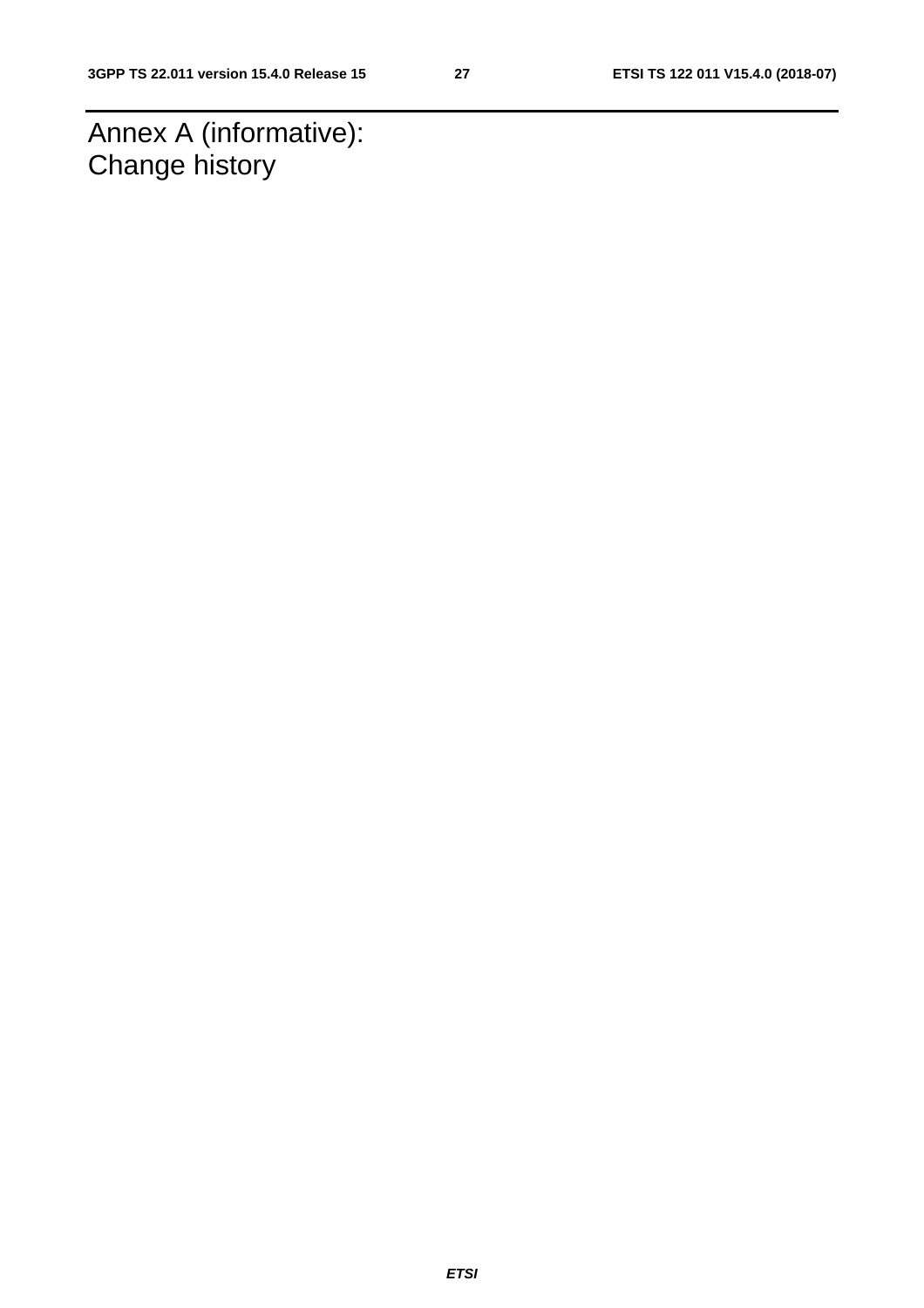| <b>Change history</b> |                     |                     |             |           |                |                |                |                                                                |       |            |                     |
|-----------------------|---------------------|---------------------|-------------|-----------|----------------|----------------|----------------|----------------------------------------------------------------|-------|------------|---------------------|
| <b>TSG SA#</b>        | <b>SA Doc.</b>      | SA1 Doc             | <b>Spec</b> | <b>CR</b> | Rev Rel        |                |                | Cat Subject/Comment                                            | Old   | <b>New</b> | <b>Work Item</b>    |
| Jun 1999              |                     |                     | 02.04       |           |                |                |                | Transferred to 3GPP SA1                                        | 7.0.0 | 3.0.0      |                     |
| SA#04                 |                     |                     | 02.04       |           |                |                |                |                                                                | 3.0.0 |            |                     |
| SP-05                 | SP-99479            | S1-99610            | 22.011      | 0001      |                | <b>R99</b>     | D              | Editorial changes for alignment                                | 3.0.0 | 3.0.1      |                     |
| $SP-06$               | SP-99524            | S1-991032           | 22.011      | 0002      |                | R99            | $\overline{B}$ | <b>COMPACT Cell Selection Part 2</b>                           | 3.0.1 | 3.1.0      |                     |
| $SP-06$               | SP-99606            |                     | 22.011      | 0003      | 1              | <b>R99</b>     | $\sf B$        | Network Selection                                              | 3.0.1 | 3.1.0      |                     |
| SP-06                 | SP-99607            |                     | 22.011      | 0004      | 1              | <b>R99</b>     | $\overline{B}$ | Control of user preference field                               | 3.0.1 | 3.1.0      |                     |
| $SP-07$               | SP-000055 S1-000138 |                     | 22.011      | 0012      |                | <b>R99</b>     | F              | Corrections to 22.011                                          | 3.1.0 | 3.2.0      |                     |
| $SP-07$               | SP-000055           | S1-000139           | 22.011      | 0013      |                | R99            | C              | Removal of "Home Environment                                   | 3.1.0 | 3.2.0      |                     |
|                       |                     |                     |             |           |                |                |                | <b>Specific Network Selection</b><br>Procedure"                |       |            |                     |
| SP-07                 | SP-000071 S1-000161 |                     | 22.011      | 0014      |                | <b>R00</b>     | B              | <b>Network Selection</b>                                       | 3.1.0 | 4.0.0      |                     |
| <b>SP-08</b>          | SP-000211 S1-000335 |                     | 22.011      | 0016      |                | <b>R00</b>     | B              | Reselection attempts of GPRS                                   | 4.0.0 | 4.1.0      |                     |
|                       |                     |                     |             |           |                |                |                | terminals                                                      |       |            |                     |
| SP-09                 | SP-000372 S1-000549 |                     | 22.011      | 0018      |                | R <sub>4</sub> | F              | Alignment with 23.122 on                                       | 4.1.0 | 4.2.0      |                     |
|                       |                     |                     |             |           |                |                |                | selection procedure                                            |       |            |                     |
| $SP-11$               | SP-010036 S1-010245 |                     | 22.011      | 0021      |                | Rel-4          | Α              | CR to 02.11 on Roaming                                         | 4.2.0 | 4.3.0      | <b>GPRS</b>         |
|                       |                     |                     |             |           |                |                |                | restrictions for GPRS (Release4)                               |       |            |                     |
| $SP-11$               | SP-010151           |                     | 22.011      | 0023      |                | Rel-4          | A              | Equivalent handling of PLMNs<br>with different PLMN codes      | 4.2.0 | 4.3.0      | GSM/<br><b>UMTS</b> |
|                       |                     |                     |             |           |                |                |                |                                                                |       |            | inter-              |
|                       |                     |                     |             |           |                |                |                |                                                                |       |            | working             |
| SP-12                 | SP-010244 S1-010495 |                     | 22.011      | 0025      |                | Rel-4          | Α              | Partial PLMN access restriction                                | 4.3.0 | 4.4.0      |                     |
| $SP-12$               |                     | SP-010244 S1-010514 | 22.011      | 0027      |                | Rel-4          | Α              | <b>Periodic Network Selection</b>                              | 4.3.0 | 4.4.0      |                     |
|                       |                     |                     |             |           |                |                |                | Attempt improvement                                            |       |            |                     |
| $SP-12$               | SP-010244 S1-010517 |                     | 22.011      | 0029      |                | Rel-4          | A              | Default value for background                                   | 4.3.0 | 4.4.0      |                     |
|                       |                     |                     |             |           |                |                |                | scanning timer                                                 |       |            |                     |
| $SP-14$               | SP-010685 S1-011341 |                     | 22.011      | 0031      |                | Rel-4          | A              | CR to 22.011 R4 'Interaction                                   | 4.4.0 | 4.5.0      |                     |
|                       |                     |                     |             |           |                |                |                | between equivalent PLMN list<br>and periodic network selection |       |            |                     |
|                       |                     |                     |             |           |                |                |                | attempts'                                                      |       |            |                     |
| $SP-14$               | SP-010684           | S1-011334           | 22.011      | 0035      |                | Rel-4          | Α              | CR to 22.011 R4 'Editorial                                     | 4.4.0 | 4.5.0      |                     |
|                       |                     |                     |             |           |                |                |                | improvements'                                                  |       |            |                     |
| <b>SP-14</b>          | SP-010688 S1-011336 |                     | 22.011      | 0037      |                | Rel-4          | A              | CR to 22.011 R4 'Clarification on 4.4.0                        |       | 4.5.0      |                     |
|                       |                     |                     |             |           |                |                |                | the UE behaviour when                                          |       |            |                     |
|                       |                     |                     |             |           |                |                |                | receiving a registration rejection'                            |       |            |                     |
| SP-14                 | SP-010687 S1-011338 |                     | 22.011      | 0039      |                | Rel-4          | Α              | CR to 22.011 R4 'Simplification                                | 4.4.0 | 4.5.0      |                     |
|                       |                     |                     |             |           |                |                |                | of the procedure for user PLMN<br>reselection'                 |       |            |                     |
| $SP-14$               | SP-010686 S1-011339 |                     | 22.011      | 0041      |                | $ReI-4$        | Α              | CR to 22.011 R4 'Interaction                                   | 4.4.0 | 4.5.0      |                     |
|                       |                     |                     |             |           |                |                |                | between "equivalent PLMN" list                                 |       |            |                     |
|                       |                     |                     |             |           |                |                |                | and "Forbidden PLMN" list'                                     |       |            |                     |
| $SP-14$               | SP-010757           | $\overline{a}$      | 22.011      | 0042      | $\overline{2}$ | Rel-4          | A              | Interaction between ePLMN and                                  | 4.4.0 | 4.5.0      |                     |
|                       |                     |                     |             |           |                |                |                | manual mode                                                    |       |            |                     |
| $SP-15$               | SP-010158           | ---                 | 22.011      | 0045      | $\mathbf{1}$   | $Rel-4$        | A              | CR to 22.011 Rel-4: clarification                              | 4.5.0 | 4.6.0      |                     |
|                       |                     |                     |             |           |                |                |                | of the term 'country'                                          |       |            |                     |
|                       |                     |                     |             |           |                |                |                | Note: special dispensation was                                 |       |            |                     |
|                       |                     |                     |             |           |                |                |                | given by SA #15 to allow some                                  |       |            |                     |
|                       |                     |                     |             |           |                |                |                | leeway on the position of the                                  |       |            |                     |
|                       |                     |                     |             |           |                |                |                | note.                                                          |       |            |                     |
| SP-16                 | SP-020238 S1-021058 |                     | 22.011      | 0046      |                | Rel-4          | F              | Editorial corrections on 22.011                                | 4.6.0 | 4.7.0      | <b>CORREC</b>       |
| SP-16                 |                     | SP-020267 S1-021043 | 22.011      |           |                | Rel-5          |                | Updated from Rel-4 to Rel5                                     | 4.7.0 | 5.0.0      |                     |
| $SP-17$               |                     | SP-020547 S1-021826 | 22.011      | 0049      |                | Rel-5          | Α              | CR to 22.011 Rel 5 - correction                                | 5.0.0 | 5.1.0      | TEI4                |
|                       |                     |                     |             |           |                |                |                | to periodic PLMN scan                                          |       |            |                     |
| SP-19                 | SP-030035 S1-030236 |                     | 22.011      | 0050      |                | Rel-6          | B              | Netshare CR to TS 22.011                                       | 5.1.0 | 6.0.0      | NTShar-             |
|                       |                     |                     |             |           |                |                |                |                                                                |       |            | CR                  |
| $SP-20$               |                     | SP-030249 S1-030504 | 22.011      | 0051      |                | Rel-6          | B              | <b>Network Selection requirements</b>                          | 6.0.0 | 6.1.0      | <b>WLAN-CR</b>      |
|                       |                     |                     |             |           |                |                |                | for WLAN Interworking                                          |       |            |                     |
| SP-20                 |                     | SP-030248 S1-030532 | 22.011      | 0052      |                | Rel-6          | B              | Network selection in shared                                    | 6.0.0 | 6.1.0      | NTshar-             |
| SP-22                 | SP-030774           |                     | 22.011      | 0053      | 1              | Rel-6          | B              | networks<br>Administrative restriction of                      | 6.1.0 | 6.2.0      | CR.<br>TEI          |
|                       |                     |                     |             |           |                |                |                | subscribers' access                                            |       |            |                     |
| SP-23                 |                     | SP-040088 S1-040200 | 22.011      | 0054      |                | Rel-6          | С              | Periodic network selection                                     | 6.2.0 | 6.3.0      | TEI                 |
|                       |                     |                     |             |           |                |                |                | attempts enhancement                                           |       |            |                     |
| SP-23                 | SP-040089 S1-040257 |                     | 22.011      | 0056      |                | Rel-6          | F              | Priority usage of UICC                                         | 6.2.0 | 6.3.0      | <b>WLAN</b>         |
|                       |                     |                     |             |           |                |                |                | parameters for I-WLAN                                          |       |            |                     |
| $SP-23$               | SP-040101 S1-040260 |                     | 22.011      | 0057      |                | Rel-6          | D              | Extraction of redundant WLAN                                   | 6.2.0 | 6.3.0      | <b>WLAN</b>         |
|                       |                     |                     |             |           |                |                |                | network selection information [-                               |       |            |                     |
|                       |                     |                     |             |           |                |                |                | now in WLAN TS22.234]                                          |       |            |                     |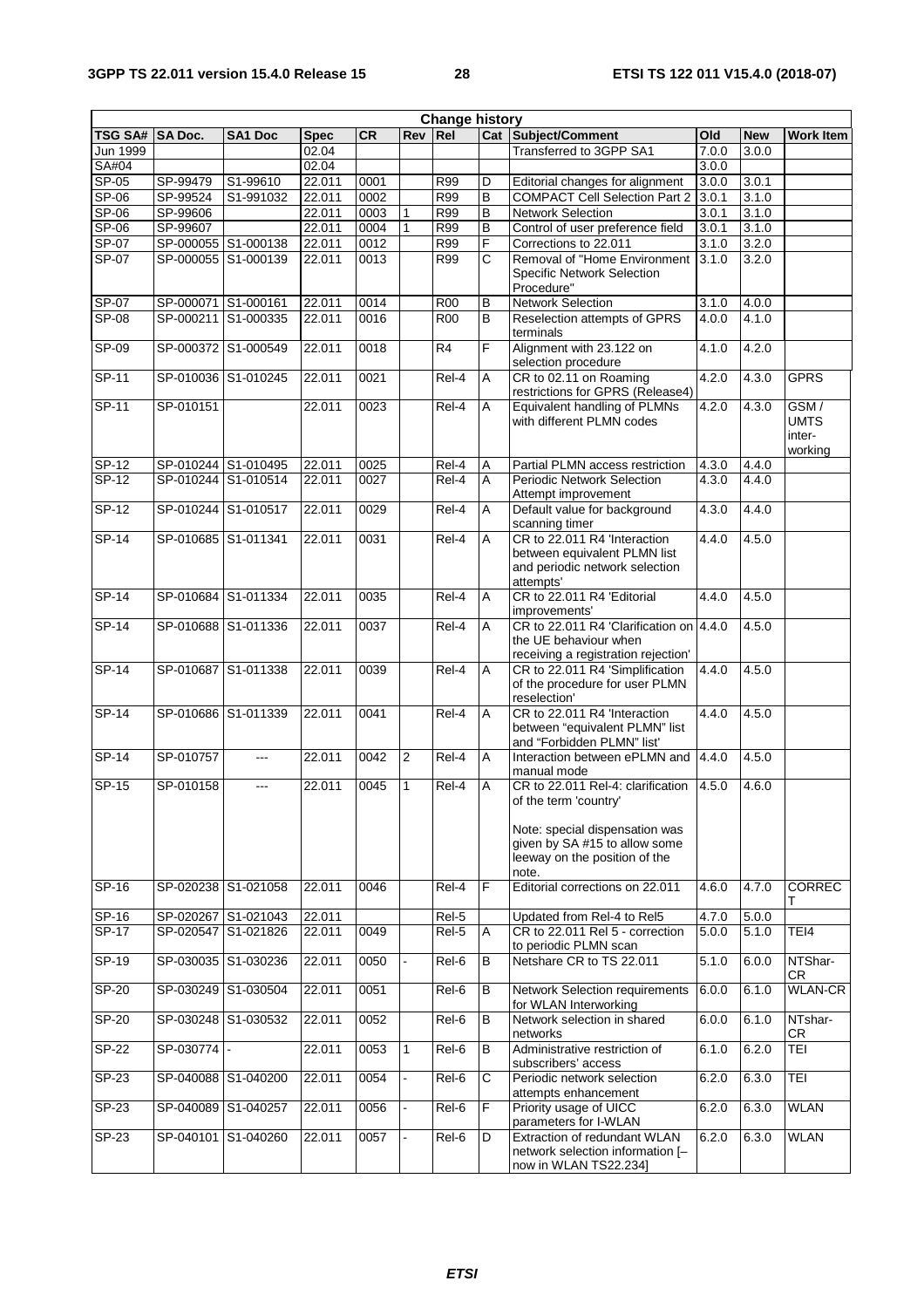| $SP-24$ |             | SP-040287 S1-040438 | 22.011 | 0058 |                         | Rel-6             | F              | Behaviour of Single Mode<br>mobiles with regards to the use<br>of access technology in the<br><b>PLMN</b> selector lists | 6.3.0 | 6.4.0 | TEI6                         |
|---------|-------------|---------------------|--------|------|-------------------------|-------------------|----------------|--------------------------------------------------------------------------------------------------------------------------|-------|-------|------------------------------|
| $SP-24$ |             | SP-040287 S1-040442 | 22.011 | 0060 |                         | Rel-6             | F              | Use of access technology in<br>Periodic Network Selection<br>attempts                                                    | 6.3.0 | 6.4.0 | TEI6                         |
| SP-24   |             | SP-040287 S1-040443 | 22.011 | 0061 |                         | Rel-6             | F              | Clarification on the use of the<br>RAT during network selection                                                          | 6.3.0 | 6.4.0 | TEI6                         |
| $SP-24$ |             | SP-040295 S1-040526 | 22.011 | 0064 |                         | Rel-6             | F              | Priority usage of UICC<br>parameters for I-WLAN                                                                          | 6.3.0 | 6.4.0 | <b>WLAN-CR</b>               |
| $SP-24$ | SP-040299   | S1-040445           | 22.011 | 0062 |                         | Rel-7             | F.             | Multimode terminals with 3GPP<br>capability                                                                              | 6.3.0 | 7.0.0 | TEI7                         |
| SP-24   | SP-040298   | S1-040448           | 22.011 | 0063 |                         | Rel-7             | B              | Support of multiple HPLMN<br>codes                                                                                       | 6.3.0 | 7.0.0 | TEI7                         |
| $SP-27$ | SP-050063   | S1-050233           | 22.011 | 0066 |                         | Rel-7             | $\overline{B}$ | Addition of "Network Control of<br>UE Capabilities"                                                                      | 7.0.0 | 7.1.0 | <b>Network</b><br>Protection |
| $SP-27$ |             | SP-050063 S1-050245 | 22.011 | 0067 |                         | Rel-7             | B              | Reinstate CR016 for GPRS<br><b>Terminal PLMN Reselection</b>                                                             | 7.0.0 | 7.1.0 | $TEI-4$                      |
| $SP-29$ |             | SP-050521 S1-050903 | 22.011 | 0068 |                         | Rel-7             | C              | Enhancement of the EHPLMN<br>feature to allow load balancing                                                             | 7.1.0 | 7.2.0 | TEI7                         |
| SP-31   | SP-060221   |                     | 22.011 | 0069 | 2                       | Rel-7             | $\overline{c}$ | The Last RPLMN                                                                                                           | 7.2.0 | 7.3.0 | NSP-CR                       |
| SP-31   |             | SP-060033 S1-060330 | 22.011 | 0070 |                         | Rel-7             | в              | <b>Confirmed Roaming</b>                                                                                                 | 7.2.0 | 7.3.0 | NSP-CR                       |
| $SP-31$ |             | SP-060033 S1-060331 | 22.011 | 0071 |                         | Rel-7             | F              | Capability of UE to read USIM                                                                                            | 7.2.0 | 7.3.0 | NSP-CR                       |
|         |             |                     |        |      |                         |                   |                | information for Network<br>Selection                                                                                     |       |       |                              |
| SP-31   |             | SP-060033 S1-060332 | 22.011 | 0072 |                         | Rel-7             | C              | Displaying all available<br><b>EHPLMNs in Manual Mode</b>                                                                | 7.2.0 | 7.3.0 | NSP-CR                       |
| $SP-31$ |             | SP-060033 S1-060333 | 22.011 | 0073 |                         | Rel-7             | B              | Requirement for presentation of<br>additional information in manual<br>mode                                              | 7.2.0 | 7.3.0 | NSP-CR                       |
| $SP-31$ |             | SP-060033 S1-060335 | 22.011 | 0074 |                         | Rel-7             | B              | Network selection mode at<br>switch-on                                                                                   | 7.2.0 | 7.3.0 | NSP-CR                       |
| SP-31   |             | SP-060033 S1-060352 | 22.011 | 0075 |                         | Rel-7             | B              | Steering of Roaming                                                                                                      | 7.2.0 | 7.3.0 | NSP-CR                       |
| $SP-32$ |             | SP-060311 S1-060630 | 22.011 | 0076 |                         | Rel-7             | C              | Clarification on confirmed<br>roaming applicability                                                                      | 7.3.0 | 7.4.0 | NSP-CR                       |
| $SP-32$ | SP-060311   | S1-060632           | 22.011 | 0077 |                         | Rel-7             | C              | Incomplete PLMN list for manual<br>mode information                                                                      | 7.3.0 | 7.4.0 | NSP-CR                       |
| SP-32   | SP-060426   |                     | 22.011 | 0078 | $\mathbf{1}$            | Rel-7             | C              | <b>Exception in Manual network</b><br>selection mode when HPLMN is<br>available at power-on                              | 7.3.0 | 7.4.0 | NSP-CR                       |
| $SP-32$ |             | SP-060451 S1-060649 | 22.011 | 0079 | З                       | $ReI-7$           | $\overline{C}$ | Interaction of steering of<br>roaming with User controlled<br>and forbidden PLMN list                                    | 7.3.0 | 7.4.0 | NSP-CR                       |
| $SP-34$ |             | SP-060762 S1-061314 | 22.011 | 0080 |                         | Rel-7             | $\overline{F}$ | Additional Information in Manual<br>Mode                                                                                 | 7.4.0 | 7.5.0 | NSP-CR                       |
| SP-35   |             | SP-070119 S1-070182 | 22.011 | 0081 | 1                       | Rel-7             | F              | Removal of "Confirmed<br>Roaming" enhancement (section<br>3.2.2.7                                                        | 7.5.0 | 7.6.0 | NSP-CR                       |
| SP-35   |             | SP-070119 S1-070294 | 22.011 | 0083 | 2                       | Rel-7             | C              | Single EHPLMN Display Name<br>in Manual Mode (CR to 22.011)                                                              | 7.5.0 | 7.6.0 | NSP-CR                       |
| $SP-35$ |             | SP-070129 S1-070285 | 22.011 | 0082 | $\overline{\mathbf{c}}$ | $Rel-8$           | С              | Administrative restriction of<br>subscribers' access                                                                     | 7.6.0 | 8.0.0 | SAE-R                        |
| SP-36   | SP-070474   |                     | 22.011 | 0085 |                         | Rel-8             | Α              | <b>Clarification on User Controlled</b><br>PLMNs in SoR                                                                  | 8.0.0 | 8.1.0 | NSP-CR                       |
| $SP-38$ |             | SP-070855 S1-071842 | 22.011 | 0091 |                         | Rel-8             | C              | <b>EPS Alignment - References</b><br>and Definitions                                                                     | 8.1.0 | 8.2.0 | AIPN-<br>SAE-R               |
| $SP-38$ |             | SP-070855 S1-071910 | 22.011 | 0092 | $\mathbf{1}$            | Rel-8             | C              | EPS Alignment - 3.2.2<br>Procedures                                                                                      | 8.1.0 | 8.2.0 | AIPN-SAE                     |
| SP-38   |             | SP-070855 S1-071911 | 22.011 | 0093 | $\mathbf{1}$            | Rel-8             | С              | EPS Alignment - 7<br>Administrative restriction of<br>subscribersÆ access                                                | 8.1.0 | 8.2.0 | AIPN-SAE                     |
| SP-38   |             | SP-070855 S1-071925 | 22.011 | 0099 | 1                       | Rel-8             | В              | Additional requirement for<br>location registration                                                                      | 8.1.0 | 8.2.0 | AIPN-SAE                     |
| $SP-38$ |             | SP-070859 S1-071943 | 22.011 | 0098 | $\overline{2}$          | Rel-8             | F              | <b>Correction to EHPLMN</b><br>terminology and editorials                                                                | 8.1.0 | 8.2.0 | TEI8                         |
| $SP-38$ | SP-070913 - |                     | 22.011 | 0090 | $\overline{2}$          | Rel-8             | Α              | EHPLMN case added to the<br>optimisation for automatic                                                                   | 8.1.0 | 8.2.0 | NSP-CR                       |
|         |             |                     |        |      |                         |                   |                | network selection                                                                                                        |       |       |                              |
| $SP-38$ | SP-070934   |                     | 22.011 | 0095 | $\overline{2}$          | Rel-8             | F              | DSAC requirement in UMTS                                                                                                 | 8.1.0 | 8.2.0 | TEI8                         |
| SP-38   | SP-070942   |                     | 22.011 | 0094 | 4                       | Rel-8             | В              | PPAC requirement                                                                                                         | 8.1.0 | 8.2.0 | <b>PPACR</b>                 |
| SP-39   |             | SP-080026 S1-080155 | 22.011 | 0101 | $\mathbf{1}$            | $\overline{Rel8}$ | Α              | EHPLMN recovery lack of<br>coverage                                                                                      | 8.2.0 | 8.3.0 | NSP-CR                       |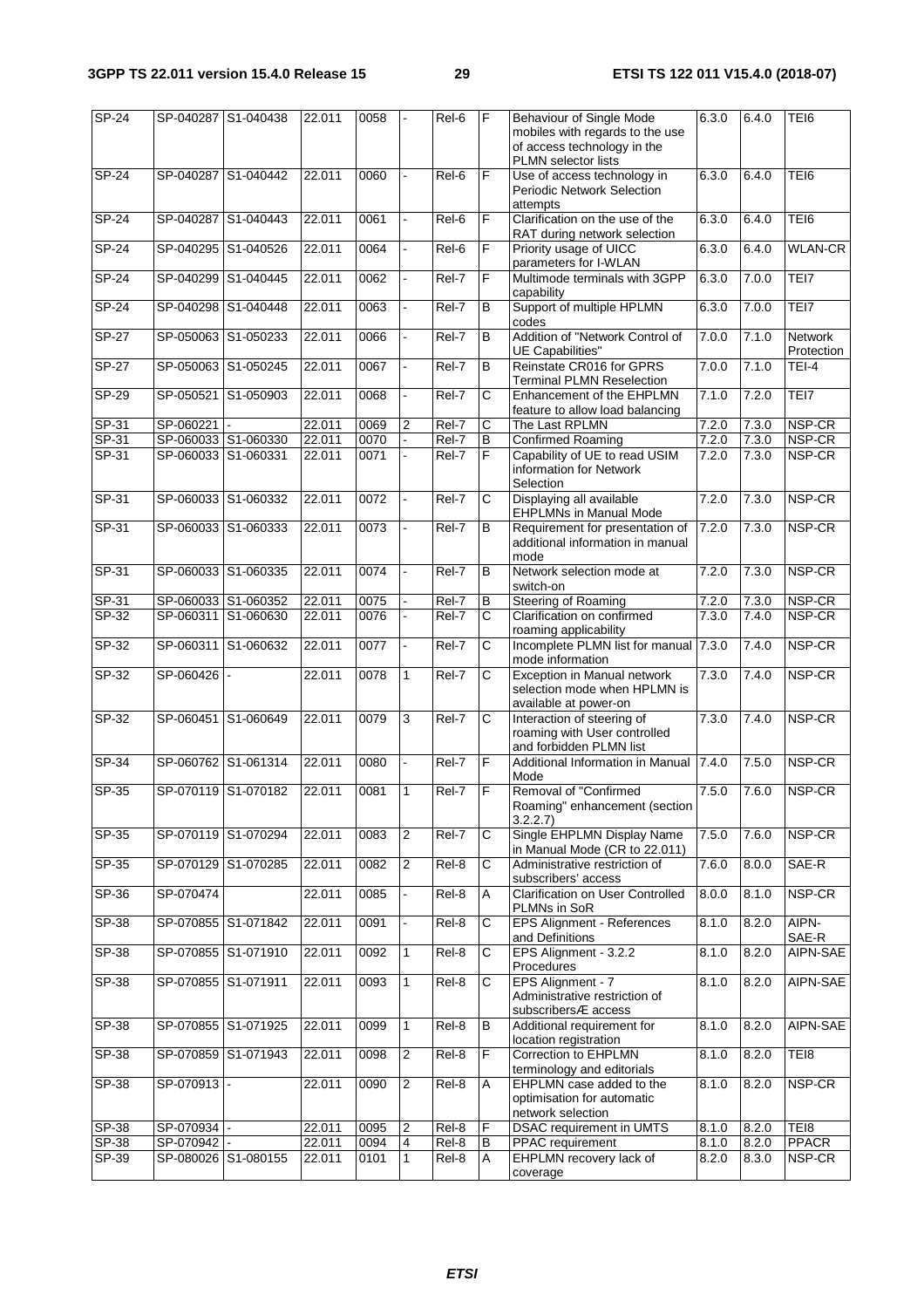| $SP-39$      |             | SP-080034 S1-080351  | 22.011 | 0102 | $\overline{2}$ | Rel-8               | B   | HNB/HeNB - Closed Subscriber<br>Group (CSG) definitions for<br>UTRA and E-UTRA     | 8.2.0  | 8.3.0           | HomeNB           |
|--------------|-------------|----------------------|--------|------|----------------|---------------------|-----|------------------------------------------------------------------------------------|--------|-----------------|------------------|
| SP-39        |             | SP-080042 S1-080326  | 22.011 | 0107 | $\mathbf{1}$   | Rel-8               | С   | basic access control<br>enhancement for EPS                                        | 8.2.0  | 8.3.0           | AIPN-SAE         |
| $SP-39$      |             | SP-080041 S1-080331  | 22.011 | 0108 | $\mathbf{1}$   | Rel-8               | C   | Barring of inbound roamers of<br>previous release networks from<br>E-UTRAN         | 8.2.0  | 8.3.0           | TE <sub>18</sub> |
| SP-39        | SP-080188 - |                      | 22.011 | 0109 | 4              | Rel-8               | B   | HNB/HeNB - Closed Subscriber<br>Group (CSG) requirements for<br>UTRA and E-UTRA    | 8.2.0  | 8.3.0           | HomeNB           |
| <b>SP-40</b> | SP-080301   | S1-080655            | 22.011 | 0114 | $\mathbf{1}$   | Rel-8               | D   | Delete CSGs related access<br>restriction requirements                             | 8.3.0  | 8.4.0           | HomeNB           |
| SP-40        |             | SP-080301 S1-080656  | 22.011 | 0115 | $\overline{2}$ | Rel-8               | F   | Introduction of length for HNBID                                                   | 8.3.0  | 8.4.0           | HomeNB           |
| SP-40        |             | SP-080301 S1-080767  | 22.011 | 0116 | 3              | Rel-8               | F   | HNB/HeNB - Closed Subscriber<br>Group (CSG) requirements for<br>UTRA and E-UTRA    | 8.3.0  | 8.4.0           | HomeNB           |
| SP-40        | SP-080432 - |                      | 22.011 | 0117 | ω              | $\overline{Rel}$ -8 | F   | <b>Relation between EPS Services</b><br>and GPRS Services                          | 8.3.0  | 8.4.0           | <b>SAE</b>       |
| SP-40        |             | SP-080301 S1-080663  | 22.011 | 0118 |                | Rel-8               | С   | Removal of GERAN - E-UTRAN<br>connected mode handover<br>requirement from HeNB     | 8.3.0  | 8.4.0           | HomeNB           |
| SP-40        | SP-080453 - |                      | 22.011 | 0119 | 4              | Rel-8               | С   | PPAC restriction to UTRAN                                                          | 8.3.0  | 8.4.0           | <b>PPACR</b>     |
|              |             |                      |        |      |                |                     |     | Corrects typos in previous line of 8.4.0<br>history table.                         |        | 8.4.1           |                  |
| $SP-41$      |             | SP-080493 S1-082333  | 22.011 | 0122 | $\overline{2}$ | Rel-8               | F   | Correction on definition of length 8.4.1<br>for HNBID                              |        | 8.5.0           | <b>HomeNB</b>    |
| $SP-41$      |             | SP-080493 S1-082354  | 22.011 | 0120 | $\overline{2}$ | Rel-8               | F   | Essential correction to manual<br><b>CSG</b> selection                             | 8.4.1  | 8.5.0           | <b>HomeNB</b>    |
| <b>SP-41</b> |             | SP-080493 S1-082389  | 22.011 | 0123 | $\overline{2}$ | Rel-8               | F   | Additional HNB/HeNB operator<br>requirements                                       | 8.4.0  | 8.5.0           | <b>HomeNB</b>    |
| $SP-41$      |             | SP-080493 S1-082393  | 22.011 | 0128 | 2              | Rel-8               | F   | Terminology alignment and<br>generalization of requirements                        | 8.4.1  | 8.5.0           | <b>HomeNB</b>    |
| $SP-42$      |             | SP-080771 S1-083443  | 22.011 | 132  | $\overline{2}$ | Rel-8               | F   | Correction to the maximum limit<br>requirement of CSG members                      | 8.5.0  | 8.6.0           | <b>HomeNB</b>    |
| $SP-42$      |             | SP-080771 S1-083250  | 22.011 | 0133 | $\mathbf{1}$   | Rel-8               | F   | HNB/HeNB and pre-release 8<br><b>USIM</b>                                          | 8.5.0  | 8.6.0           | <b>HeNB</b>      |
| SP-42        |             | SP-080773 S1-083380  | 22.011 | 0134 | 1              | Rel-8               | F   | PPAC CR alignment with CT1                                                         | 8.5.0  | 8.6.0           | <b>PPAC</b>      |
| SP-42        | SP-080771   | S1-084409            | 22.011 | 0137 | $\overline{2}$ | Rel-8               | F   | Correction of HNB/HeNB display<br>requirements and manual CSG<br>selection         | 8.5.0  | 8.6.0           | HomeNB           |
| $SP-42$      |             | SP-080874 S1-084408  | 22.011 | 0139 | $\overline{2}$ | Rel-8               | Ć   | Home network independent<br>support of roamers in CSG                              | 8.5.0  | 8.6.0           | <b>HomeNB</b>    |
| SP-42        | SP-080771   | S1-084410            | 22.011 | 0140 | 1              | Rel-8               | B   | <b>HNB</b> mobility                                                                | 8.5.0  | 8.6.0           | HomeNB           |
| SP-42        |             | SP-080785 S1-084389  | 22.011 | 0136 | 2              | Rel-9               | В   | <b>SSAC Services Specific Access</b><br><b>Control Requirements</b>                | 8.6.0  | 9.0.0           | <b>SSACR</b>     |
| $SP-43$      |             | SP-090195 S1-090161  | 22.011 | 0142 | $\mathbf{1}$   | $ReI-9$             | D   | Removing the content of chapter 9.0.0<br>8 and add a reference instead.            |        | 9.1.0           | <b>EHNB</b>      |
| SP-45        | SP-090669 - |                      | 22.011 | 0156 | 1              | Rel-9               | F   | Description Alignment of Access 9.1.0<br>Class Barring for E-UTRAN with<br>Stage 3 |        | 9.2.0           | TEI9             |
| $SP-46$      |             | SP-090841 S1-094330  | 22.011 | 0158 | $\mathbf{1}$   | Rel-9               | F   | Alignment between SSAC and<br>Common AC                                            | 9.2.0  | 9.3.0           | <b>SSAC</b>      |
| $SP-48$      |             | SP-100442 S1-101221r | 22.011 | 0161 | 4              | $Rel-10$            | B   | Access control for CSFB                                                            | 9.3.0  | 10.0.0          | <b>TEI10</b>     |
| SP-49        |             | SP-100580 S1-102153  | 22.011 | 0166 |                | $Rel-10$ $F$        |     | Clarification on roaming in<br>shared networks                                     |        | $10.0.0$ 10.1.0 | <b>TEI10</b>     |
| $SP-49$      |             | SP-100580 S1-102178  | 22.011 | 0163 | $\mathbf{1}$   | <b>Rel-10</b>       | IF  | Clarification of ACB for CSFB                                                      |        | $10.0.0$ 10.1.0 | <b>TEI10</b>     |
| $SP-49$      |             | SP-100580 S1-102178  | 22.011 | 0163 | 1              | <b>Rel-10</b>       | F.  | Clarification of ACB for CSFB                                                      |        | 10.0.0 10.1.0   | <b>TEI10</b>     |
| $SP-50$      |             | SP-100893 S1-103336  | 22.011 | 0168 | 12             | <b>Rel-10</b>       | B   | <b>Access Control for Machine</b><br><b>Type Communications</b>                    |        | 10.1.0 10.2.0   | <b>NIMTC</b>     |
| $SP-50$      |             | SP-100805 S1-103328  | 22.011 | 0171 |                | <b>Rel-10</b>       | IF  | <b>Clarification of Access Class</b><br>Barring for CSFB                           |        | 10.1.0 10.2.0   | <b>TEI10</b>     |
|              |             |                      |        |      |                |                     |     | LTE logo changed into LTE<br>Advanced logo                                         |        | 10.2.0 10.2.1   |                  |
| $SP-51$      |             | SP-110162 S1-110409  | 22.011 | 0175 | c)             | $Rel-10$ $F$        |     | <b>Clarifications for Extended</b><br><b>Access Barring</b>                        | 10.2.1 | 10.3.0          | <b>NIMTC</b>     |
| SP-52        |             | SP-110374 S1-111118  | 22.011 | 0181 |                | <b>Rel-11</b>       | IF  | Clarification on applicability of<br>EAB                                           |        | 10.3.0 11.0.0   | <b>SIMTC</b>     |
| SP-52        |             | SP-110374 S1-111376  | 22.011 | 0178 | 2              | $\overline{Rel11}$  | Iв. | Clarification on how EAB is<br>applied in Shared Network                           |        | 10.3.0 11.0.0   | <b>SIMTC</b>     |
| $SP-53$      |             | SP-110582 S1-112243  | 22.011 | 0182 | 2              | $Rel-11$ F          |     | Support of countries with<br>multiple MCC values                                   |        | 11.0.0 11.1.0   | <b>TEI11</b>     |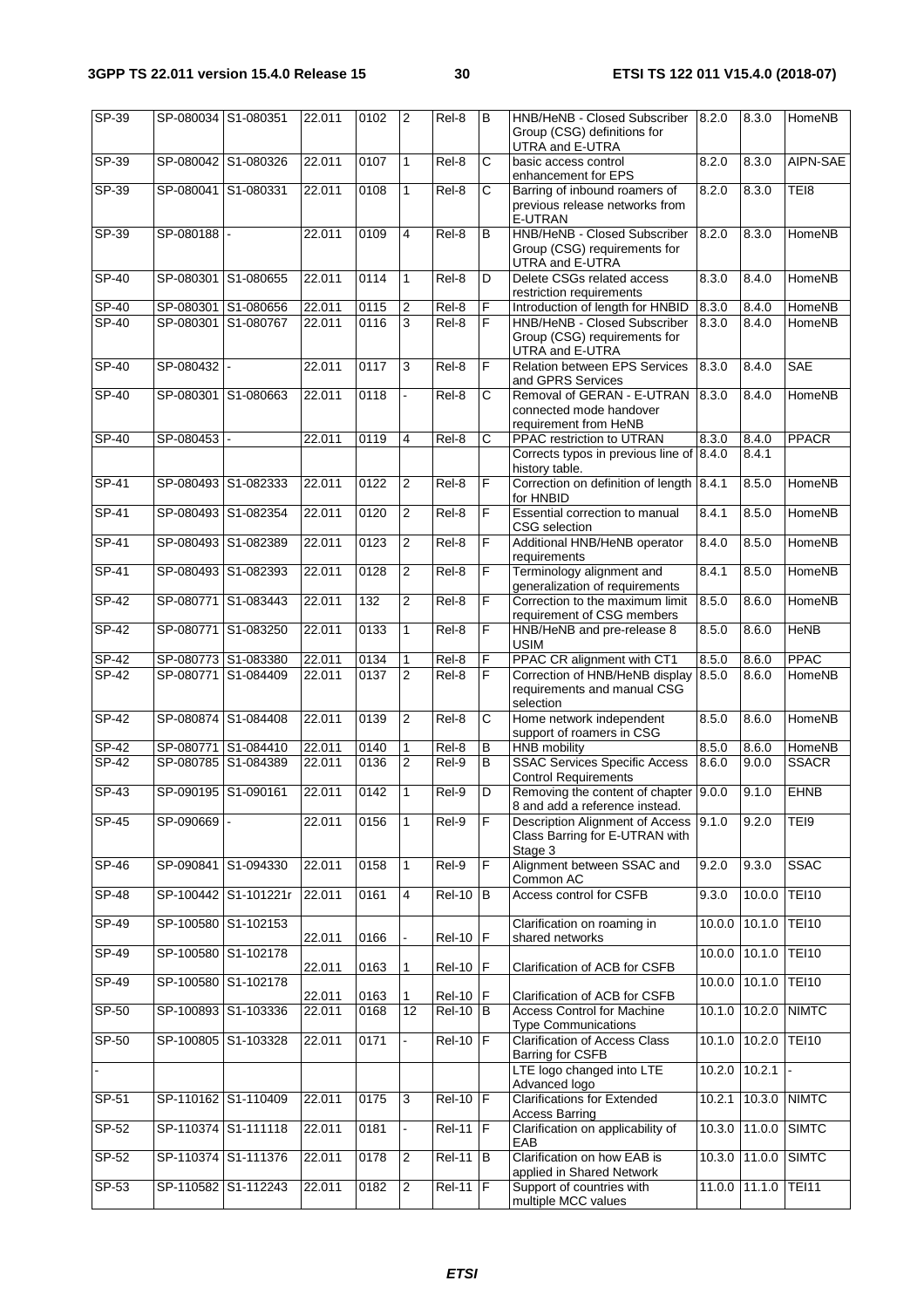| $SP-54$      |                     | SP-110813 S1-113443 | 22.011 | 0186             | 1              | $Rel-11$ F          |                | Applicability of Access Class<br>Barring in a FULL-MOCN<br>configuration                                                                                                |        | 11.1.0 11.2.0       | <b>TEI11</b>                 |
|--------------|---------------------|---------------------|--------|------------------|----------------|---------------------|----------------|-------------------------------------------------------------------------------------------------------------------------------------------------------------------------|--------|---------------------|------------------------------|
| $SP-59$      | SP-130123 S1-131287 |                     | 22.011 | 0191             | $\overline{2}$ | $ReI-11$ $F$        |                | Overriding extended access<br>barring                                                                                                                                   | 11.2.0 | 11.3.0              | <b>TEI11</b>                 |
| $SP-59$      | SP-130110 S1-131279 |                     | 22.011 | 0194             | $\overline{2}$ | $Rel-12$ B          |                | Prevention of mobile-originating<br>signalling and/or data traffic of<br>UEs in E-UTRAN in connected<br>mode based on the criteria for<br>the access barring mechanisms | 11.2.0 | 12.0.0 PMOC         |                              |
| $SP-63$      | SP-140064 S1-140057 |                     | 22.011 | 200              |                | $Rel-12$ C          |                | Requirement for SSAC in<br>CONNECTED                                                                                                                                    | 12.0.0 | 12.1.0 TEI12        |                              |
| $SP-63$      | SP-140065 S1-140154 |                     | 22.011 | 0202             |                | $Rel-12$ B          |                | Prioritization of MO-SMS for<br><b>ACB</b>                                                                                                                              | 12.0.0 | 12.10               | <b>TEI12</b>                 |
| SP-63        | SP-140065 S1-140329 |                     | 22.011 | 0198             | 5              | <b>Rel-12</b>       | B              | Prioritization of MMTEL for ACB                                                                                                                                         |        | 12.0.0 12.1.0 TEI12 |                              |
| $SP-64$      | SP-140233 S1-141306 |                     | 22.011 | 0203             | $\overline{2}$ | $Rel-13$ $B$        |                | Access control mechanism for<br>operator-identified applications                                                                                                        |        | 12.1.0 13.0.0       | <b>ACDC</b>                  |
| $SP-65$      | SP-140507 S1-143622 |                     | 22.011 | 0206             | $\overline{2}$ | $Rel-13$            | $\overline{C}$ | Number and usage of ACDC<br>categories                                                                                                                                  | 13.0.0 | 13.1.0              | <b>ACDC</b>                  |
| $SP-65$      | SP-140523 S1-143484 |                     | 22.011 | 0205             | 1              | <b>Rel-13</b>       | Α              | I-WLAN clean up                                                                                                                                                         |        | 13.0.0 13.1.0 TEI12 |                              |
| SP-68        | SP-150267 S1-151621 |                     | 22.011 | 214              | $\overline{c}$ | $ReI-13$ F          |                | Number of ACDC categories<br>and ACDC in idle mode                                                                                                                      |        | 13.1.0 13.2.0       | ACDC-<br>ST <sub>1</sub>     |
| <b>SP-68</b> | SP-150270 S1-151546 |                     | 22.011 | $\overline{213}$ | $\overline{2}$ | $Rel-13$            | A              | Access Class for MPS (Rel-13<br>Mirror)                                                                                                                                 | 13.1.0 | 13.2.0              | ePRIOR-<br>St1               |
| $SP-69$      | SP-150535 S1-152405 |                     | 22.011 | 217              | $\mathbf{1}$   | <b>Rel-13</b>       | F              | Handling of uncategorized<br><b>ACDC</b> applications                                                                                                                   | 13.2.0 | 13.3.0              | <b>ACDC</b>                  |
| $SP-69$      | SP-150539           | S1-152456           | 22.011 | 215              | 1              | $Rel-14$            | B              | Enhancements for control of<br>traffic from UE-based<br>applications toward associated<br>server                                                                        | 13.2.0 | 14.0.0              | <b>CATS</b>                  |
| <b>SP-70</b> | SP-150747 S1-154542 |                     | 22.011 | 0225             | $\mathbf{1}$   | $\overline{Rel.14}$ | A              | Corrections of ACDC<br>Requirements                                                                                                                                     | 14.0.0 | 14.1.0              | ACDC-<br>ST <sub>1</sub>     |
| $SP-70$      | SP-150758 S1-154589 |                     | 22.011 | 0224             | $\overline{3}$ | $ReI-14$ B          |                | Requirements to support a<br>defined set of services when<br>3GPP PS Data Off is configured<br>by the HPLMN                                                             |        | 14.0.0 14.1.0       | PS_DATA<br>$_{\mathsf{OFF}}$ |
| SP-71        | SP-160111 S1-160526 |                     | 22.011 | 0224             | $\overline{7}$ | $Rel-14$ B          |                | 3GPP PS Data Off                                                                                                                                                        | 14.1.0 | 14.2.0              | PS_DATA<br><b>OFF</b>        |
| SP-71        | SP-160091 S1-160283 |                     | 22.011 | 0229             | $\mathbf{1}$   | <b>Rel-14</b>       | A              | Correction of ACDC requirement 14.1.0<br>for IMS services                                                                                                               |        | 14.2.0              | ACDC-<br>ST <sub>1</sub>     |
| SP-71        | SP-160091 S1-160311 |                     | 22.011 | 0233             |                | $Rel-14$            | $\overline{A}$ | Barring of applications in<br>unmatched ACDC categories                                                                                                                 | 14.1.0 | 14.2.0              | <b>ACDC</b>                  |
| $SP-71$      |                     | SP-160111 S1-160322 | 22.011 | 0234             | $\mathbf{1}$   | <b>Rel-14</b>       | ΙF             | Removal of non-approved<br>CR#0224rev3 on 3GPP PS Data<br>Off                                                                                                           | 14.1.0 | 14.2.0              | PS_DATA<br><b>OFF</b>        |
| $SP-72$      | SP-160352 S1-161087 |                     | 22.011 | 0236             |                | $ReI-14$ A          |                | Extension of periodic network<br>selection attempts interval                                                                                                            | 14.2.0 | 14.3.0              | <b>TEI13</b>                 |
| SP-74        | SP-160894 S1-163439 |                     | 22.011 | 0239             | $\overline{2}$ | $Rel-14$ F          |                | Enable CS equivalent services<br>for PS Data Off exempted<br>services                                                                                                   |        |                     | 14.3.0 14.4.0 PS Data<br>Off |
| <b>SP-75</b> | SP-170151 S1-170350 |                     | 22.011 | 0246             | $\mathbf{1}$   | <b>Rel-14</b>       | E              | PS Data Off handling of services 14.4.0 14.5.0<br>supported by BIP                                                                                                      |        |                     | PS_Data<br>Off               |
| <b>SP-75</b> | SP-170153 S1-170354 |                     | 22.011 | 0242             | $\overline{2}$ | <b>Rel-14</b>       | B              | <b>Access Control for Evolved</b><br>ProSe Remote UE                                                                                                                    | 14.4.0 | 14.5.0              | <b>REAR</b>                  |
| $SP-75$      | SP-170154 S1-171441 |                     | 22.011 | 0251             | $\mathbf{1}$   | $Rel-14$ $F$        |                | <b>Access Technology</b><br>differentiation                                                                                                                             |        | 14.4.0 14.5.0       | <b>TEI14</b>                 |
| <b>SP-75</b> |                     | SP-170155 S1-170124 | 22.011 | 0244             |                | <b>Rel-15</b>       | B              | Administrative restriction of<br>subscribers' access to 5G-RAN                                                                                                          |        | 14.4.0 15.0.0       | <b>SMARTE</b><br>R           |
| <b>SP-75</b> |                     | SP-170155 S1-170233 | 22.011 | 0243             | $\mathbf{1}$   | <b>Rel-15</b>       | $\mathsf B$    | Add support of 5G in PLMN<br>Selection                                                                                                                                  |        | 14.4.0 15.0.0       | <b>SMARTE</b>                |
| <b>SP-75</b> |                     | SP-170155 S1-171184 | 22.011 | 0249             |                | <b>Rel-15</b>       | B              | Administrative restriction of<br>subscribers' access to E-UTRAN<br>with NR DC                                                                                           | 14.4.0 | 15.0.0              | <b>SMARTE</b><br>$\mathbf R$ |
| SP-75        |                     | SP-170160 S1-171467 | 22.011 | 0248             | 4              | <b>Rel-15</b>       | C              | Optimisation of network<br>selection in case of an operator<br>supporting only a subset of<br>specific access technologies                                              |        | 14.4.0 15.0.0       | <b>HORNS</b>                 |
| <b>SP-76</b> | SP-170450 S1-172210 |                     | 22.011 | 0257             | $\mathbf{1}$   | <b>Rel-15</b>       | F              | Adding missing abbreviations<br>and reference                                                                                                                           |        | 15.0.0 15.1.0       | <b>TEI15</b>                 |
| <b>SP-76</b> | SP-170446 S1-172379 |                     | 22.011 | 0256             | $\mathbf{1}$   | $Rel-15$            | F              | Alignment of PLMN selection<br>with stage 3                                                                                                                             |        | 15.0.0 15.1.0       | <b>HORNS</b>                 |
| <b>SP-76</b> |                     | SP-170442 S1-172423 | 22.011 | 0255             | $\overline{2}$ | <b>Rel-15</b>       | $\overline{A}$ | Correction to ACDC access<br>control                                                                                                                                    |        | 15.0.0 15.1.0       | ACDC-<br>ST <sub>1</sub>     |
| <b>SP-76</b> | SP-170440 S1-172207 |                     | 22.011 | 0260             |                | <b>Rel-15</b>       | Α              | Removal of ACB-skip                                                                                                                                                     |        | 15.0.0 15.1.0 REAR  |                              |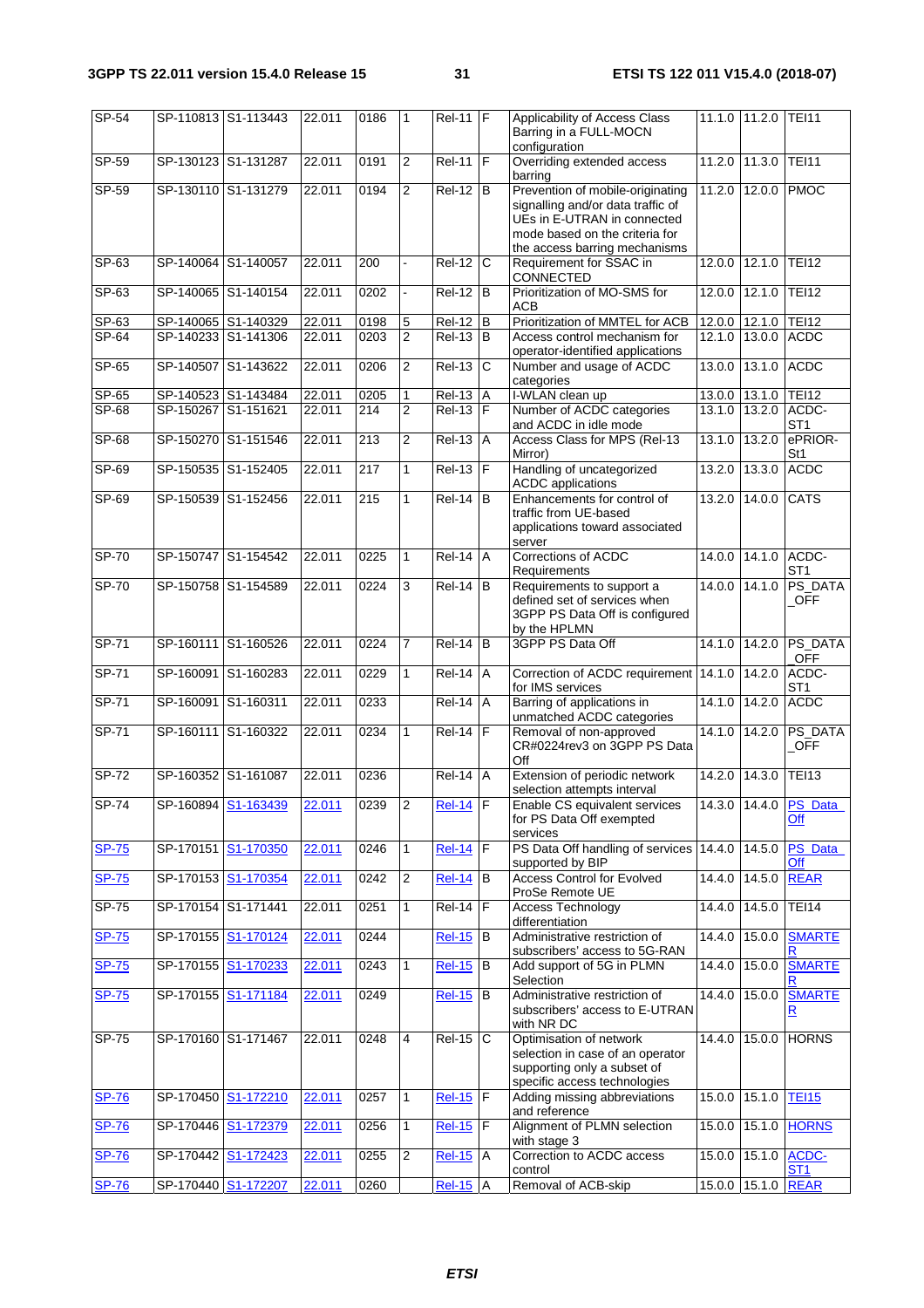| <b>SP-76</b> |                     | SP-170446 S1-172016 | 22.011 | 0253 |   | <b>Rel-15 F</b> |   | Removal of Optimisation of                              |               |               | 15.0.0 15.1.0 HORNS  |
|--------------|---------------------|---------------------|--------|------|---|-----------------|---|---------------------------------------------------------|---------------|---------------|----------------------|
|              |                     |                     |        |      |   |                 |   | network selection requirements                          |               |               |                      |
|              |                     |                     |        |      |   |                 |   | not Agreed at SA#75                                     |               |               |                      |
| <b>SP-76</b> | SP-170439 S1-172209 |                     | 22.011 | 0261 |   | $Rel-15$ A      |   | Removal of VPLMN-specific                               | 15.0.0 15.1.0 |               | <b>PS</b> Data       |
|              |                     |                     |        |      |   |                 |   | 3GPP PS Data Off Exempt                                 |               |               | Off                  |
|              |                     |                     |        |      |   |                 |   | services                                                |               |               |                      |
| <b>SP-77</b> |                     | SP-170689 S1-173273 | 22.011 | 0263 |   | $ReI-15$ A      |   | CR on REAR                                              | 15.1.0 15.2.0 |               | <b>REAR</b>          |
| <b>SP-77</b> | SP-170695 S1-173551 |                     | 22.011 | 0268 | 2 | $Rel-15$ F      |   | <b>RAT identifiers for PLMN</b>                         | 15.1.0 15.2.0 |               | TEI15                |
|              |                     |                     |        |      |   |                 |   | selection in 5G                                         |               |               |                      |
| SP-79        |                     | SP-180132 S1-180522 | 22.011 | 0276 |   | <b>Rel-15</b>   | F | Addition of RLOS availability into 15.2.0 15.3.0 PARLOS |               |               |                      |
|              |                     |                     |        |      |   |                 |   | <b>Automatic PLMN Selection</b>                         |               |               |                      |
| <b>SP-80</b> | SP-180305 S1-181177 |                     | 22.011 | 0282 |   | <b>Rel-15 F</b> |   | Alignment of RLOS availability                          |               |               | 15.3.0 15.4.0 PARLOS |
|              |                     |                     |        |      |   |                 |   | into Automatic PLMN Selection                           |               |               |                      |
| <b>SP-80</b> |                     | SP-180308 S1-181560 | 22.011 | 0280 |   | <b>Rel-15</b>   | F | Clarification to forbidden TA                           | 15.3.0        | 15.4.0        | <b>TEI15</b>         |
| <b>SP-80</b> |                     | SP-180308 S1-181677 | 22.011 | 0286 |   | $Rel-15$ C      |   | loT periodic network selection                          |               | 15.3.0 15.4.0 | <b>TEI15</b>         |
|              |                     |                     |        |      |   |                 |   | attempt timers                                          |               |               |                      |